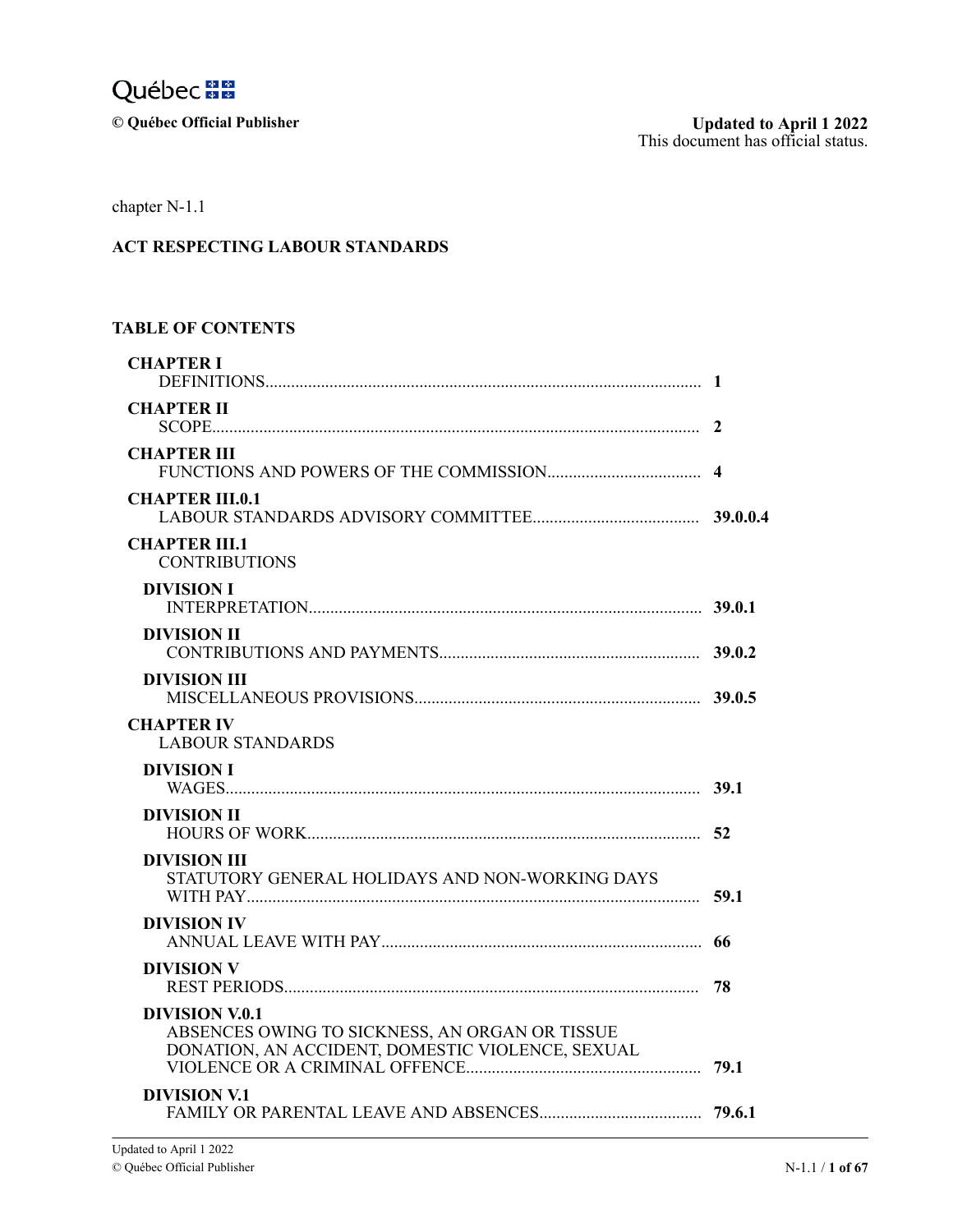| <b>DIVISION V.1.1</b>                                                          |      |
|--------------------------------------------------------------------------------|------|
| <b>DIVISION V.2</b>                                                            |      |
| <b>DIVISION VI</b><br>NOTICE OF TERMINATION OF EMPLOYMENT OR LAYOFF, AND       | 82   |
| <b>DIVISION VI.0.1</b>                                                         |      |
| <b>DIVISION VI.1</b>                                                           |      |
| <b>DIVISION VI.2</b>                                                           |      |
| <b>DIVISION VII</b>                                                            |      |
| <b>DIVISION VIL1</b>                                                           |      |
| <b>DIVISION VIII</b>                                                           |      |
| <b>DIVISION VIII.1</b>                                                         |      |
| <b>DIVISION VIII.2</b><br>PERSONNEL PLACEMENT AND TEMPORARY FOREIGN WORKERS    |      |
|                                                                                | 92.5 |
|                                                                                | 92.9 |
| <b>DIVISION IX</b>                                                             |      |
| <b>CHAPTER V</b><br><b>RECOURSES</b>                                           |      |
| <b>DIVISION I</b>                                                              |      |
| <b>DIVISION I.1</b><br>RECOURSE AGAINST CERTAIN DIFFERENCES IN TREATMENT 121.1 |      |
| <b>DIVISION II</b>                                                             |      |
| <b>DIVISION II.1</b>                                                           |      |
| <b>DIVISION III</b><br>RECOURSE AGAINST DISMISSALS NOT MADE FOR GOOD AND       |      |
| <b>CHAPTER VI</b> Repealed, 2002, c. 80, s. 72                                 |      |
| <b>CHAPTER VII</b>                                                             |      |
|                                                                                | 139  |
|                                                                                |      |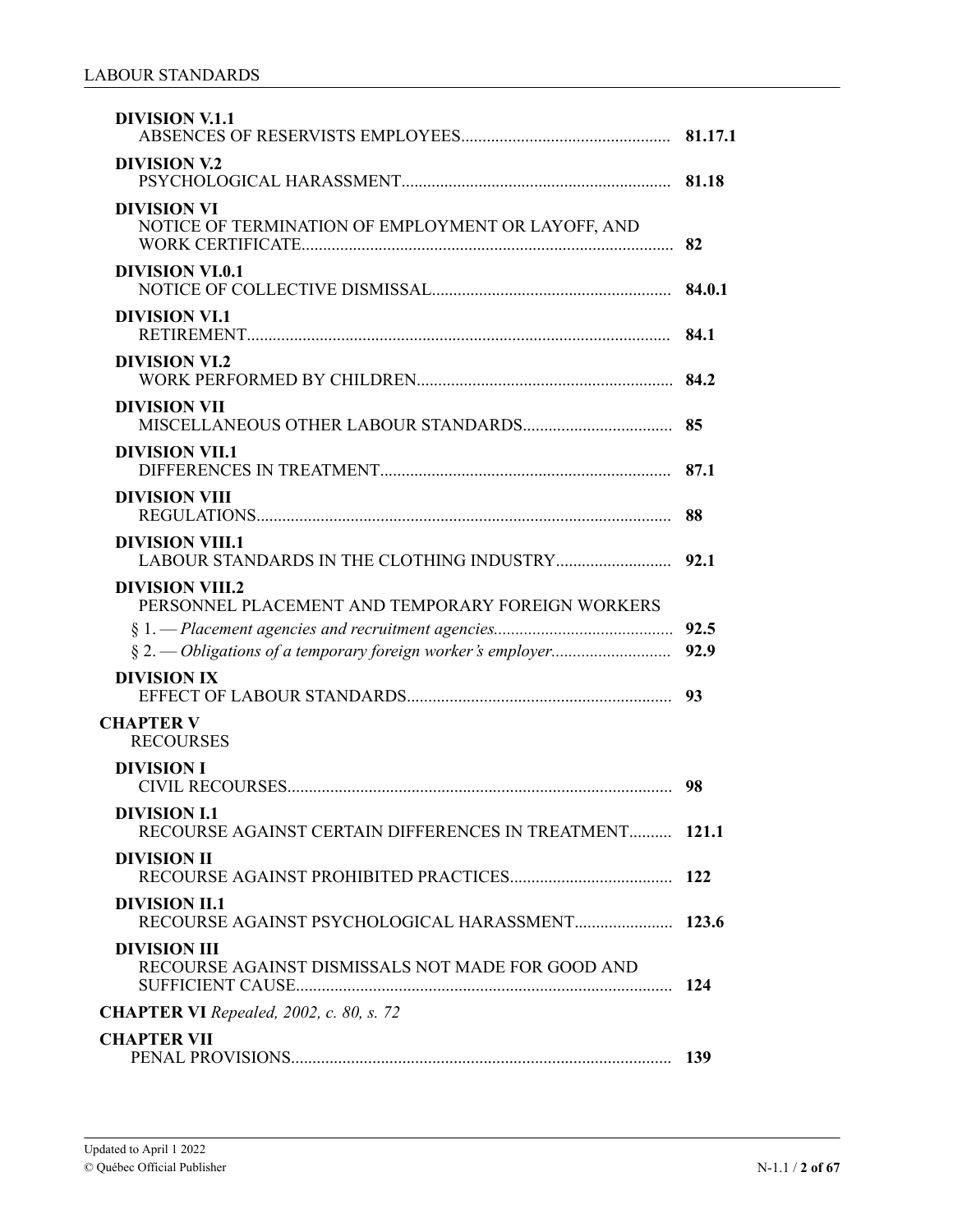### **CHAPTER VIII**

[MISCELLANEOUS, TRANSITIONAL AND FINAL PROVISIONS...............](#page-61-0) **148**

# **SCHEDULE I**

# **REPEAL SCHEDULES**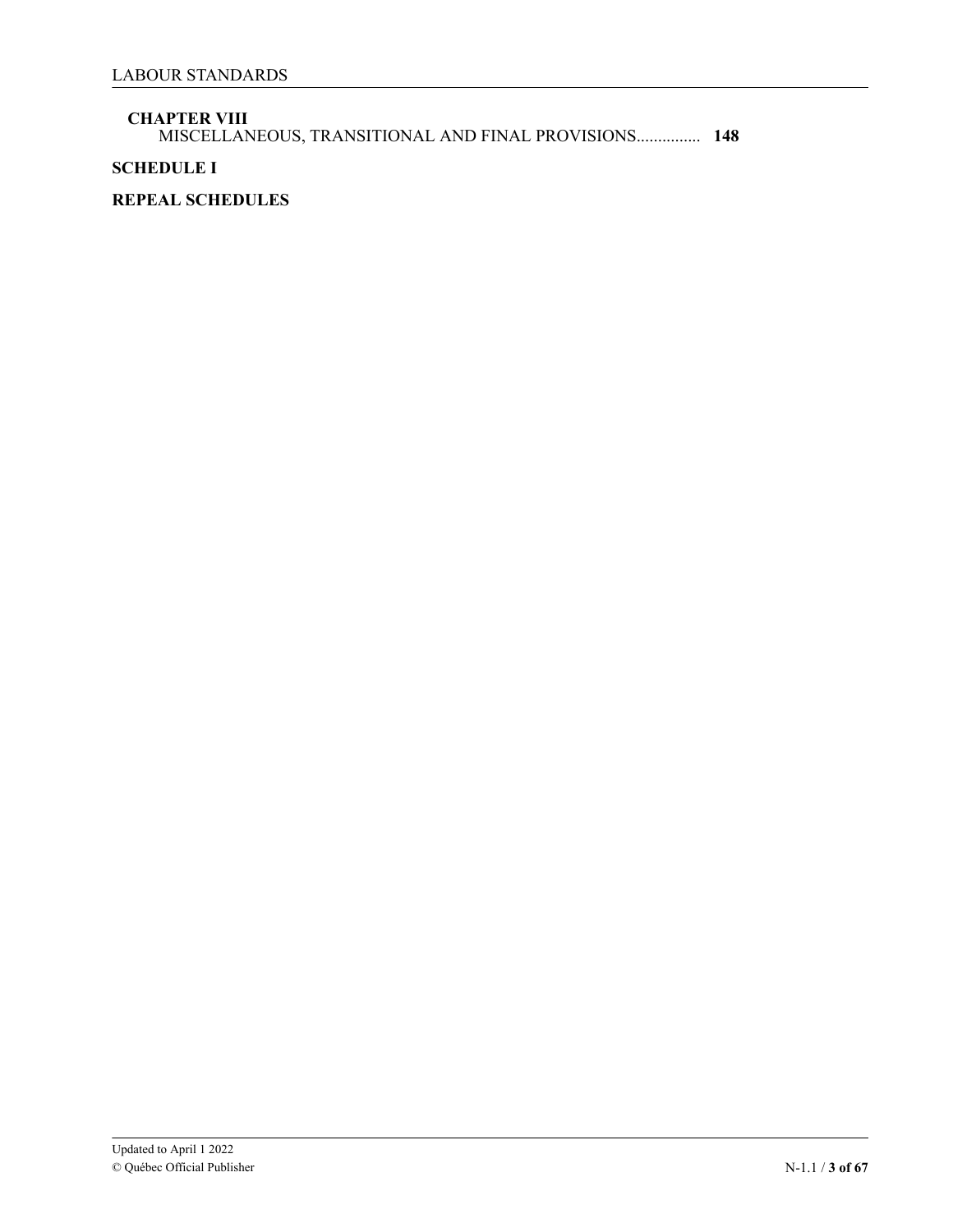# <span id="page-3-0"></span>**CHAPTER I**

### **DEFINITIONS**

**1.** In this Act, unless the context indicates a different meaning,

(1) "delivery" means the natural or the lawfully, medically induced end of a pregnancy by childbirth, whether or not the child is viable;

(2) "Commission" means the Commission des normes, de l'équité, de la santé et de la sécurité du travail;

- (3) "spouse" means either of two persons who
- *(a)* are married or in a civil union and cohabiting;

*(b)* being of opposite sex or the same sex, are living together in a *de facto* union and are the father and mother of the same child;

*(c)* are of opposite sex or the same sex and have been living together in a *de facto* union for one year or more;

(4) "agreement" means an individual contract of employment, a collective agreement within the meaning of paragraph *e* of section 1 of the Labour Code (chapter  $\hat{C}$ -27) or any other agreement relating to conditions of employment, including a Government regulation giving effect thereto;

(5) "decree" means a decree adopted under the Act respecting collective agreement decrees (chapter D-2);

(6) "domestic" means an employee in the employ of a natural person whose main function is the performance of domestic duties in the dwelling of that person, including an employee whose main function is to take care of or provide care to a child or to a sick, handicapped or aged person and to perform domestic duties in the dwelling that are not directly related to the immediate needs of the person in question;

(7) "employer" means any person who has work done by an employee;

(8) "Minister" means the Minister of Labour;

(9) "wages" means a remuneration in currency and benefits having a pecuniary value due for the work or services performed by an employee;

(10) "employee" means a person who works for an employer and who is entitled to a wage; this word also includes a worker who is a party to a contract, under which he or she

i. undertakes to perform specified work for a person within the scope and in accordance with the methods and means determined by that person;

ii. undertakes to furnish, for the carrying out of the contract, the material, equipment, raw materials or merchandise chosen by that person and to use them in the manner indicated by him or her; and

iii. keeps, as remuneration, the amount remaining to him or her from the sum he has received in conformity with the contract, after deducting the expenses entailed in the performance of that contract;

(11) "week" means a period of seven consecutive days from midnight at the beginning of a particular day to midnight at the end of the seventh day;

(12) "uninterrupted service" means the uninterrupted period during which the employee is bound to the employer by a contract of employment, even if the performance of work has been interrupted without cancellation of the contract, and the period during which fixed term contracts succeed one another without an interruption that would, in the circumstances, give cause to conclude that the contract was not renewed.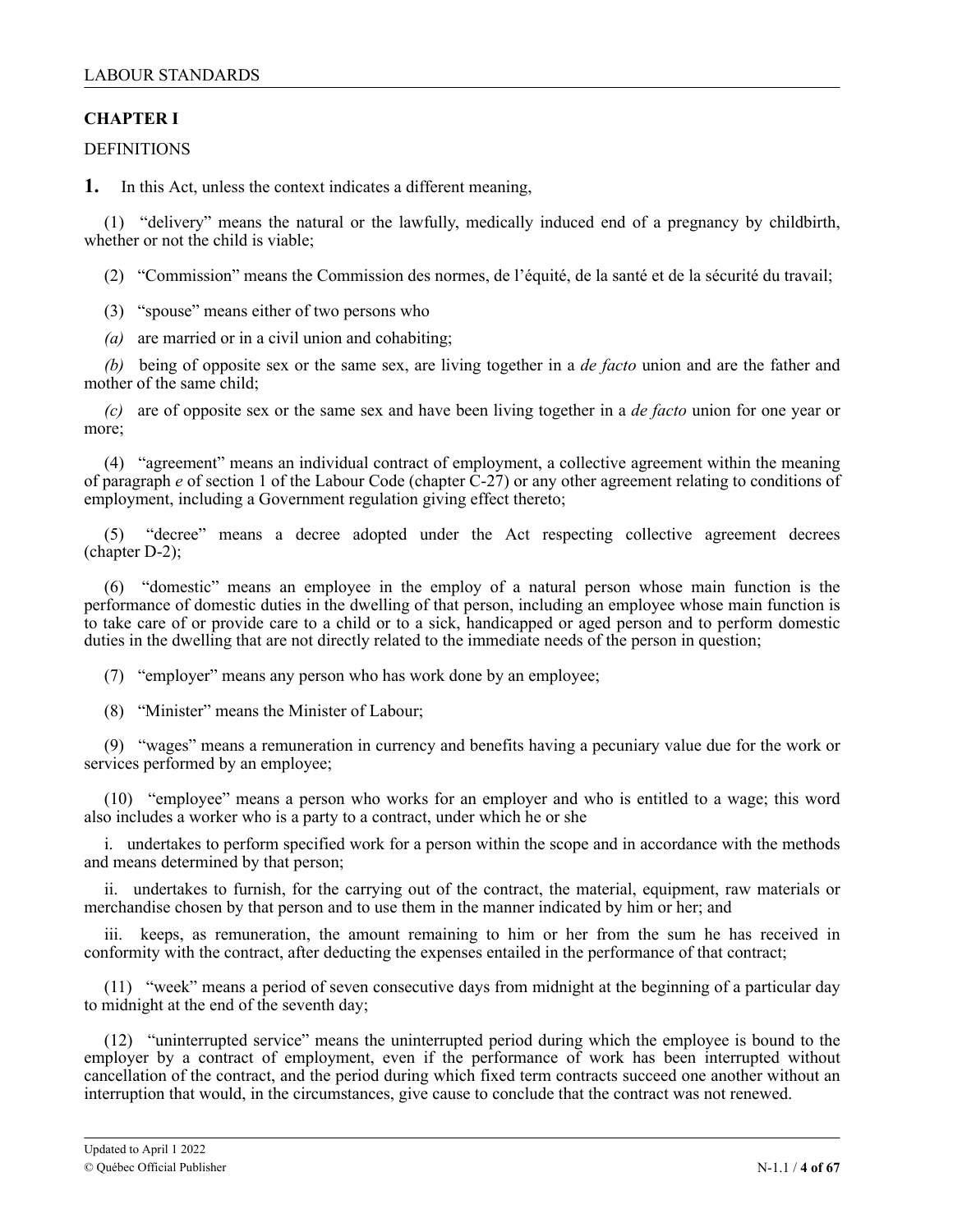<span id="page-4-0"></span>Persons to whom subparagraph 3 of the first paragraph applies are considered to be cohabiting despite the temporary absence of one of them. The same rule applies if one of the persons is required to live permanently in another place for health reasons or because of imprisonment, unless the other person is cohabiting with another spouse within the meaning of that subparagraph.

1979, c. 45, s. 1; 1981, c. 9, s. 34; 1982, c. 53, s. 57; 1990, c. 73, s. 1; 1992, c. 44, s. 81; 1994, c. 12, s. 49; 1996, c. 29, s. 43; 1999, c. 14, s. 15; 2002, c. 6, s. 144; 2008, c. 30, s. 1; 2015, c. 15, s. 173.

# **CHAPTER II**

**SCOPE** 

**2.** This Act applies to the employee regardless of where he works. It also applies

(1) to the employee who performs work both in Québec and outside Québec for an employer whose residence, domicile, undertaking, head office or office is in Québec;

(2) to the employee domiciled or resident in Québec who performs work outside Québec for an employer contemplated in subparagraph 1;

(3) *(subparagraph repealed).*

This Act is binding on the State.

1979, c. 45, s. 2; 1990, c. 73, s. 2; 1999, c. 40, s. 196; 2002, c. 80, s. 1.

**3.** This Act does not apply

(1) *(paragraph repealed)*;

(2) to an employee whose exclusive duty is to take care of or provide care to a child or to a sick, handicapped or aged person, in that person's dwelling, including, where so required, the performance of domestic duties that are directly related to the immediate needs of that person, if the employee's duty is performed on an occasional basis, unless the work serves to procure profit to the employer, or if the employee's duty is performed solely within the context of assistance to family or community help;

(3) to an employee governed by the Act respecting labour relations, vocational training and workforce management in the construction industry (chapter R-20), except the standards prescribed by the second paragraph of section 79.1, section 79.6.1, the first four paragraphs of section 79.7, sections 79.8 to 79.15, the first paragraph of section 79.16, sections 81.1 to 81.20 and, where they relate to any of those standards, the second, third and fourth paragraphs of section 74, paragraph 6 of section 89, Division IX of Chapter IV, Divisions I, II and II.1 of Chapter V, and Chapter VII;

(4) to the employee contemplated in subparagraphs i, ii and iii of paragraph 10 of section 1 if the Government, by regulation pursuant to another Act, establishes the remuneration of that employee or the tariff that is applicable to him;

(5) to a student who works during the school year in an establishment selected by an educational institution pursuant to a job induction program approved by the Ministère de l'Éducation, du Loisir et du Sport or the Ministère de l'Enseignement supérieur, de la Recherche, de la Science et de la Technologie;

(5.1) to an athlete whose membership in a sports team is conditional on his continued participation in an academic program; or

(6) to senior managerial personnel, except the standards prescribed by the second paragraph of section 79.1, section 79.6.1, the first four paragraphs of section 79.7, sections 79.8 to 79.15, the first paragraph of section 79.16, sections 81.1 to 81.20 and, where they relate to any of those standards, the second, third and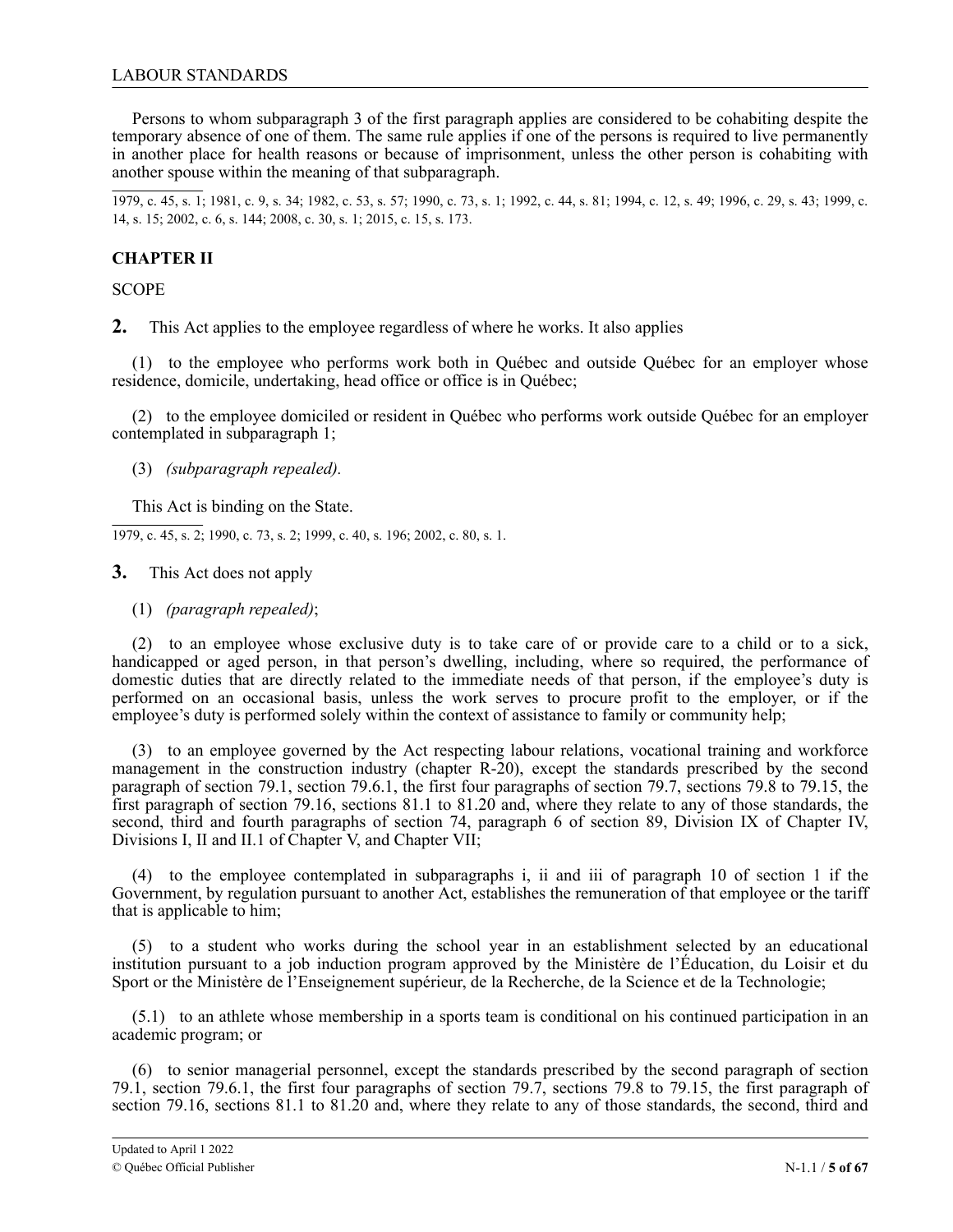<span id="page-5-0"></span>fourth paragraphs of section 74, paragraph 6 of section 89, Division IX of Chapter IV, Divisions I, II and II.1 of Chapter V, and Chapter VII.

1979, c. 45, s. 3; 1980, c. 5, s. 1; 1985, c. 21, s. 74; 1986, c. 89, s. 50; 1988, c. 41, s. 88; 1990, c. 73, s. 3; 1993, c. 51, s. 43; 1994, c. 16, s. 50; 2002, c. 80, s. 2; 2005, c. 28, s. 195; 2007, c. 3, s. 72; 2007, c. 36, s. 1; 2013, c. 28, s. 203; 2018, c. 21, s. 1.

1 **3.1.** Notwithstanding section 3, Divisions V.2 and VI.1 of Chapter IV, sections 122.1 and 123.1 and Division II.1 of Chapter V apply to all employees and to all employers.

Subparagraphs 7 and 10 to 19 of the first paragraph of section 122 and, where they relate to a recourse . under those subparagraphs, the other sections of Division II of Chapter V also apply to all employees and to<br>all employers all employers.

1982, c. 12, s. 1; 1990, c. 73, s. 4; 2002, c. 80, s. 3; 2011, c. 17, s. 55; 2014, c. 3, s. 2; I.N. 2014-07-01; 2016, c. 34, s. 43; 2017, c. 10, s. 27; 2017, c. 11, s. 147; 2018, c. 12, s. 1; I.N. 2018-06-30; 2018, c. 13, s. 40; 2018, c. 8, s. 193; 2017, c. 27, s. 201; 2020, c. 12, s. 155

# **CHAPTER III**

1.

FUNCTIONS AND POWERS OF THE COMMISSION

2015, c. 15, s. 174.

### **4.** *(Repealed).*

1979, c. 45, s. 4; 2015, c. 15, s. 175.

**5.** The Commission shall supervise the implementation and application of labour standards. It shall, in particular, exercise the following functions:

(1) inform the population on matters dealing with labour standards;

(1.1) inform employees and employers of their rights and obligations under this Act;

(2) supervise the application of labour standards and, where necessary, transmit its recommendations to the Minister;

(3) receive complaints from employees and indemnify them to the extent provided in this Act and the regulations;

(4) *(paragraph repealed)*;

(5) endeavour to bring about agreement between employers and employees as to their disagreements in relation to the application of this Act and the regulations.

The Commission shall also supervise compliance with the obligations described in the second paragraph of section 45, section 47 when the second paragraph of section 45 applies and section 48 of the Voluntary Retirement Savings Plans Act (chapter R-17.0.1).

1979, c. 45, s. 5; 1990, c. 73, s. 5; 2002, c. 80, s. 4; 2013, c. 26, s. 133.

### **6.** *(Repealed).*

1979, c. 45, s. 6; 1999, c. 40, s. 196; 2015, c. 15, s. 175.

**6.1.** *(Repealed).*

1994, c. 46, s. 1; 2010, c. 21, s. 1; 2015, c. 15, s. 175.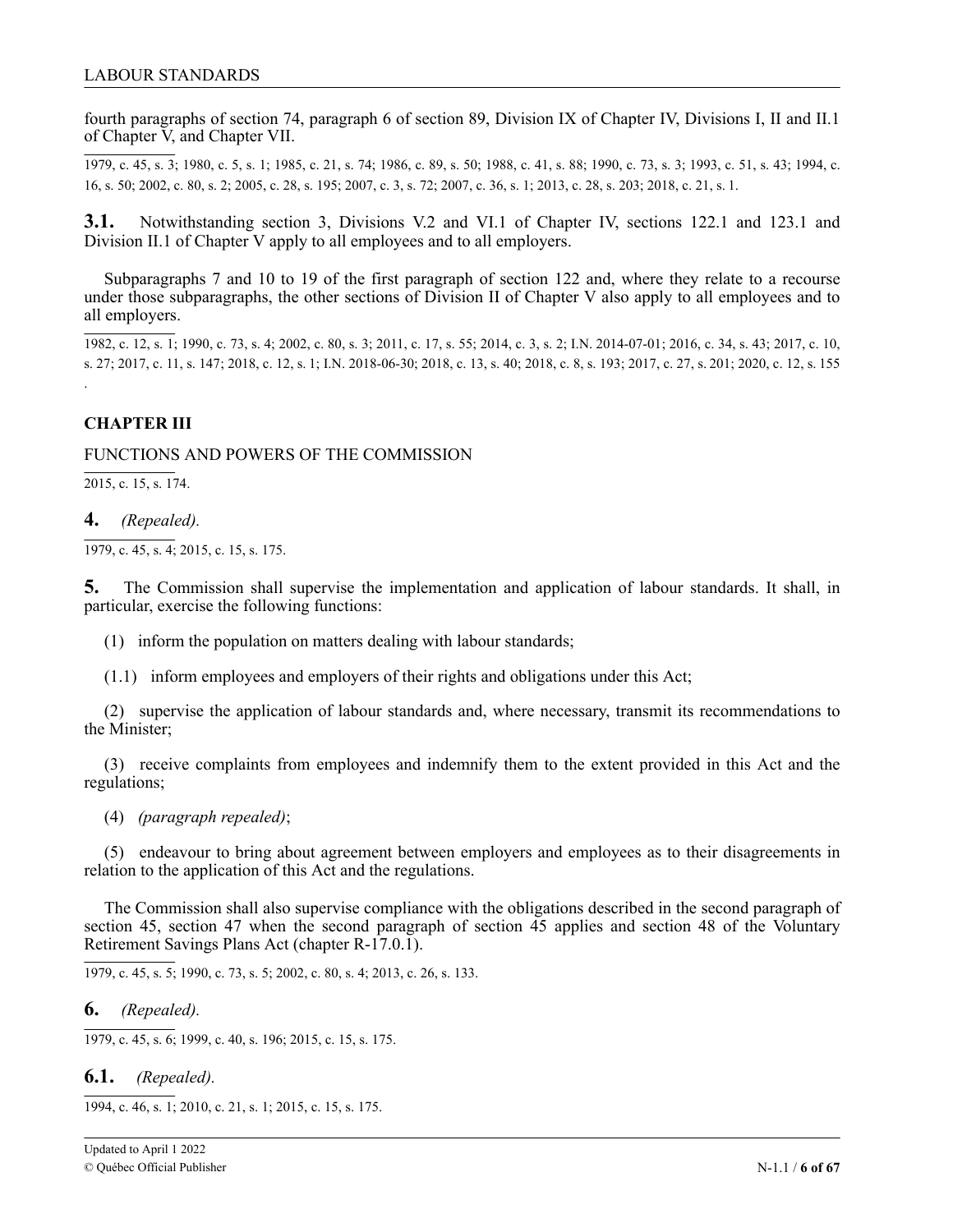### LABOUR STANDARDS

**6.2.** *(Repealed).*

1997, c. 2, s. 1; 2000, c. 15, s. 138; 2001, c. 26, s. 138.

**7.** *(Repealed).*

1979, c. 45, s. 7; 2015, c. 15, s. 175.

### **8.** *(Repealed).*

1979, c. 45, s. 8; 1990, c. 73, s. 6; 2015, c. 15, s. 175.

# **9.** *(Repealed).*

1979, c. 45, s. 9; 2015, c. 15, s. 175.

### **10.** *(Repealed).*

1979, c. 45, s. 10; 2015, c. 15, s. 175.

# **10.1.** *(Repealed).*

1992, c. 26, s. 1; 1999, c. 52, s. 1; 2015, c. 15, s. 175.

### **10.2.** *(Repealed).*

1992, c. 26, s. 1; 1999, c. 52, s. 2; 2015, c. 15, s. 175.

### **11.** *(Repealed).*

1979, c. 45, s. 11; 2015, c. 15, s. 175.

### **12.** *(Repealed).*

1979, c. 45, s. 12; 1992, c. 26, s. 2; 1999, c. 52, s. 3; 2015, c. 15, s. 175.

### **13.** *(Repealed).*

1979, c. 45, s. 13; 1992, c. 26, s. 3; 1999, c. 52, s. 4; 2015, c. 15, s. 175.

### **14.** *(Repealed).*

1979, c. 45, s. 14; 1992, c. 26, s. 4.

# **15.** *(Repealed).*

1979, c. 45, s. 15; 2015, c. 15, s. 175.

# **16.** *(Repealed).*

1979, c. 45, s. 16; 2015, c. 15, s. 175.

### **17.** *(Repealed).*

1979, c. 45, s. 17; 2015, c. 15, s. 175.

### **18.** *(Repealed).*

1979, c. 45, s. 18; 1992, c. 26, s. 5; 1999, c. 52, s. 5; 2015, c. 15, s. 175.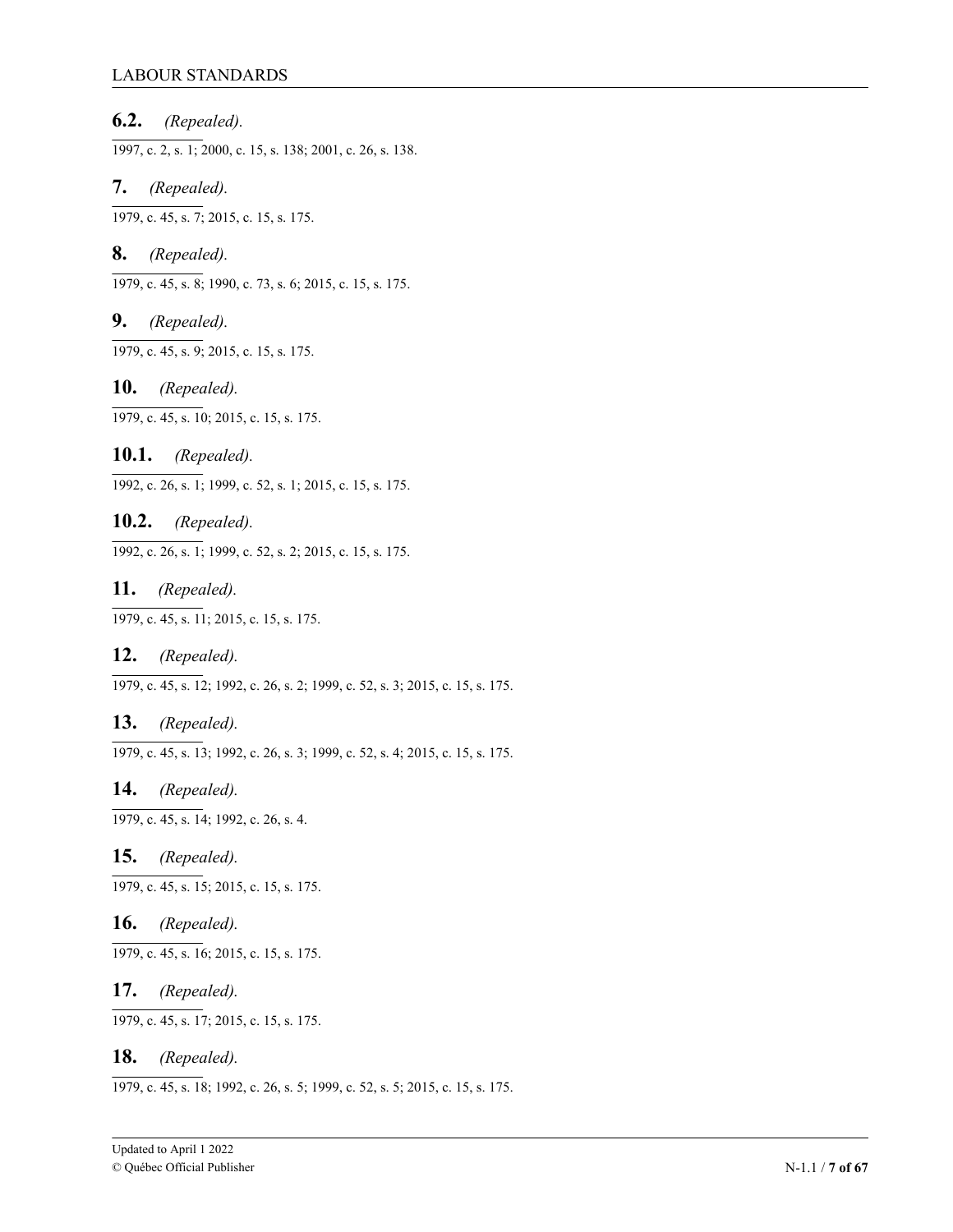### LABOUR STANDARDS

### **19.** *(Repealed).*

1979, c. 45, s. 19; 1992, c. 26, s. 6; 1999, c. 52, s. 6; 2015, c. 15, s. 175.

### **20.** *(Repealed).*

1979, c. 45, s. 20; 1983, c. 55, s. 161; 2000, c. 8, s. 242; 2015, c. 15, s. 175.

### **21.** *(Repealed).*

1979, c. 45, s. 21; 1992, c. 26, s. 7; 1999, c. 52, s. 7; 2015, c. 15, s. 175.

### **22.** *(Repealed).*

1979, c. 45, s. 22; 1992, c. 26, s. 8; 1999, c. 52, s. 8; 2015, c. 15, s. 175.

**23.** *(Repealed).*

1979, c. 45, s. 23; 1979, c. 37, s. 43; 2015, c. 15, s. 175.

### **24.** *(Repealed).*

1979, c. 45, s. 24; 1992, c. 26, s. 9; 1999, c. 52, s. 9; 2015, c. 15, s. 175.

**25.** *(Repealed).*

1979, c. 45, s. 25; 2015, c. 15, s. 175.

**26.** *(Repealed).*

1979, c. 45, s. 26; 1990, c. 73, s. 7; 2015, c. 15, s. 175.

**27.** *(Repealed).*

1979, c. 45, s. 27; 2015, c. 15, s. 175.

### **28.** *(Repealed).*

1979, c. 45, s. 28; 2015, c. 15, s. 175.

28.1. The Commission shall contribute to the Administrative Labour Tribunal Fund established by section 97 of the Act to establish the Administrative Labour Tribunal (chapter T-15.1) to cover the expenses incurred by the Tribunal in relation to proceedings brought before the Tribunal under Division VIII.2 of Chapter IV and Divisions I.1 to III of Chapter V of this Act.

The amount of the Commission's contribution and the terms of payment are determined by the Government after consultation with the Commission by the Minister.

2001, c. 26, s. 139; 2006, c. 58, s. 66; 2015, c. 15, s. 176; 2 2018, c. 21, s. 21.

**29.** The Commission may, by regulation,

- (1) *(paragraph repealed)*;
- . (2) establish committees to examine such matters as it may determine;

1 (3) require an employer or a category of employers it indicates to have a system for the registration of all work governed by the Commission or to keep a register for the entry of the name, residence and employment of each of his employees, the time at which the work was begun, interrupted, resumed and finished every day,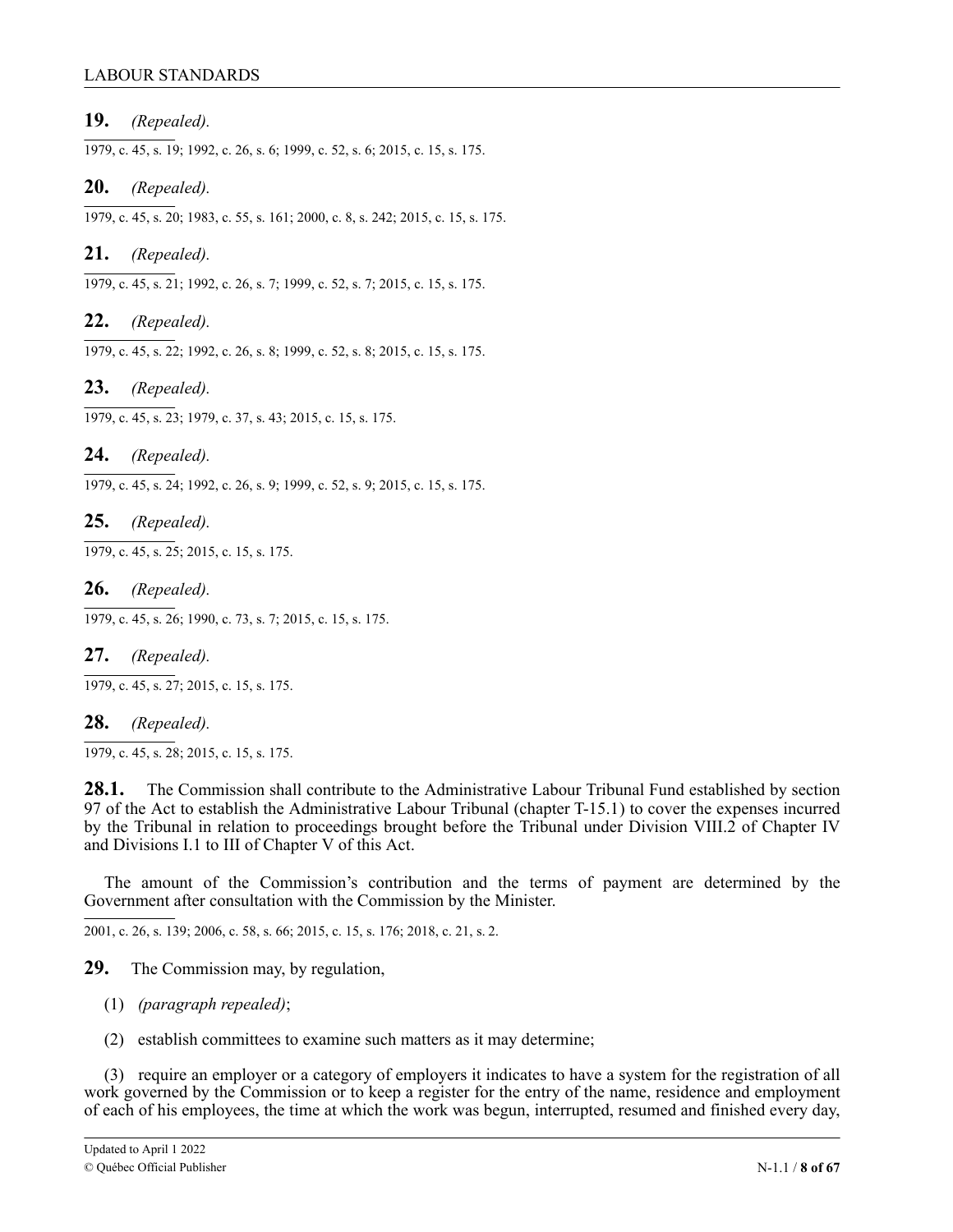the nature of the work, the wage paid for it and the mode and time of payment, and any other information deemed useful in the application of this Act or the regulations;

(3.1) require an employer or every employer of a category of clothing industry employers it indicates who would be covered by a decree referred to in the third paragraph of section 39.0.2 had the decree not expired, to transmit to the Commission, in accordance with the procedure and frequency and during the period it determines, a report containing the particulars required under paragraph 3 it indicates and any other information deemed useful in the application of this Act or the regulations;

- (4) *(paragraph repealed)*;
- (5) *(paragraph repealed)*;

# *Not in force*

(6) determine the nature of the claims that give entitlement to the payments it is authorized to make under section 112, the conditions of eligibility for these payments, the amount of these payments and the terms and conditions of payment of such amounts to the employee;

(7) fix the rates, not exceeding 1%, of the contribution provided for in section 39.0.2.

1979, c. 45, s. 29; 1983, c. 43, s. 9; 1990, c. 73, s. 8; 1994, c. 46, s. 2; 1999, c. 57, s. 1; 2002, c. 80, s. 5; 2015, c. 15, s. 177.

# **29.1.** *(Repealed).*

1990, c. 73, s. 9; 1994, c. 46, s. 3.

### **29.2.** *(Repealed).*

1990, c. 73, s. 9; 1994, c. 46, s. 3.

### **30.** *(Repealed).*

1979, c. 45, s. 30; 1986, c. 89, s. 50; 1988, c. 84, s. 700; 1990, c. 73, s. 10; 1992, c. 21, s. 192, s. 375; 1994, c. 46, s. 3.

### **31.** *(Repealed).*

1979, c. 45, s. 31; 2015, c. 15, s. 178.

**32.** The regulations contemplated in paragraphs 3 to 7 of section 29 are transmitted to the Minister and submitted to the approval of the Government.

1979, c. 45, s. 32; 1994, c. 46, s. 4.

### **33.** *(Repealed).*

1979, c. 45, s. 33; 1997, c. 72, s. 1.

### **34.** *(Repealed).*

1979, c. 45, s. 34; 1997, c. 72, s. 1.

**35.** The Government may approve a regulation made under paragraphs 3 to 7 of section 29 with or without amendment.

1979, c. 45, s. 35; 1997, c. 72, s. 2.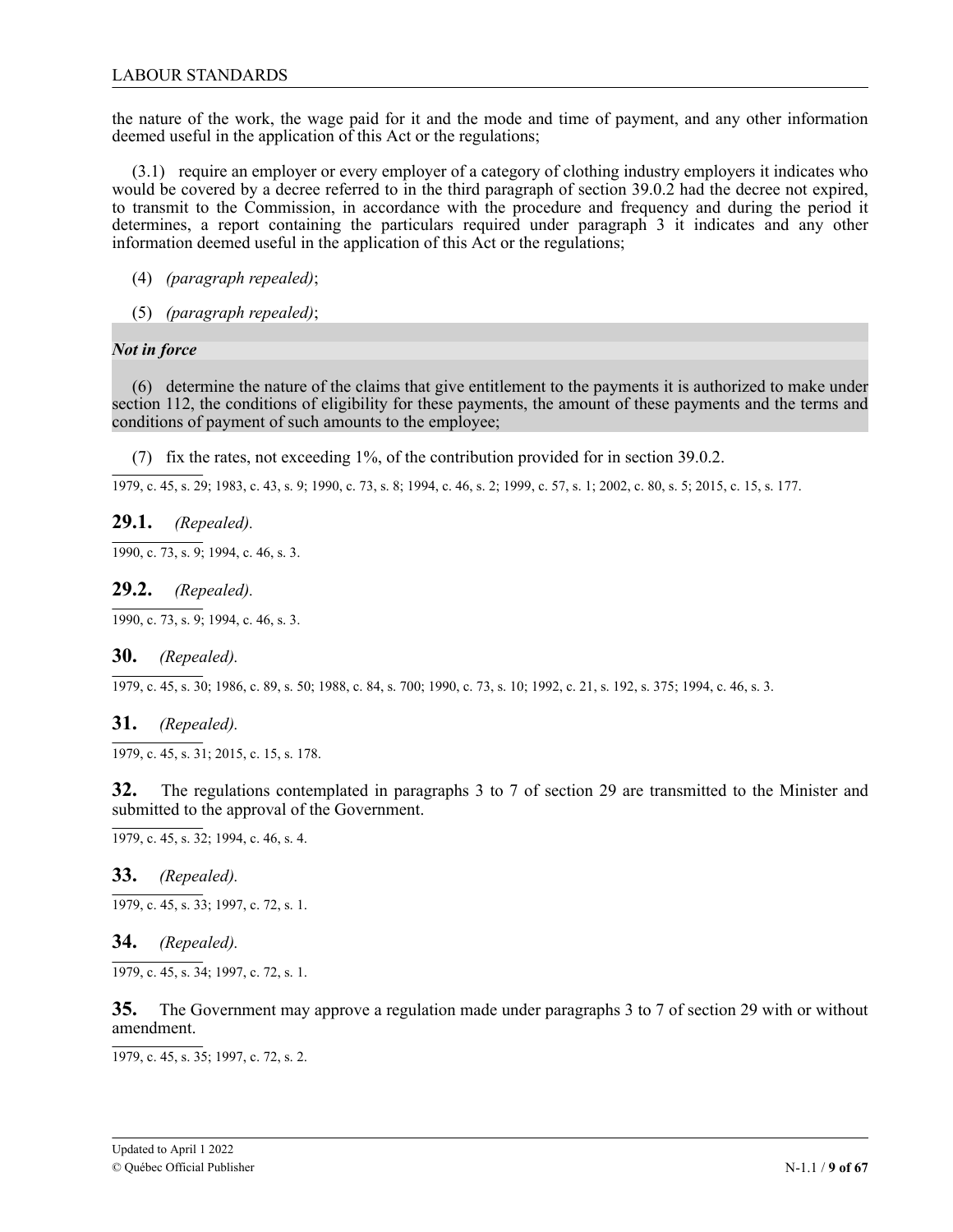**36.** *(Repealed).*

1979, c. 45, s. 36; 1997, c. 72, s. 3.

**37.** *(Repealed).*

1979, c. 45, s. 37; 1997, c. 72, s. 3.

# **38.** *(Repealed).*

1979, c. 45, s. 38; 1997, c. 72, s. 3.

### **39.** The Commission may

- (1) ascertain the wage paid to an employee by his employer;
- (2) establish forms to be used by employers and employees;

(3) establish or fill out the certificate of employment provided for in section 84 when the employer refuses or neglects to do so;

(4) collect or receive the amounts owing to an employee under this Act or a regulation and remit them to him;

(5) accept on behalf of an employee, with his consent, or on behalf of a group of employees who are parties to a claim, with the consent of the majority of them, partial payment of the amounts owed to the employee or group of employees by the employer;

### *Not in force*

(6) pay the amounts it considers to be due by an employer to an employee under this Act or a regulation up to the minimum wage, taking into account, where such is the case, the increases provided for therein;

(7) *(paragraph repealed)*;

(8) institute in its own name and on behalf of an employee, where such is the case, proceedings to recover amounts due by the employer under this Act or a regulation, notwithstanding any Act to the contrary, any opposition or any express or implied waiver by the employee and without having to justify an assignment of debt of the employee;

(9) intervene in its own name and on behalf of an employee, where such is the case, in proceedings relating to the insolvency of the employer;

(10) intervene at any time in an action relating to the application of this Act, except Chapter III.1, or a regulation;

(11) authorize a mode of payment of wages other than that provided for in section 42;

(12) authorize staggered working hours on a basis other than a weekly basis on the conditions provided for in section 53;

(13) prepare and disseminate information documents on labour standards and make the documents available to any interested person or body, in particular employers and employees;

(14) require an employer to transmit to employees any information document concerning labour standards furnished to the employer by the Commission and to post the document in a prominent place easily accessible to all employees or to disseminate the contents of the document;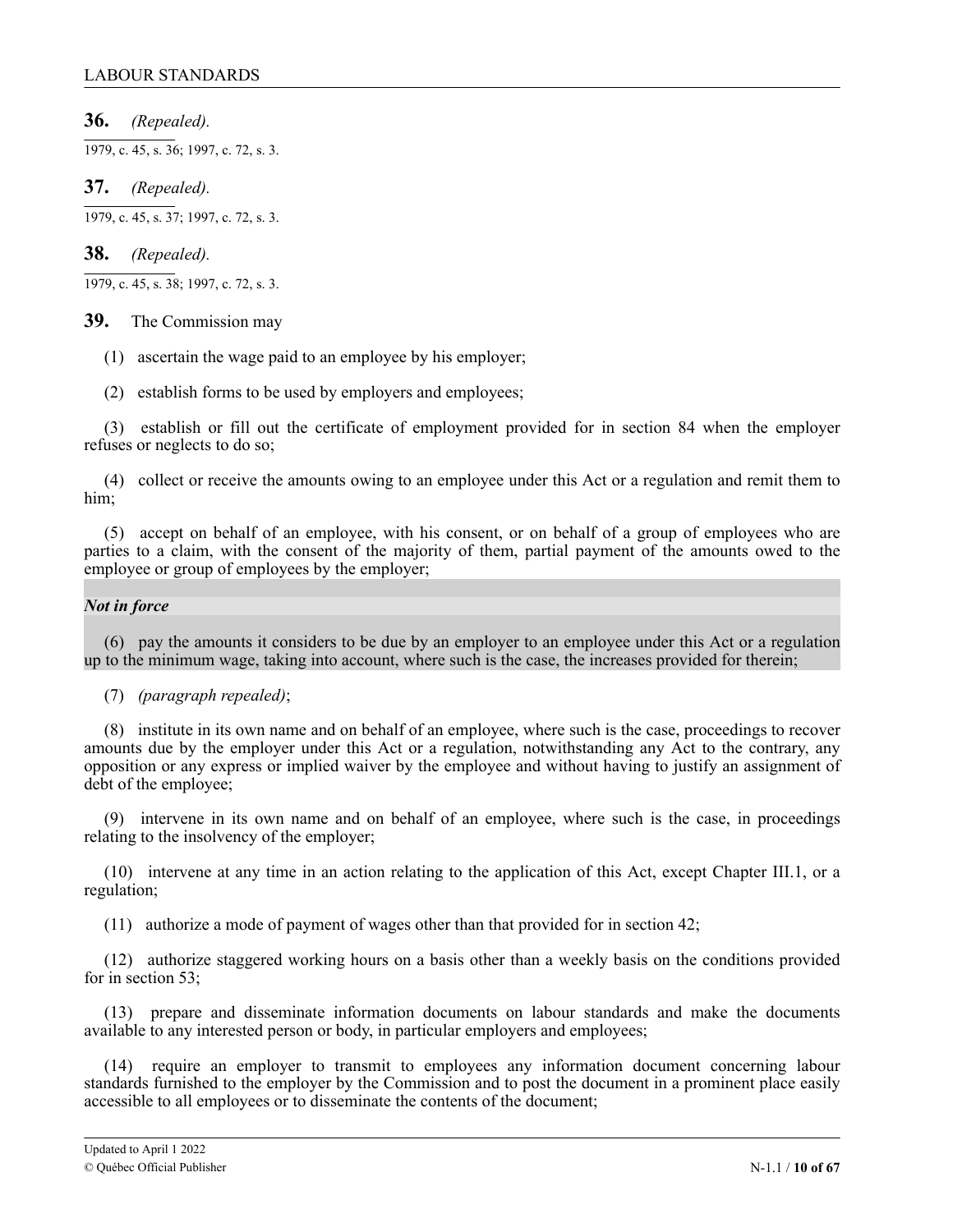<span id="page-10-0"></span>(15) where it considers it necessary, indicate to the employer the manner in which the employer is required to transmit, post or disseminate an information document it furnishes to the employer;

(16) send to the competent authority of a State a request for the enforcement of a decision ordering the payment of a sum of money under this Act;

(17) enter into an agreement, in accordance with the applicable legislative provisions, with a government department or body, with another government or an international organization, or with a body of such a government or organization, for the application of this Act and the regulations.

1979, c. 45, s. 39; 1990, c. 73, s. 11; 1994, c. 46, s. 5; 2002, c. 80, s. 6; 2010, c. 21, s. 2; 2018, c. 21, s. 3.

1 **39.0.0.1.** The Commission ensures that decisions rendered outside Québec under an Act having similar objectives to those of this Act are enforced in Québec, provided all of the following conditions are met:

c (1) the State in which the decision was rendered is recognized by a government order, on the recommendation of the Minister of Labour and, as applicable, the Minister responsible for Canadian 2 Intergovernmental Affairs or the Minister of International Relations, as having legislation substantially similar to this Act and as offering reciprocity in the enforcement of decisions concerning employment standards;

(2) a request to that effect is made to the Commission by the competent authority of the State concerned, accompanied by a certified copy of the decision and a certificate attesting that the decision is no longer subject to ordinary redress and is final or enforceable, and by the address and other contact information for the Québec residence, domicile, business establishment, head office or office of the employer concerned and, if applicable, of the other debtors subject to the decision;

(3) the decision orders the payment of a sum of money and is, in the opinion of the Commission, consistent with public order.

2010, c. 21, s. 3.

**39.0.0.2.** On receipt of a request that meets the requirements of section 39.0.0.1, the Commission files the certified copy of the decision, together with the certificate, with the office of the Superior Court in the district where the residence, domicile, business establishment, head office or office of the employer or another debtor concerned is situated.

As of the date of its filing with the office of the Superior Court, the decision is equivalent to a judgment rendered by that court and has all the effects of such a judgment.

 $\overline{2010, c. 21, s. 3.}$ 

**39.0.0.3.** The employer or another debtor concerned may, in accordance with the Code of Civil Procedure (chapter C-25.01), oppose enforcement of the decision on any ground set out in that Code or in paragraphs 1 to 5 of article 3155 of the Civil Code.

2010, c. 21, s. 3; I.N. 2016-01-01 (NCCP).

### **CHAPTER III.0.1**

### LABOUR STANDARDS ADVISORY COMMITTEE

 $\overline{2015, c. 15, s. 179}.$ 

**39.0.0.4.** The Minister shall, by an order published in the *Gazette officielle du Québec*, create a labour standards advisory committee whose role is to provide its opinion on any matter that the Minister or the Commission submits to it concerning the carrying out of this Act.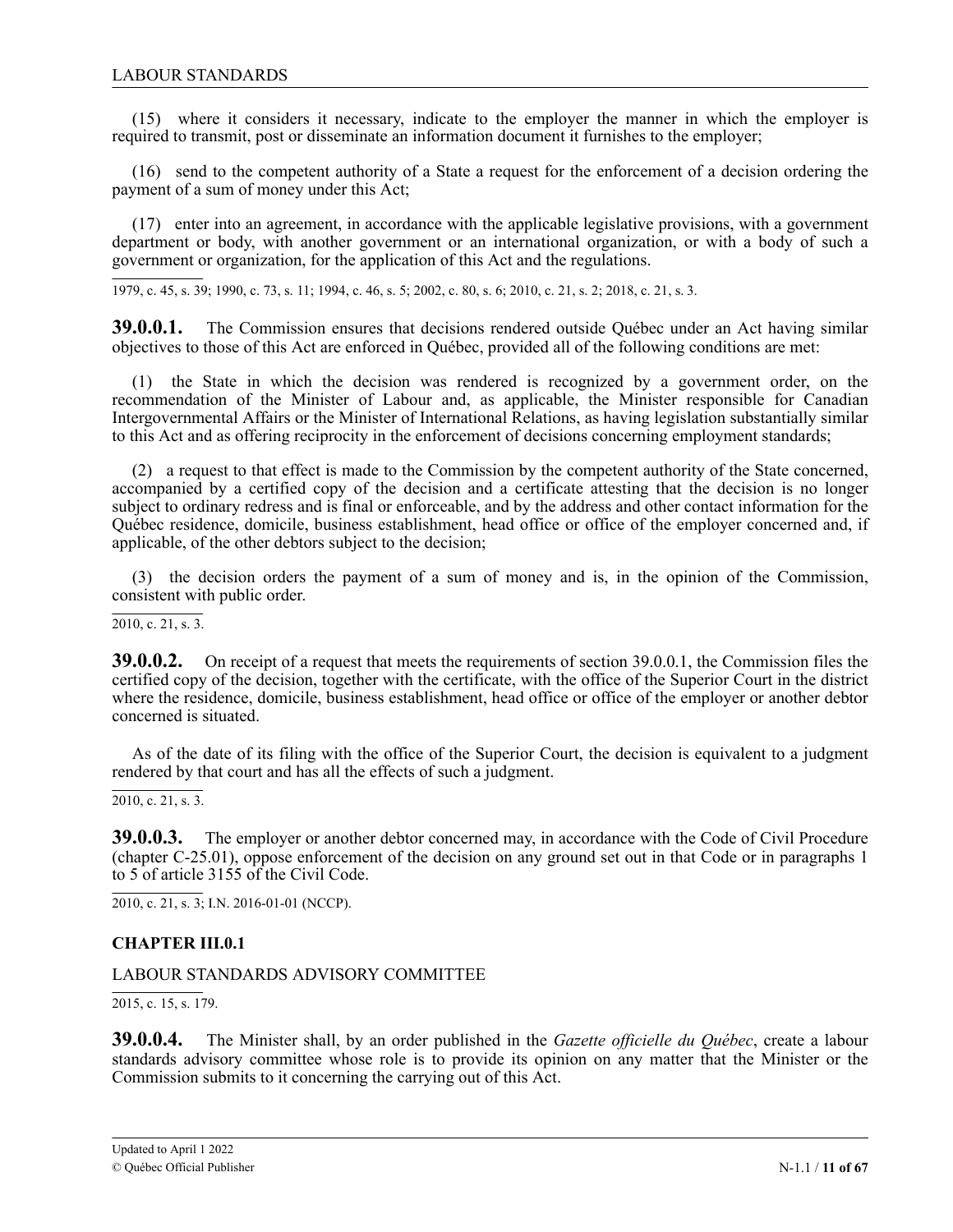The advisory committee is composed of the number of members determined by the ministerial order, including at least one person from each of the following groups:

- (1) non-unionized employees;
- (2) unionized employees;
- (3) employers from the big business sector;
- (4) employers from the small and medium-sized business sector;
- (5) employers from the cooperative sector;
- (6) women;
- (7) young people;
- (8) families; and
- (9) cultural communities.

The members are appointed after consultation with bodies that, in the Minister's view, are representative of those groups.

The ministerial order may specify how the advisory committee is to carry out its consultations and set out the committee's operating rules.

2015, c. 15, s. 179.

**39.0.0.5.** Meetings of the advisory committee are called and chaired by the vice-chairman who is responsible for matters relating to this Act. The Commission shall assume the secretarial work for the committee. The secretary designated by the Commission shall see to the preparation and conservation of the minutes and opinions of the committee.

 $\overline{2015}$ , c. 15, s. 179.

**39.0.0.6.** The members of the committee receive no remuneration except in the cases, on the conditions and to the extent determined in the ministerial order. However, they are entitled to be reimbursed for expenses incurred in the exercise of their functions, on the conditions and to the extent determined by the ministerial order.

2015, c. 15, s. 179.

**39.0.0.7.** The Commission shall seek the advisory committee's opinion

- (1) on any regulation it intends to make under this Act;
- (2) on any tools it intends to propose in order to facilitate the application of this Act;
- (3) on any problems encountered in the application of this Act that it identifies; and
- (4) on any other matter that it sees fit to submit to the committee or that the Minister determines.

The advisory committee's opinions are not binding on the Commission.

2015, c. 15, s. 179.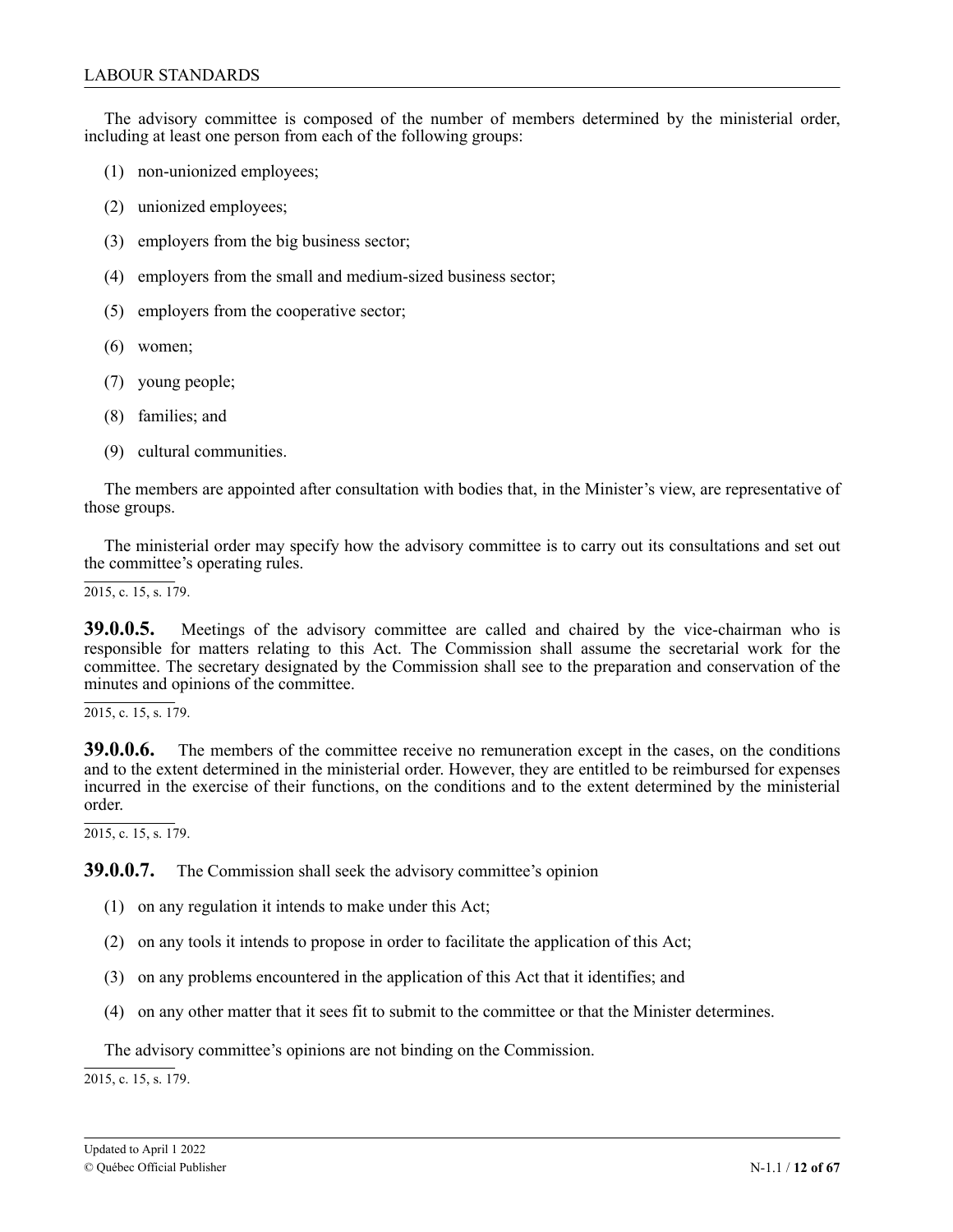# <span id="page-12-0"></span>**CHAPTER III.1**

**CONTRIBUTIONS** 

1994, c. 46, s. 6.

# **DIVISION I**

INTERPRETATION

1994, c. 46, s. 6.

**39.0.1.** In this chapter, unless the context indicates otherwise,

"employer subject to contribution" means any person who pays a remuneration subject to contribution, except the following entities:

- (1) *(paragraph repealed);*
- (2) *(paragraph repealed);*
- (3) *(paragraph repealed);*
- (3.1) *(paragraph repealed);*
- (4) *(paragraph repealed);*
- (5) *(paragraph repealed);*
- (6) *fabriques*;
- (7) corporations of trustees for the erection of churches;
- (8) charitable institutions or bodies whose object is to assist, gratuitously and directly, natural persons in need;
	- (9) religious institutions;
	- (10) *(paragraph repealed);*
	- (11) *(paragraph repealed);*
	- (12) *(paragraph repealed);*
	- (13) *(paragraph repealed);*
	- (14) *(paragraph repealed);*
	- (15) *(paragraph repealed);*
	- (15.1) *(paragraph repealed);*
	- (16) *(paragraph repealed);*
	- (17) an international governmental organization whose head office is in Québec;

"remuneration" means, if the employee is an employee within the meaning of section 1 of the Taxation Act (chapter I-3), the employee's base wages, within the meaning of section 1159.1 of that Act, and, if the employee is not such an employee, the employee's wages. The expression also includes amounts paid as indemnity in lieu of notice and upon termination of a contract of employment;

"remuneration subject to contribution" means remuneration paid to an employee except

(1) remuneration paid to an employee under the Act respecting labour relations, vocational training and workforce management in the construction industry (chapter R-20);

(2) remuneration paid to a domestic;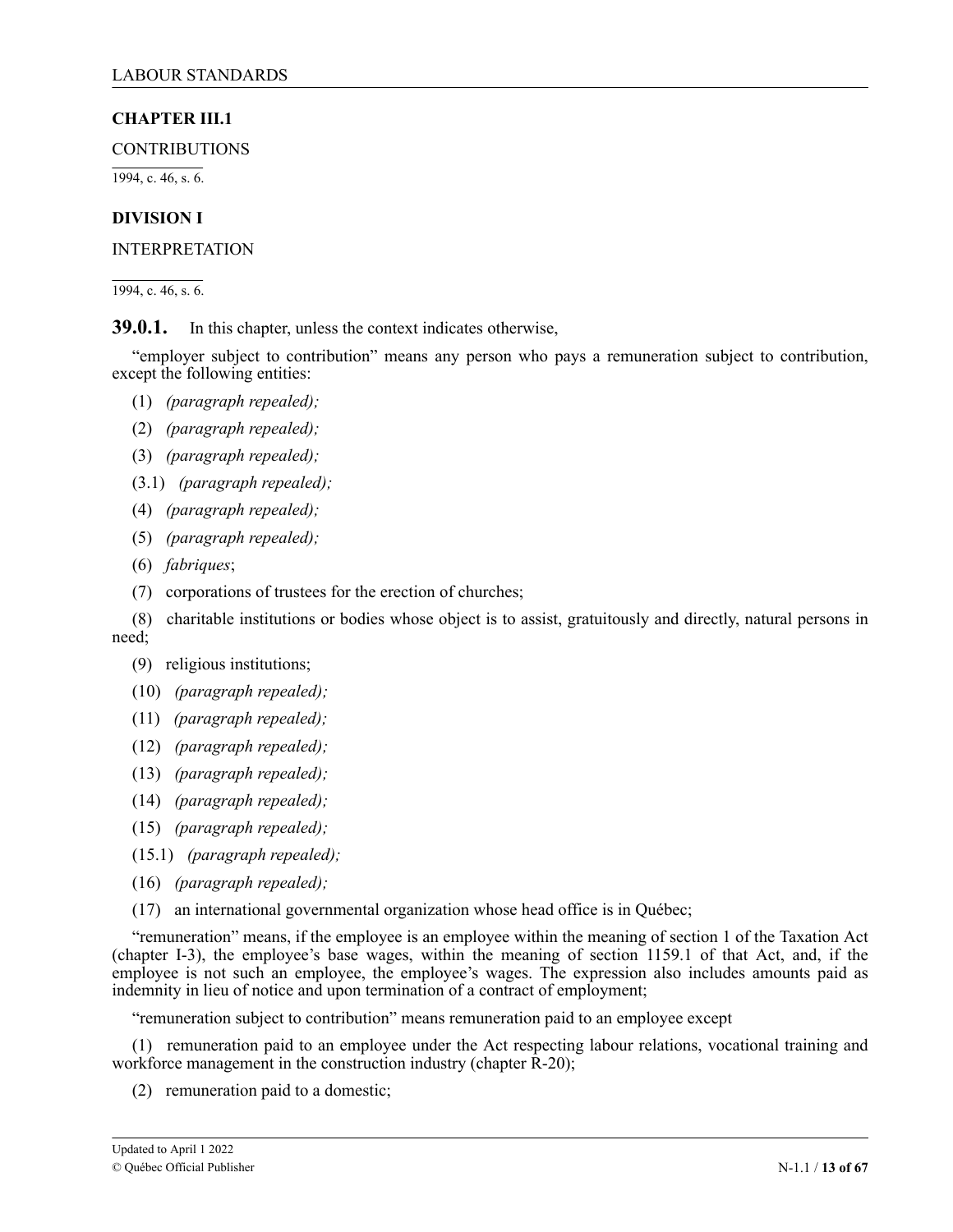(2.1) remuneration paid to an employee whose exclusive duty is to take care of or provide care to a child or to a sick, handicapped or aged person, in that person's dwelling, including, where so required, the performance of domestic duties that are directly related to the immediate needs of that person, unless the work serves to procure profit to the employer;

(3) remuneration paid by an employer governed by a decree in respect of remuneration subject to contribution by a parity committee;

(4) remuneration paid by an institution, a regional council or a foster family respectively referred to in subparagraphs *a*, *f* and *o* of the first paragraph of section 1 of the Act respecting health services and social services for Cree Native persons (chapter S-5), proportionately to the amounts of money they receive under that Act;

(5) remuneration paid by an institution, an agency or a family-type resource referred to in the Act respecting health services and social services (chapter S-4.2), proportionately to the amounts of money they receive under that Act;

(6) 50% of the remuneration earned by an employee with the help of a truck, tractor, loader, skidder or other heavy equipment of the same nature, furnished by the employee and at his own expense;

(7) the amount by which the total remuneration paid to an employee for the year or the amount determined under paragraph 6 where it applies in respect of the employee exceeds an amount equal to the Maximum Yearly Insurable Earnings determined for the year under section 66 of the Act respecting industrial accidents and occupational diseases (chapter A-3.001);

(8) remuneration paid to an employee wholly exempt from the application of this Act under section 3.

For the purposes of this chapter, the following rules apply:

(1) any reference in this chapter to wages, remuneration or remuneration subject to contribution that an employer pays or has paid is a reference to wages, remuneration or remuneration subject to contribution that the employer pays, allocates, grants or awards or has paid, allocated, granted or awarded;

(2) an employee is deemed to work in Québec when the establishment of the employer where the employee reports for work is situated in Québec or, if the employee is not required to report for work at an establishment of his employer, when the establishment of the employer from which he receives his remuneration is situated in Québec. The word "establishment" includes an establishment within the meaning of Chapter III of Title II of Book I of Part I of the Taxation Act;

(3) an employee who reports for work at an establishment of his employer,

*(a)* in respect of remuneration subject to contribution that is not described in subparagraph *b*, means an employee who reports for work at that establishment for his regular pay period to which the remuneration subject to contribution relates; and

*(b)* in respect of remuneration subject to contribution that is paid as a premium, an increase with retroactive effect or a vacation pay, that is paid to a trustee or custodian in respect of the employee or that does not relate to a regular pay period of the employee, means an employee who ordinarily reports for work at that establishment;

(4) where, during a regular pay period of an employee, the employee reports for work at an establishment of his employer situated in Québec and at an establishment of his employer situated outside Québec, the employee is deemed for that period, in respect of remuneration subject to contribution that is not described in subparagraph *b* of subparagraph 3,

*(a)* except where subparagraph *b* applies, to report for work only at the establishment situated in Québec;

*(b)* to report for work only at the establishment situated outside Québec where, during that period, he reports for work mainly at such an establishment of his employer;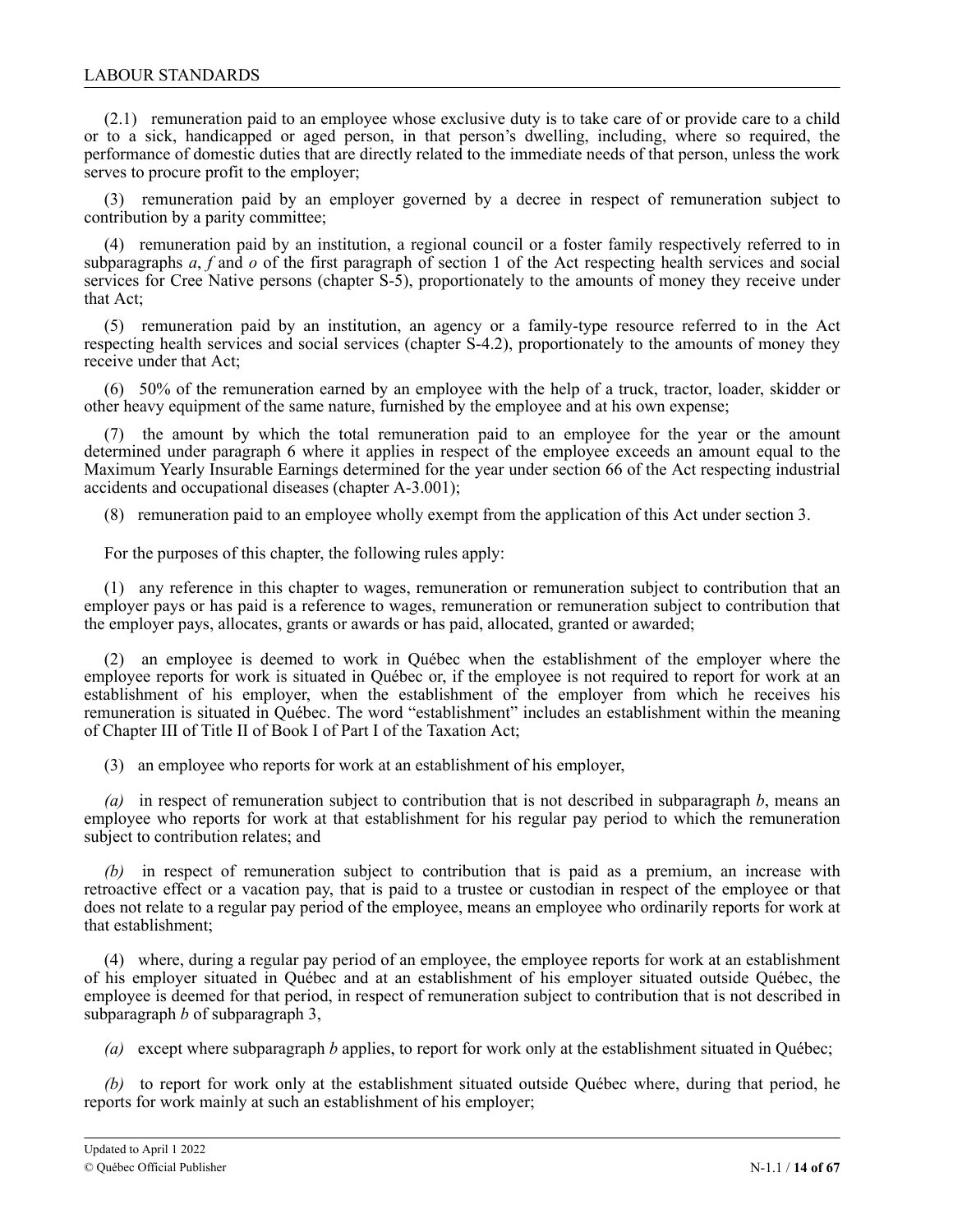(5) where an employee ordinarily reports for work at an establishment of his employer situated in Québec and at an establishment of his employer situated outside Québec, the employee is deemed, in respect of remuneration subject to contribution described in subparagraph *b* of subparagraph 3, to ordinarily report for work only at the establishment situated in Québec;

(6) where an employee is not required to report for work at an establishment of his employer and where his remuneration is not paid from such an establishment situated in Québec, that employee is deemed to report for work at an establishment of his employer situated in Québec for a pay period if, in reference to the place where he mainly reports for work, the place where he mainly performs his duties, the employee's principal place of residence, the establishment from which the employee is supervised, the nature of the duties performed by the employee or any other similar criterion, it may reasonably be considered that the employee for that pay period is an employee of that establishment;

(7) where an employee of an establishment, situated elsewhere than in Québec, of an employer supplies a service in Québec to another employer that is not the employer of the employee, or for the benefit of such other employer, an amount that may reasonably be considered to be the remuneration earned by the employee to supply the service is deemed to be remuneration paid by the other employer, in the pay period during which the remuneration is paid to the employee, to an employee of the other employer who reports for work at an establishment of that other employer situated in Québec where

*(a)* at the time the service is supplied, the other employer has an establishment situated in Québec;

- *(b)* the service supplied by the employee
- i. is performed by the employee in the ordinary performance of his duties with his employer,

ii. is supplied to or for the benefit of the other employer in the course of regular and ongoing activities of an enterprise carried on by that other employer, and

iii. is in the nature of the services supplied by employees of employers carrying on the same type of enterprise as the enterprise referred to in subparagraph ii; and

*(c)* the amount is not otherwise included in remuneration subject to contribution paid by the other employer that is determined for the purposes of this chapter;

(8) subparagraph 7 does not apply in respect of a pay period of any other employer referred to therein if the Minister of Revenue is of the opinion that a reduction in the contribution payable under this chapter by the employers referred to in that subparagraph 7 is not one of the objectives or anticipated results arising from the making or maintaining in force of

*(a)* the agreement pursuant to which the service is supplied by the employee referred to in that subparagraph 7 to or for the benefit of the other employer; or

*(b)* any other agreement affecting the amount of remuneration subject to contribution paid by the other employer in the pay period for the purposes of this chapter and where the Minister of Revenue considers the agreement to be related to the agreement for the supply of services referred to in subparagraph *a.*

<sup>1994,</sup> c. 46, s. 6; 1995, c. 63, s. 280; 1996, c. 2, s. 744; 1997, c. 85, s. 362; 1999, c. 40, s. 196; 2000, c. 8, s. 242; 2000, c. 56, s. 218; 2002, c. 9, s. 144; 2002, c. 75, s. 33; 2002, c. 80, s. 7; 2003, c. 2, s. 303; 2002, c. 80, s. 7; 2005, c. 32, s. 308; 2005, c. 38, s. 347; 2007, c. 3, s. 72; 2010, c. 31, s. 148; 2017, c. 29, s. 225; 2020, c. 1, s. 290; 2021, c. 27, s. 235.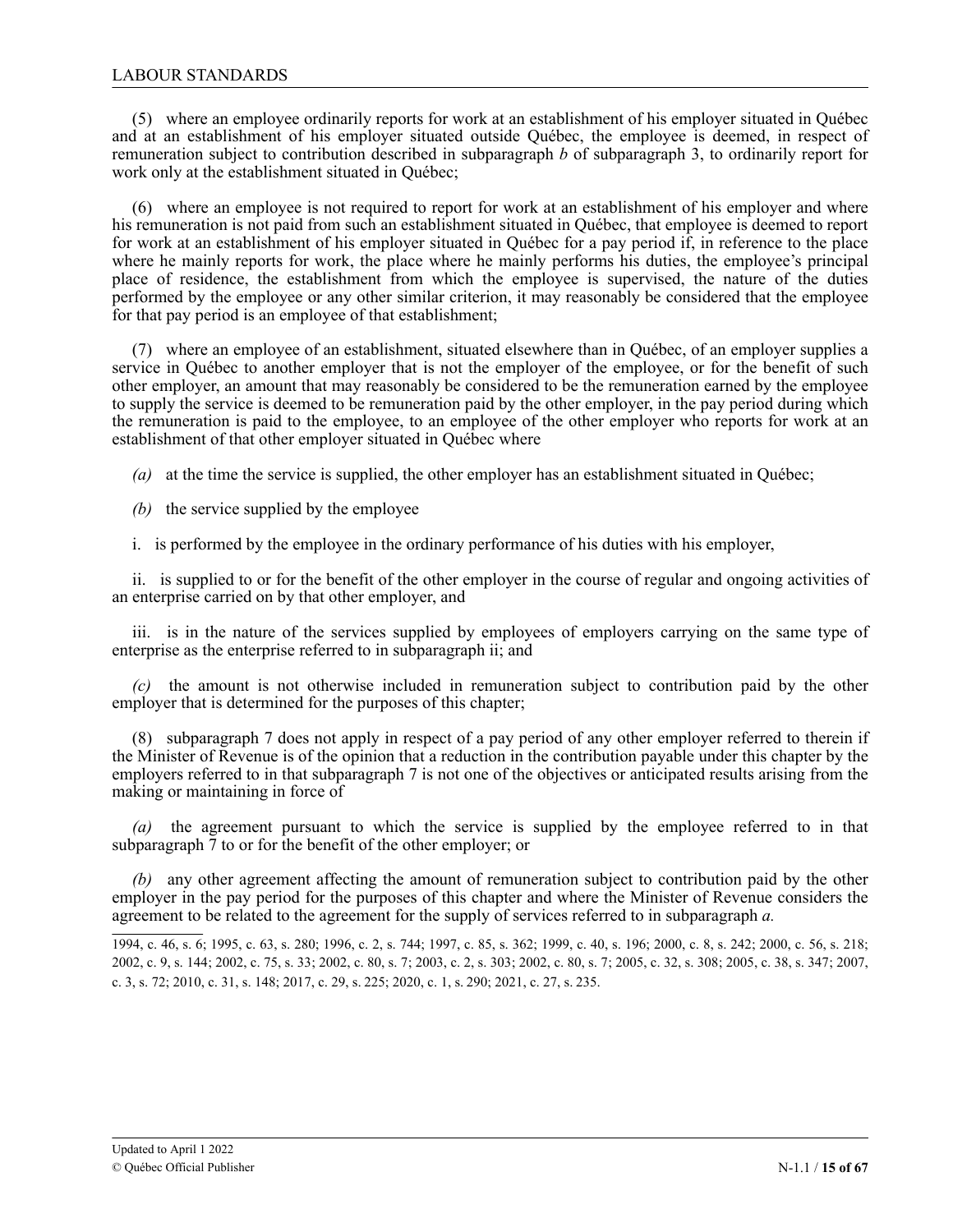# <span id="page-15-0"></span>**DIVISION II**

CONTRIBUTIONS AND PAYMENTS

1994, c. 46, s. 6.

**39.0.2.** Every employer subject to contribution shall, in respect of a calendar year, pay to the Minister of Revenue a contribution equal to the product obtained by multiplying by the rate fixed by regulation made under paragraph 7 of section 29 the remuneration subject to contribution paid by the employer in the year and the remuneration the employer is deemed to pay in respect of the year to or in respect of the employer's employee working in Québec.

Every employer subject to contribution who would be governed by a decree referred to in the third paragraph, had the decree not expired, shall, in respect of a calendar year, pay to the Minister of Revenue a supplementary contribution equal to the product obtained by multiplying, by the rate fixed for that purpose by a regulation under paragraph 7 of section 29, that portion of any amount referred to in the first paragraph on which the employer is required to pay the contribution provided for therein and which, had the decree not expired, would come under paragraph 3 of the definition of "remuneration subject to contribution" in the first paragraph of section 39.0.1.

The decrees referred to in the second paragraph are

- (1) the Decree respecting the men's and boys' shirt industry (R.R.Q., 1981, c. D-2, r.11);
- (2) the Decree respecting the women's clothing industry (R.R.Q., 1981, c. D-2, r.26);
- (3) the Decree respecting the men's clothing industry (R.R.Q., 1981, c. D-2, r.27);
- (4) the Decree respecting the leather glove industry (R.R.Q., 1981, c. D-2, r.32).

For the purposes of this chapter, the contribution of an employer subject to contribution means the contribution payable under the first paragraph and, where applicable, the contribution payable under the second paragraph.

1994, c. 46, s. 6; 1997, c. 85, s. 363; 1999, c. 57, s. 2; 2005, c. 38, s. 348.

**39.0.3.** Payment to the Minister of Revenue of the contribution provided for in section 39.0.2 in respect of a calendar year shall be made on or before the day on which the employer subject to contribution must file the return provided for in Title XL of the Regulation respecting the Taxation Act (chapter I-3, r. 1) in respect of the payments required under section 1015 of the Taxation Act (chapter I-3) in relation to the wages paid by him in that year.

The employer shall forward his payment to the Minister of Revenue, together with the prescribed form.

1994, c. 46, s. 6; 1997, c. 14, s. 313; 2009, c. 15, s. 474.

**39.0.4.** An employer subject to contribution shall file each year a statement in prescribed form in respect of all remuneration subject to contribution on which he is required to pay a contribution under section 39.0.2. Title XL of the Regulation respecting the Taxation Act (chapter I-3, r. 1), with the necessary modifications, applies to the statement.

<sup>1994,</sup> c. 46, s. 6; 1995, c. 63, s. 282; 2009, c. 15, s. 475.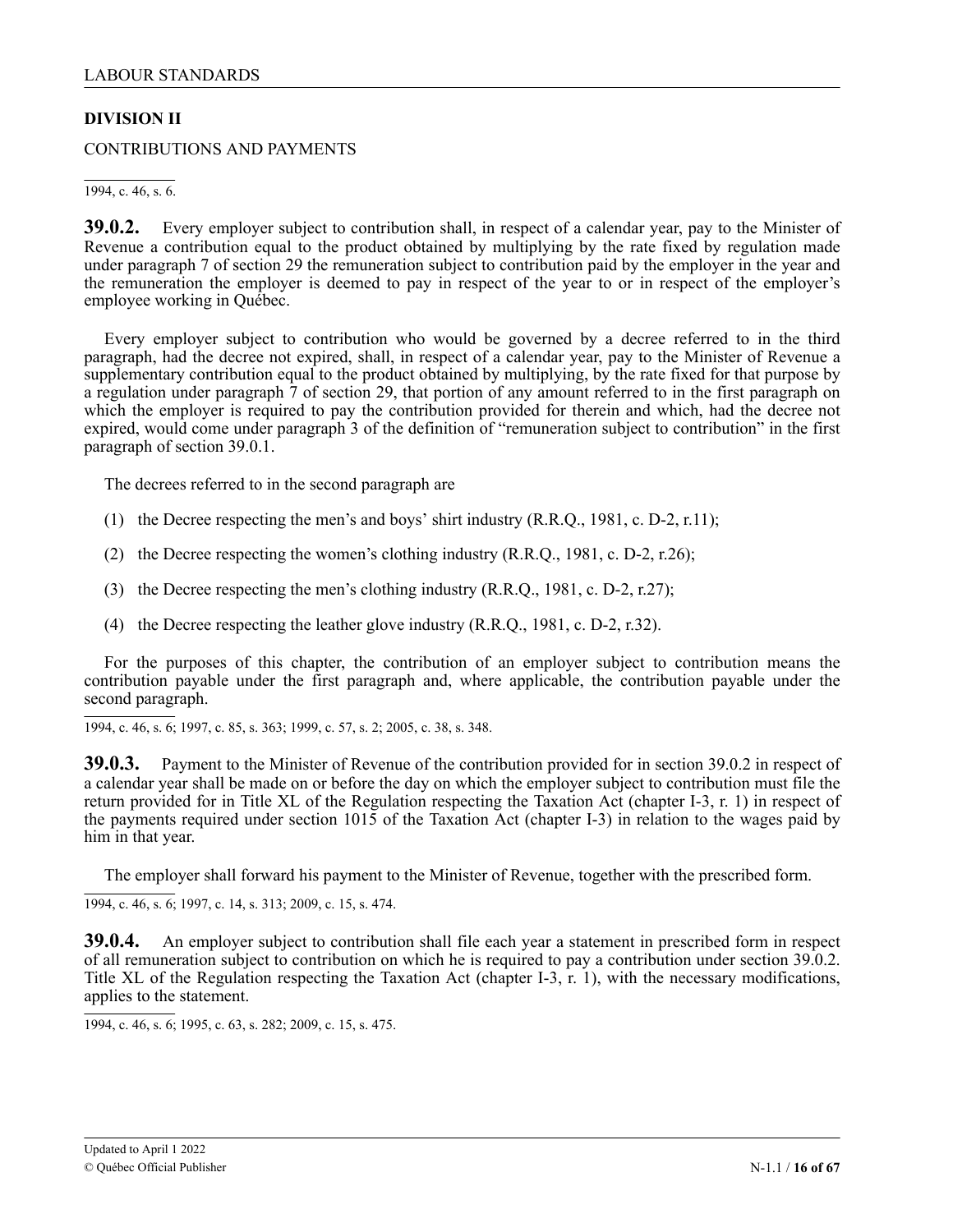# <span id="page-16-0"></span>**DIVISION III**

MISCELLANEOUS PROVISIONS

1994, c. 46, s. 6.

**39.0.5.** The Minister of Revenue shall remit, each year, to the Commission the sums he is required to collect as contribution under section 39.0.2, after deduction of the refunds and collection expenses agreed upon.

1994, c. 46, s. 6.

**39.0.6.** This chapter constitutes a fiscal law within the meaning of the Tax Administration Act (chapter A-6.002).

The provisions applicable under this section take precedence over the provisions of sections 115 and 144 of this Act.

1994, c. 46, s. 6; 2010, c. 31, s. 175.

# **CHAPTER IV**

LABOUR STANDARDS

### **DIVISION I**

WAGES

# **39.1.** *(Repealed).*

1990, c. 73, s. 12; 1999, c. 40, s. 196; 2002, c. 6, s. 236; 2002, c. 80, s. 8.

**40.** The minimum wage payable to an employee shall be determined by regulation of the Government.

An employee is entitled to be paid a wage that is at least equivalent to the minimum wage.

 $\overline{1979, c. 45, s. 40}$ ; 2002, c. 80, s. 9.

**40.1.** *(Repealed).*

1997, c. 20, s. 15; 2007, c. 3, s. 64.

**41.** No benefit having pecuniary value may be taken into account in computing the minimum wage.

 $\overline{1979, c. 45, s. 41}.$ 

**41.1.** No employer may remunerate an employee at a lower rate of wage than that granted to his other employees performing the same tasks in the same establishment solely because of the employee's employment status, and in particular because the employee usually works fewer hours each week.

1990, c. 73, s. 13; 2018, c. 21, s. 4.

1 **41.2.** No personnel placement agency may remunerate an employee at a lower rate of wage than that granted to the employees of the client enterprise who perform the same tasks in the same establishment solely because of the employee's employment status, and in particular because the employee is remunerated by such an agency or usually works fewer hours each week.

2018, c. 21, s. 5.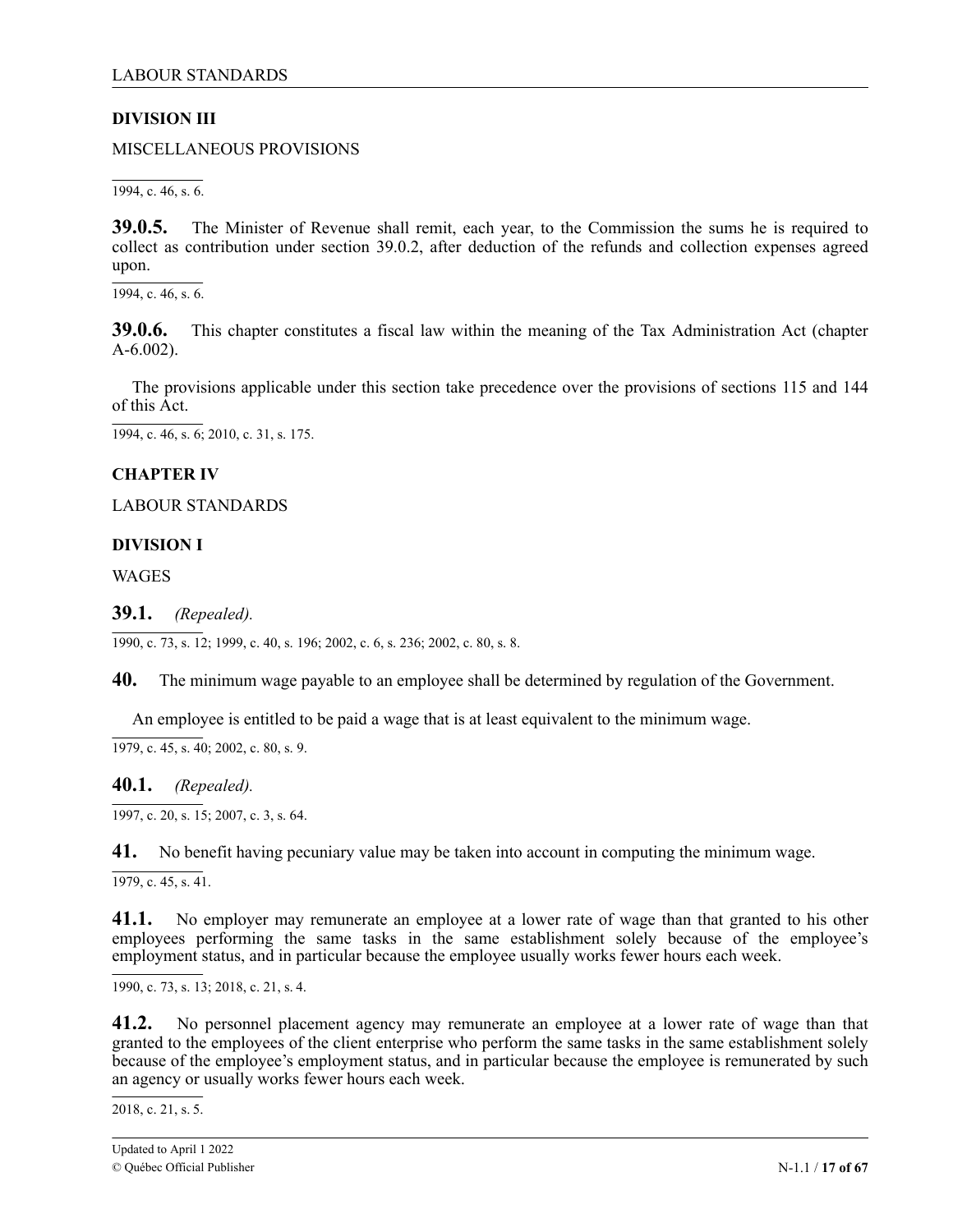**42.** Wages must be paid in cash in a sealed envelope, by cheque or by bank transfer.

An employee is deemed not to have received payment of the wages due to him if the cheque delivered to him is not cashable within the two working days following its issue.

1979, c. 45, s. 42; 1980, c. 5, s. 2; 2018, c. 21, s. 6.

1 **43.** Wages must be paid at regular intervals of not over sixteen days, or one month in the case of managerial personnel or of workers contemplated in subparagraphs i, ii, and iii of paragraph 10 of section 1. However, any amount in excess of the regular wages, such as a bonus or premium for overtime, earned during the week preceding payment of the wages may be paid with the subsequent regular payment or, where that is . the case, at the time prescribed by a particular provision of a collective agreement or decree.

1 Notwithstanding the first paragraph, an employer may pay an employee within one month following the commencement of his employment.

1979, c. 45, s. 43; 1990, c. 73, s. 14, s. 66.

**44.** The wages of an employee must be paid directly to him, at his place of employment and on a working day, except where the payment is made by bank transfer or is sent by mail.

The wages of an employee may also, at his written request, be remitted to a third person.

 $\overline{1979, c. 45, s. 44}$ .

**45.** If the usual day of payment of wages falls on a general statutory holiday, the wages are paid to the employee on the working day preceding that day.

 $\overline{1979, c. 45, s. 45}.$ 

**46.** The employer must remit to the employee, together with his wages, a pay sheet containing sufficient information to enable the employee to verify the computation of his wages. That pay sheet must include, in particular, the following information, where applicable:

- (1) the name of the employer;
- (2) the name of the employee;
- (3) the identification of the employee's occupation;
- (4) the date of the payment and the work period corresponding to the payment;
- (5) the number of hours paid at the prevailing rate;
- (6) the number of hours of overtime paid or replaced by a leave with the applicable premium;
- (7) the nature and amount of the bonuses, indemnities, allowances or commissions that are being paid;
- (8) the wage rate;
- (9) the amount of wages before deductions;
- (10) the nature and amount of the deductions effected;
- (11) the amount of the net wages paid to the employee;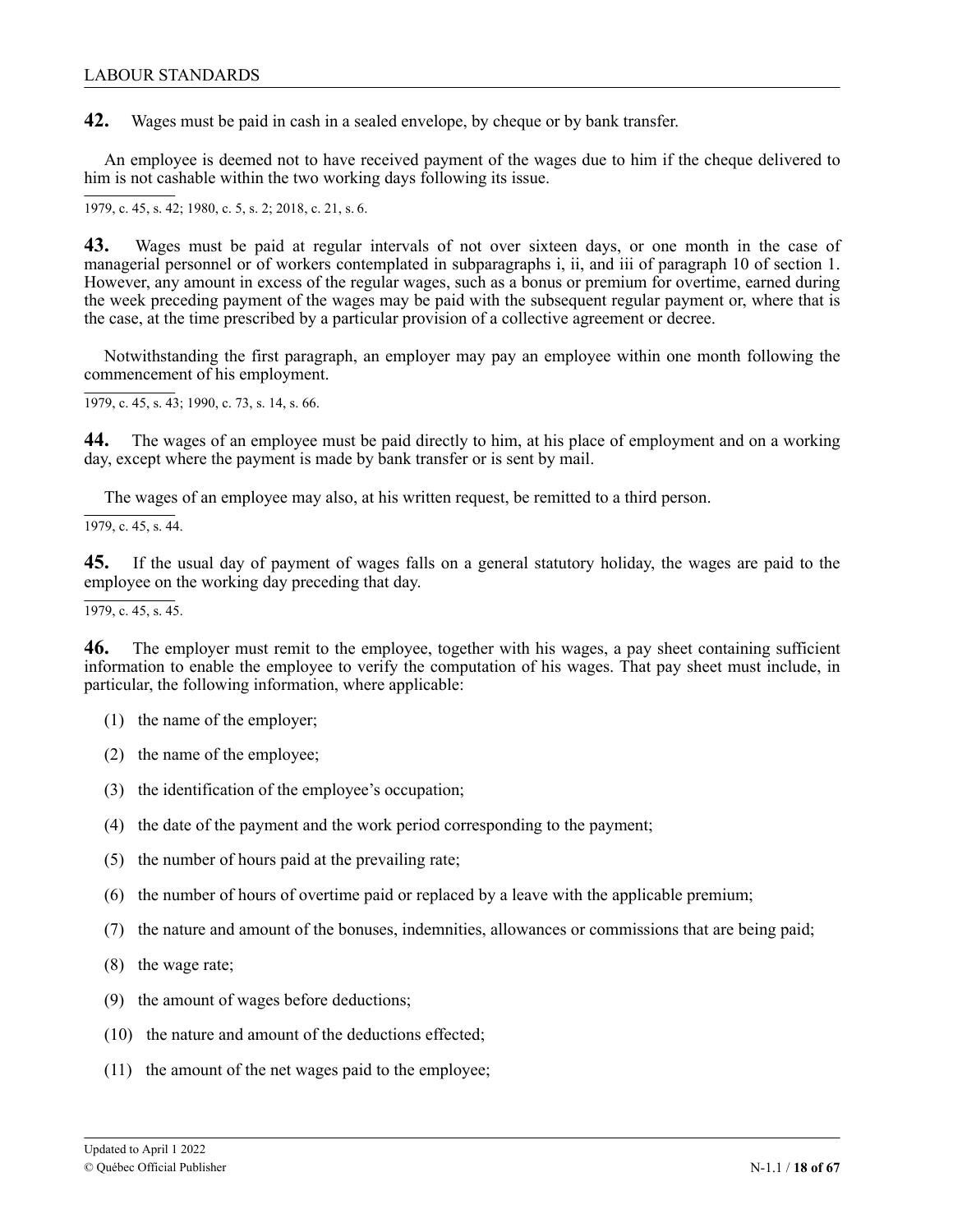(12) the amount of the tips reported by the employee pursuant to section 1019.4 of the Taxation Act (chapter I-3);

(13) the amount of the tips he has attributed to the employee under section 42.11 of the Taxation Act.

The Government, by regulation, may require any other particular it deems pertinent. It may also exempt a category of employers from the application of any of the above particulars.

1979, c. 45, s. 46; 1983, c. 43, s. 10; 1990, c. 73, s. 15; 1997, c. 85, s. 364.

**47.** No signing formality other than that establishing that the sum remitted to the employee corresponds to the amount of net wages indicated on the pay sheet may be required upon payment of the wages.

1979, c. 45, s. 47.

**48.** Acceptance of a pay sheet by an employee does not entail his renunciation of the payment of all or part of the wages that are due to him.

1979, c. 45, s. 48.

**49.** No employer may make deductions from wages unless he is required to do so pursuant to an Act, a regulation, a court order, a collective agreement, an order or decree or a mandatory supplemental pension plan.

The employer may make deductions from wages if the employee consents thereto in writing, for a specific purpose mentioned in the writing.

The employee may at any time revoke that authorization, except where it pertains to membership in a group insurance plan, or a supplemental pension plan. The employer shall remit the sums so withheld to their intended receiver.

1979, c. 45, s. 49; 1989, c. 38, s. 274; 2002, c. 80, s. 10.

**50.** Any gratuity or tip paid directly or indirectly by a patron to an employee who provided the service belongs to the employee of right and must not be mingled with the wages that are otherwise due to the employee. The employer must pay at least the prescribed minimum wage to the employee without taking into account any gratuities or tips the employee receives.

Any gratuity or tip collected by the employer shall be remitted in full to the employee who rendered the service. The words gratuity and tip include service charges added to the patron's bill but do not include any administrative costs added to the bill.

The employer may not impose an arrangement to share gratuities or a tip-sharing arrangement. Nor may the employer intervene, in any manner whatsoever, in the establishment of an arrangement to share gratuities or a tip-sharing arrangement. Such an arrangement must result solely from the free and voluntary consent of the employees entitled to gratuities or tips.

However, an indemnity provided for in any of sections 58, 62, 74, 76, 79.7, 79.16, 80, 81, 81.1, 83 and 84.0.13 is computed, in the case of an employee who is an employee referred to in section 42.11 or 1019.4 of the Taxation Act (chapter I-3), on the basis of the wages increased by the tips attributed under that section 42.11 or reported under that section 1019.4.

1979, c. 45, s. 50; 1983, c. 43, s. 11; 1997, c. 85, s. 365; 2002, c. 80, s. 11; 2018, c. 21, s. 7.

**50.1.** No employer may require an employee to pay credit card costs.

1997, c. 85, s. 366; 2002, c. 80, s. 12.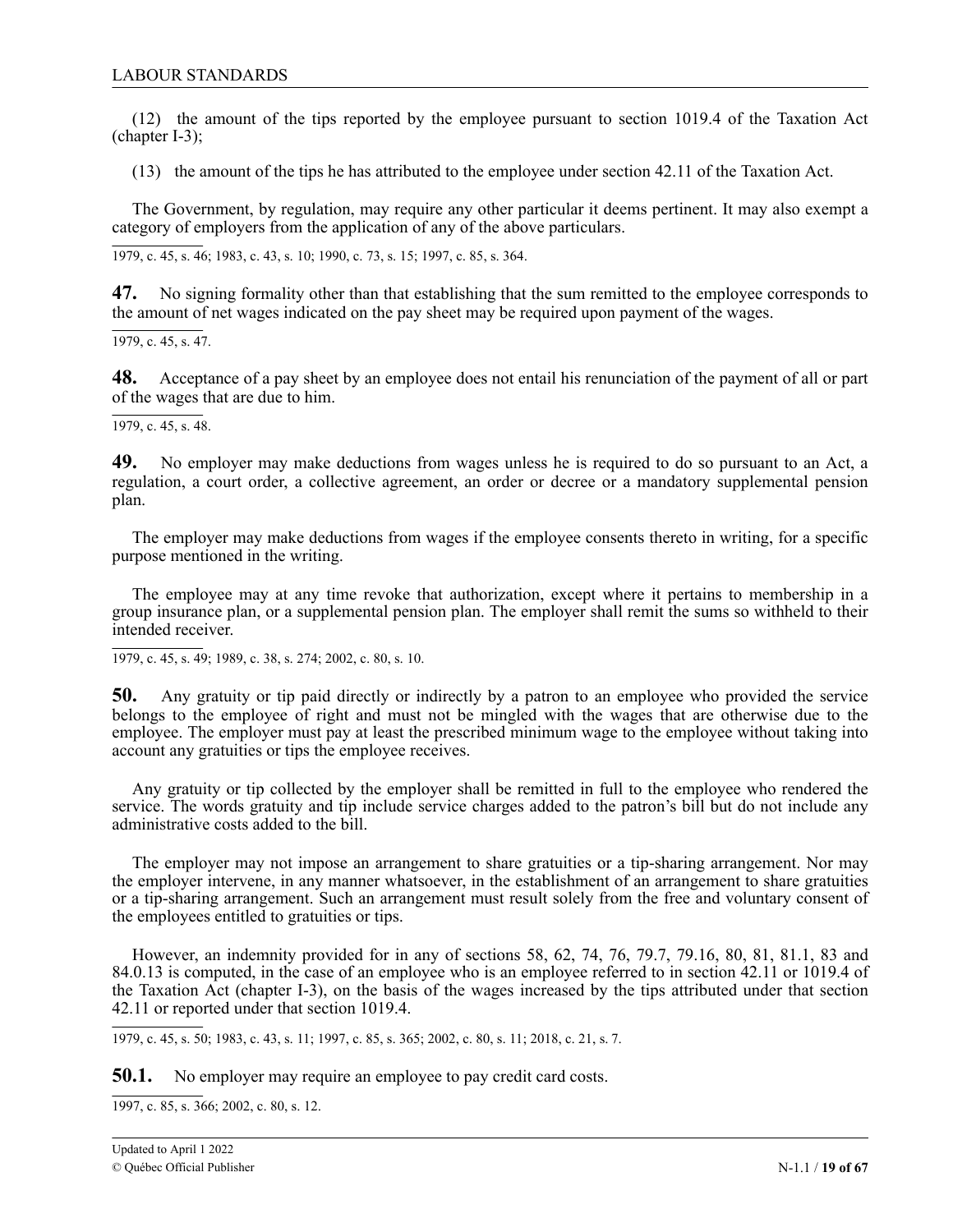<span id="page-19-0"></span>**50.2.** No employer may refuse to receive a written report made pursuant to section 1019.4 of the Taxation Act (chapter I-3).

1997, c. 85, s. 366.

**51.** The maximum amount that an employer may require for room and board from one of his employees is that which is fixed by regulation of the Government.

1979, c. 45, s. 51.

**51.0.1.** Notwithstanding section 51, an employer may not require an amount for room and board from a domestic who is housed or takes meals in the employer's residence.

1997, c. 72, s. 4.

**51.1.** No employer may, directly or indirectly, be reimbursed by an employee for the contribution provided for in Chapter III.1.

 $\overline{1994, c. 46, s. 7}.$ 

# **DIVISION II**

### HOURS OF WORK

**52.** For the purposes of computing overtime, the regular workweek is 40 hours except in the cases where it is fixed by regulation of the Government.

1979, c. 45, s. 52; 1997, c. 45, s. 1; 2002, c. 80, s. 13.

**53.** An employer may, with the authorization of the Commission, stagger the working-hours of his employees on a basis other than a weekly basis, provided that the average of the working-hours is equivalent to the standard provided for in the law or the regulations.

A collective agreement or a decree may provide, on the same conditions, without the authorization provided for under the first paragraph being necessary, for the staggering of working hours on a basis other than a weekly basis.

The employer and the employee may also agree, on the same conditions, on the staggering of working hours on a basis other than a weekly basis, without the authorization provided for in the first paragraph being necessary. In such a case, the following conditions also apply:

(1) the agreement must be evidenced in writing and provide for the staggering of working hours over a maximum period of four weeks;

(2) a work week may not exceed the standard provided for in the law or the regulations by more than 10 hours; and

(3) either the employee or the employer may resiliate the agreement with notice of at least two weeks before the expected end of the staggering period agreed upon.

1979, c. 45, s. 53; 2 2018, c. 21, s. 8.1

54. The number of hours of the regular workweek determined in section 52 does not apply, as regards the computing of overtime hours for the purpose of the increase in the usual hourly wage, to the following employees:

. (1) *(subparagraph repealed)*;

 $\overline{1}$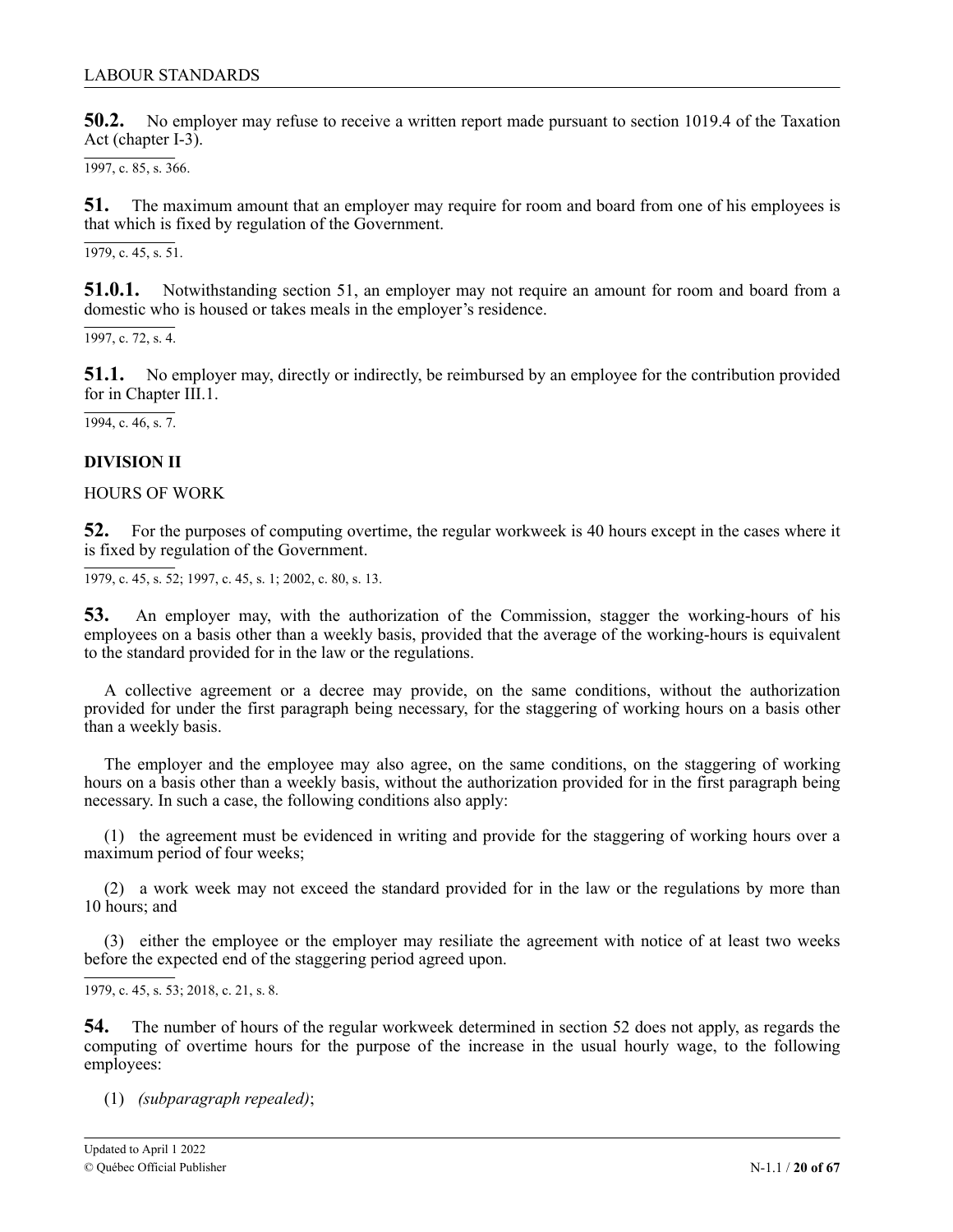(2) a student employed in a vacation camp or in a social or community non-profit organization such as a recreational organization;

(3) the managerial personnel of an undertaking;

(4) an employee who works outside an establishment whose working-hours cannot be controlled;

(5) an employee assigned to canning, packaging and freezing fruit and vegetables during the harvesting period;

- (6) an employee of a fishing, fish processing or fish canning industry;
- (7) a farm worker;
- (8) *(subparagraph repealed)*;

(9) an employee whose exclusive duty is to take care of or provide care to a child or to a sick, handicapped or aged person, in that person's dwelling, including, where so required, the performance of domestic duties that are directly related to the immediate needs of that person, unless the work serves to procure profit to the employer.

However, the Government may, by regulation, prescribe the number of hours it determines as the regular workweek for the categories of employees mentioned in subparagraphs 2, 5 to 7 and 9 of the first paragraph.

1979, c. 45, s. 54; 1986, c. 95, s. 202; 1990, c. 73, s. 16, s. 66; 1999, c. 40, s. 196; 2002, c. 6, s. 236; 2002, c. 80, s. 14.

**55.** Any work performed in addition to the regular work-week entails a premium of 50% of the prevailing hourly wage paid to the employee except premiums computed on an hourly basis.

Notwithstanding the first paragraph, the employer may, at the request of the employee or in the cases provided for by a collective agreement or decree, replace the payment of overtime by paid leave equivalent to the overtime worked plus 50%.

Subject to a provision of a collective agreement or decree, the leave must be taken during the 12 months following the overtime at a date agreed between the employer and the employee; otherwise the overtime must be paid. However, where the contract of employment is terminated before the employee is able to benefit from the leave, the overtime must be paid at the same time as the last payment of wages.

1979, c. 45, s. 55; 1990, c. 73, s. 17.

**56.** For the purposes of computing overtime, annual leave and statutory general holidays with pay are counted as days of work.

1979, c. 45, s. 56.

**57.** An employee is deemed to be at work

(1) while available to the employer at the place of employment and required to wait for work to be assigned;

- (2) subject to section 79, during the break periods granted by the employer;
- (3) when travel is required by the employer;
- (4) during any trial period or training required by the employer.

 $1979, c. 45, s. 57; 2002, c. 80, s. 15.$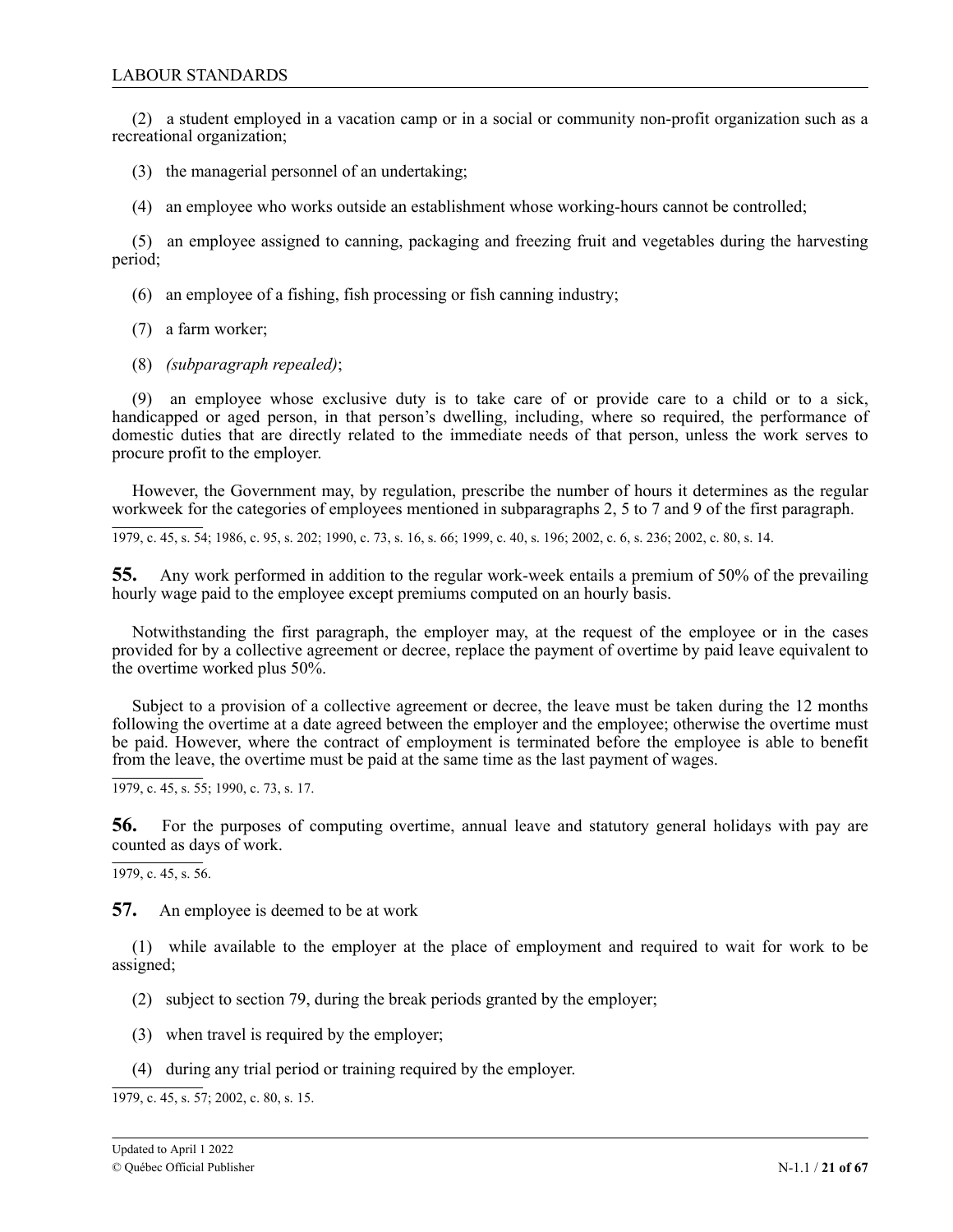<span id="page-21-0"></span>**58.** An employee who reports for work at his place of employment at the express demand of his employer or in the regular course of his employment and who works fewer than three consecutive hours, except in the case of superior force, is entitled, to an indemnity equal to three hours' wages at the prevailing hourly rate except where the application of section 55 entitles him to a greater amount.

This provision does not apply in the case where the nature of the work or the conditions of its execution require the employee to be present several times in the same day, for less than three hours each time, such as that of a school crossing guard or a bus driver.

Neither does it apply where the nature of the work or the conditions of execution are such that it is ordinarily completed within a three hour period, such as the work of a school-crossing guard or usher.

 $\overline{1979, c. 45, s. 58}.$ 

**59.** *(Repealed).*

1979, c. 45, s. 59; 2002, c. 80, s. 16.

**59.0.1.** An employee may refuse to work

(1) more than two hours after regular daily working hours or more than 14 working hours per 24 hour period, whichever period is the shortest or, for an employee whose daily working hours are flexible or noncontinuous, more than 12 working hours per 24 hour period;

(2) subject to section 53, more than 50 working hours per week or, for an employee working in an isolated area or carrying out work in the James Bay territory, more than 60 working hours per week;

(3) if he was not informed at least five days in advance that he would be required to work, unless the nature of his duties requires him to remain available, he is a farm worker, or his services are required within the limits set out in subparagraph 1.

This section does not apply where there is a danger to the life, health or safety of employees or the population, where there is a risk of destruction or serious deterioration of movable or immovable property or in any other case of superior force, or if the refusal is inconsistent with the employee's professional code of ethics.

2002, c. 80, s. 17; 2 2018, c. 21, s. 9.1

# 1 **DIVISION III**

, STATUTORY GENERAL HOLIDAYS AND NON-WORKING DAYS WITH PAY

59.1. This division does not apply to an employee who, under a collective agreement or decree, is entitled 2 to a number of non-working days with pay, in addition to the National Holiday, equal to or greater than the number of days to which employees to whom this division applies are entitled, nor to an employee in the same establishment who is entitled to a number of non-working days with pay, in addition to the National Holiday, equal to or greater than the number stated in the collective agreement or decree.

However, notwithstanding any provision contrary to the collective agreement or decree, the indemnity for a non-working day with pay shall be computed, in the case of an employee referred to in section 42.11 or 1019.4 of the Taxation Act (chapter I-3), on the basis of the wages increased by the tips attributed under that section 42.11 or reported under that section 1019.4.

1990, c. 73, s. 18; 2002, c. 80, s. 18.

**60.** The following days are statutory general holidays: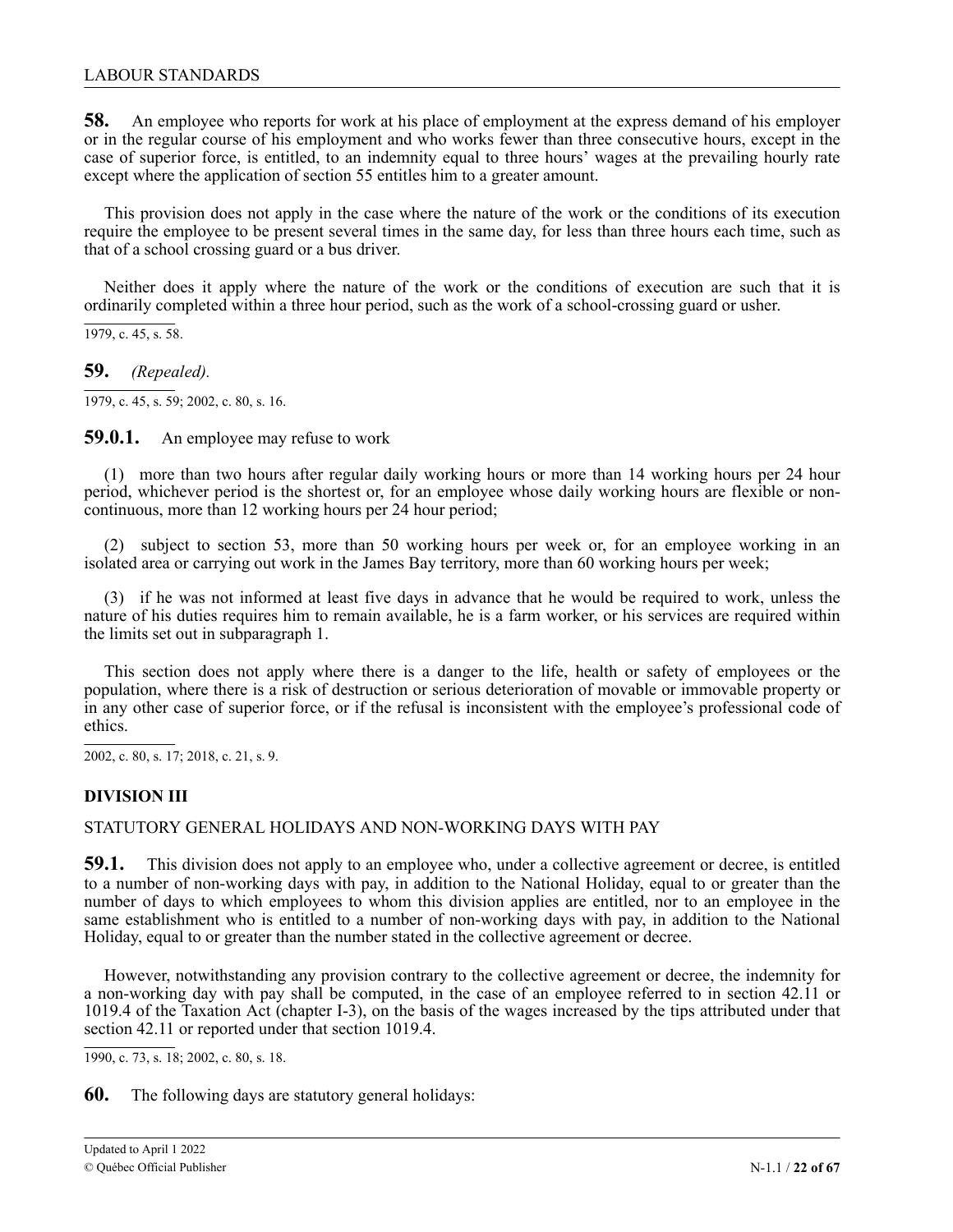- <span id="page-22-0"></span>(1) 1 January;
- (2) Good Friday or Easter Monday, at the option of the employer;
- (3) the Monday preceding 25 May;
- (4) 1 July, or 2 July where the  $1<sup>st</sup>$  falls on a Sunday;
- (5) the first Monday in September;
- (6) the second Monday in October;
- (7) 25 December.

1979, c. 45, s. 60; 1980, c. 5, s. 3; 1990, c. 73, s. 18; 1992, c. 26, s. 10; 1995, c. 16, s. 1; 2002, c. 80, s. 19.

**61.** *(Repealed).*

 $\overline{1979, c. 45, s. 61}$ ; 1990, c. 73, s. 19.

**62.** For each statutory general holiday, the employer must pay the employee an indemnity equal to 1/20 of the wages earned during the four complete weeks of pay preceding the week of the holiday, excluding overtime. However, the indemnity paid to an employee remunerated in whole or in part on a commission basis must be equal to 1/60 of the wages earned during the 12 complete weeks of pay preceding the week of the holiday.

1979, c. 45, s. 62; 1990, c. 73, s. 20; 2002, c. 80, s. 20.

**63.** If an employee must work on one of the days indicated in section 60, the employer, in addition to paying to the employee working on that general holiday the wages for the work done, must pay to such employee the indemnity provided for in section 62, or grant him a compensatory holiday of one day. In this case, the holiday must be taken within three weeks before or after that day, unless a collective agreement or a decree provides for a longer period.

1979, c. 45, s. 63; 1981, c. 23, s. 55.

**64.** If an employee is on annual leave on one of the holidays contemplated in section 60 or if such a holiday does not coincide with the employee's regular work schedule, the employer shall pay him the indemnity provided for in section 62 or grant him a compensatory holiday of one day on a date agreed upon between the employer and the employee or fixed by a collective agreement or a decree.

1979, c. 45, s. 64; 2018, c. 21, s. 10.

1 **65.** To benefit from a statutory general holiday, an employee must not have been absent from work without the employer's authorization or without valid cause on the working day preceding or on the working day following the holiday.

. 1979, c. 45, s. 65; 1990, c. 73, s. 21; 2002, c. 80, s. 21.

# 1 **DIVISION IV**

ANNUAL LEAVE WITH PAY

**66.** The reference year is a period of twelve consecutive months during which an employee progressively acquires entitlement to an annual leave.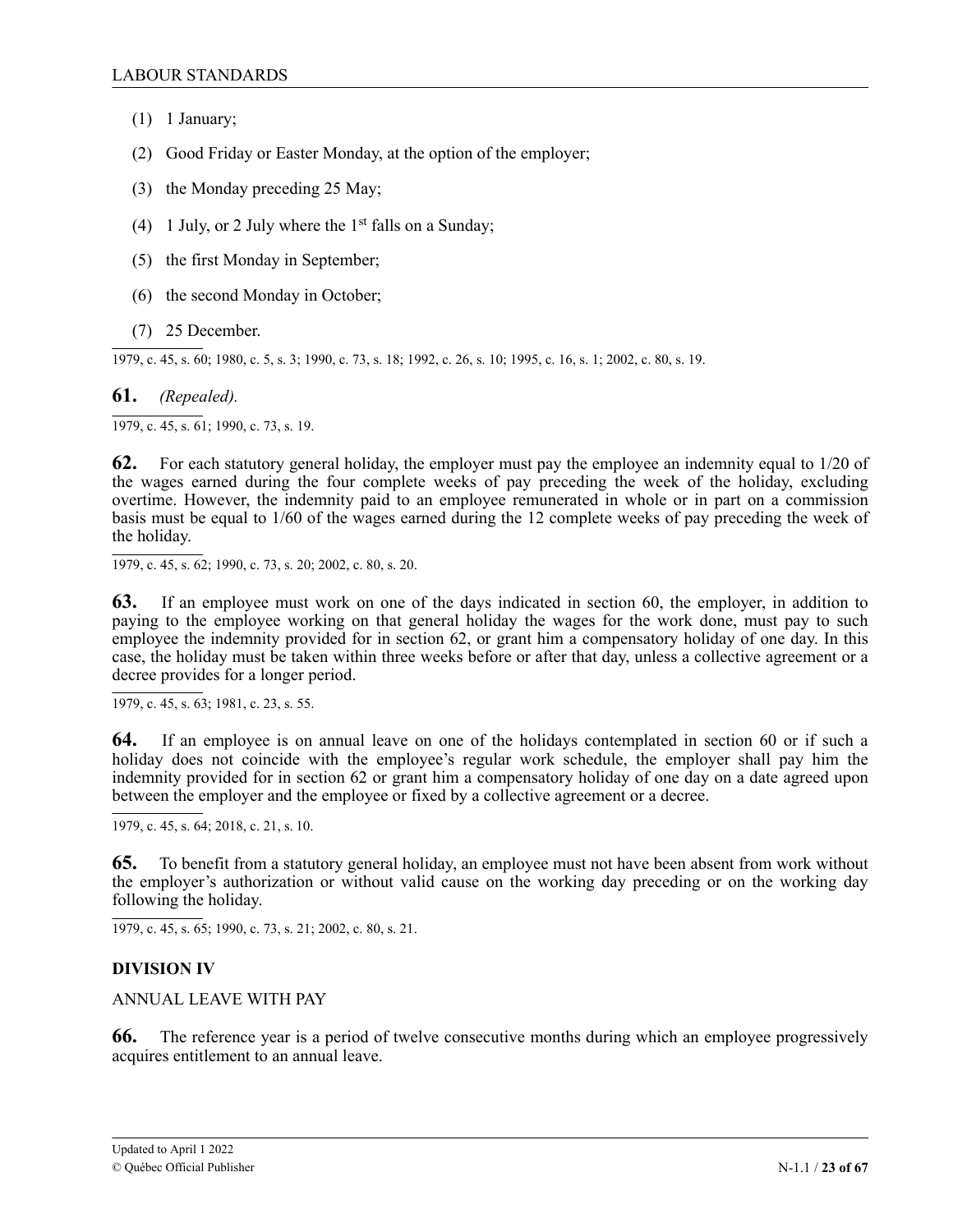That period extends from 1 May of the preceding year to 30 April of the current year unless an agreement or decree fixes a different starting date for that period.

1979, c. 45, s. 66.

**67.** An employee who, at the end of a reference year, is credited with less than one year of uninterrupted service with the same employer during that period, is entitled to an uninterrupted leave for a duration determined at the rate of one working day for each month of uninterrupted service, for a total leave not exceeding two weeks.

 $\overline{1979, c. 45, s. 67}.$ 

**68.** An employee who, at the end of a reference year, is credited with one year of uninterrupted service with the same employer during that period is entitled to an annual leave of a minimum duration of two consecutive weeks.

1979, c. 45, s. 68; 1990, c. 73, s. 22.

**68.1.** An employee to whom section 68 applies is also entitled, if he applies therefor, to an additional annual leave without pay equal to the number of days required to increase his annual leave to three weeks.

Such additional leave need not follow immediately a leave under section 68 and, notwithstanding sections 71 and 73, it may not be divided, or be replaced by a compensatory indemnity.

1997, c. 10, s. 1.

**69.** An employee who, at the end of a reference year, is credited with three years of uninterrupted service with the same employer is entitled to an annual leave for a minimum duration of three consecutive weeks.

1979, c. 45, s. 69; 1990, c. 73, s. 23; 2018, c. 21, s. 11.

1 **70.** The annual leave must be taken within 12 months following the end of the reference year, except where a collective agreement or a decree allows it to be deferred until the following year.

Notwithstanding the first paragraph, the employer may, at the request of the employee, allow the annual leave to be taken, in whole or in part, during the reference year.

In addition, if at the end of the 12 months following the end of a reference year, the employee is absent for any of the reasons set out in section 79.1 or is absent or on leave for family or parental matters, the employer may, at the request of the employee, defer the annual leave to the following year. If the annual leave is not so deferred, the employer must pay the indemnity for the annual leave to which the employee is entitled.

Similarly, if the employee is a reservist of the Canadian Forces and at the end of the 12 months following the end of a reference year, the employee is absent for one of the reasons set out in section 81.17.1, the employer may either defer the annual leave until the following year or pay the indemnity for that leave.

Notwithstanding any contrary clause of a collective agreement, decree or contract, any period of salary insurance, sickness insurance or disability insurance interrupted by a leave taken in accordance with the first paragraph is continued, where applicable, after the leave, as if it had never been interrupted.

1979, c. 45, s. 70; 1980, c. 5, s. 4; 2002, c. 80, s. 22; 2007, c. 36, s. 2; 2008, c. 30, s. 2; 2010, c. 38, s. 4; 2018, c. 21, s. 12.

1 **71.** The annual leave may be divided into two periods where so requested by the employee. However, the employer may refuse the request if he closes his establishment for a period equal to or greater than that of the employee's annual leave.

1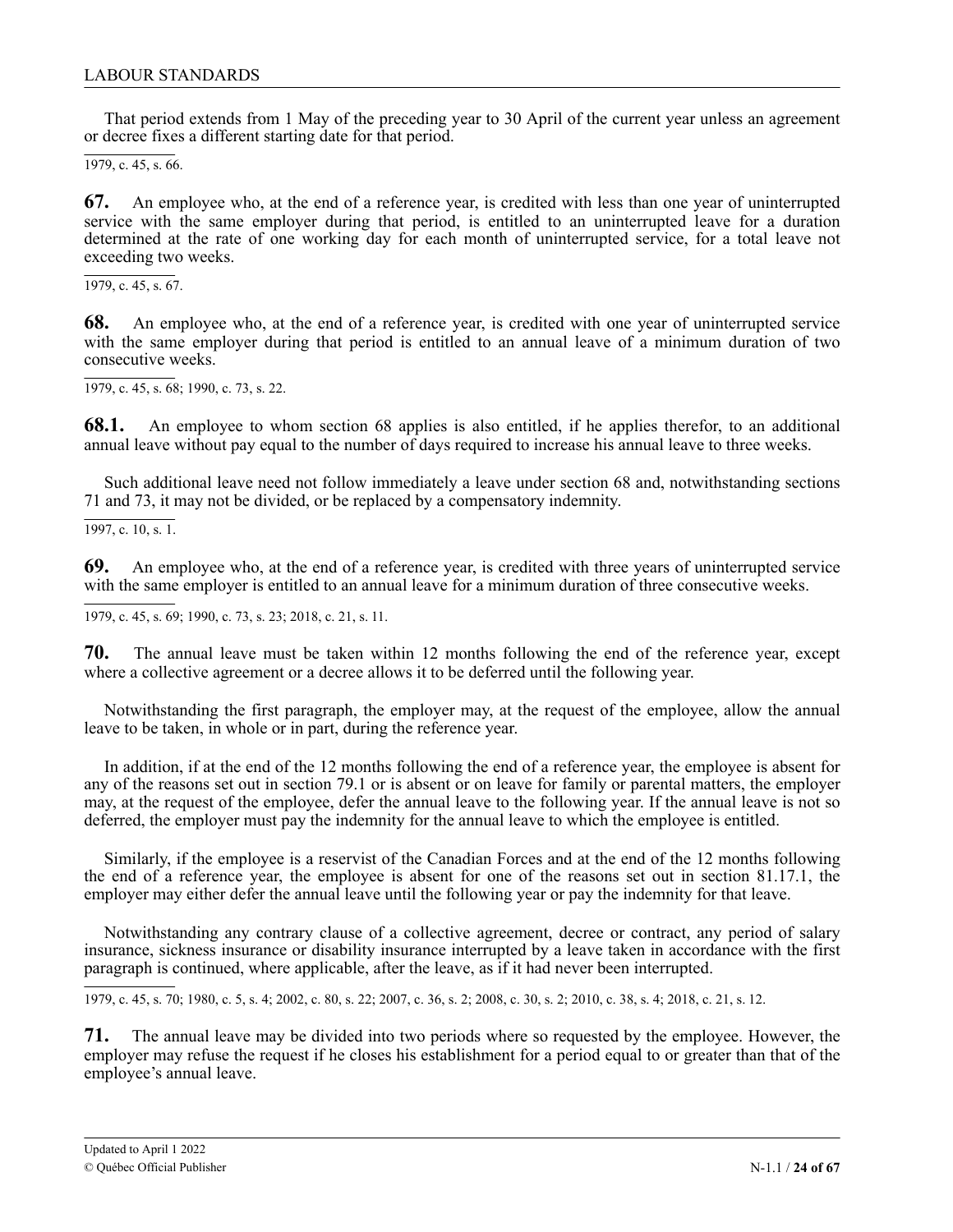### LABOUR STANDARDS

Notwithstanding section 69, any employer who, before 29 March 1995, closed his establishment for the period of annual leave, may divide the annual leave of an employee referred to in that section into two periods, one being the closing period. One of those periods must, however, last for a minimum of two consecutive weeks.

The annual leave may also be divided into more than two periods where so requested by the employee, provided the employer consents thereto.

A leave not exceeding one week shall not be divided.

1979, c. 45, s. 71; 1982, c. 58, s. 57; 1990, c. 73, s. 24; 1995, c. 16, s. 2.

**71.1.** Notwithstanding sections 68, 69 and 71, a collective agreement or a decree may include a clause providing for, or prohibiting, the division of an annual leave into two or more periods.

 $\overline{1995, c. 16, s. 3}.$ 

**72.** An employee is entitled to know the date of his annual leave at least four weeks in advance.

 $\overline{1979, c. 45, s. 72}.$ 

**73.** Employers are prohibited from replacing a leave contemplated in section 67, 68 or 69 by a compensatory indemnity, unless a special provision is contained in a collective agreement or decree.

At the request of the employee, the third week of leave may, however, be replaced by a compensatory indemnity if the establishment closes for two weeks on the occasion of the annual leave.

1979, c. 45, s. 73; 1982, c. 58, s. 58.

**74.** The indemnity relating to the annual leave of the employee contemplated in sections 67 and 68 is equal to 4% of the gross wages of the employee during the reference year. In the case of the employee contemplated in section 69, the indemnity is equal to 6% of the gross wages of the employee during the reference year.

Should an employee be absent for any of the reasons listed in the first paragraph of section 79.1 or on maternity or paternity leave during the reference year and should that absence result in the reduction of that employee's annual leave indemnity, the employee is then entitled to an indemnity equal, as the case may be, to twice or three times the weekly average of the wage earned during the period of work. An employee contemplated in section 67 whose annual leave is less than two weeks is entitled to that amount in proportion to the days of leave credited to his account.

The Government may, by regulation, determine a higher indemnity than that provided for in this section for an employee on maternity or paternity leave.

Notwithstanding the second and third paragraphs, the annual leave indemnity shall not exceed the indemnity to which the employee would have been entitled if he had not been absent or on leave owing to a reason mentioned in the second paragraph.

1979, c. 45, s. 74; 1980, c. 5, s. 5; 1983, c. 22, s. 103; 1990, c. 73, s. 25, s. 71; 2002, c. 80, s. 23; 2007, c. 36, s. 3; 2010, c. 38, s. 5; 2 2018, c. 21, s. 13.

74.1. No employer may reduce the annual leave of an employee referred to in section 41.1, or change the way in which the indemnity pertaining to it is computed, in comparison with what is granted to his other employees performing the same tasks in the same establishment, solely because of the employee's employment status, and in particular because the employee usually works fewer hours each week.

1990, c. 73, s. 26; 2 2018, c. 21, s. 14.1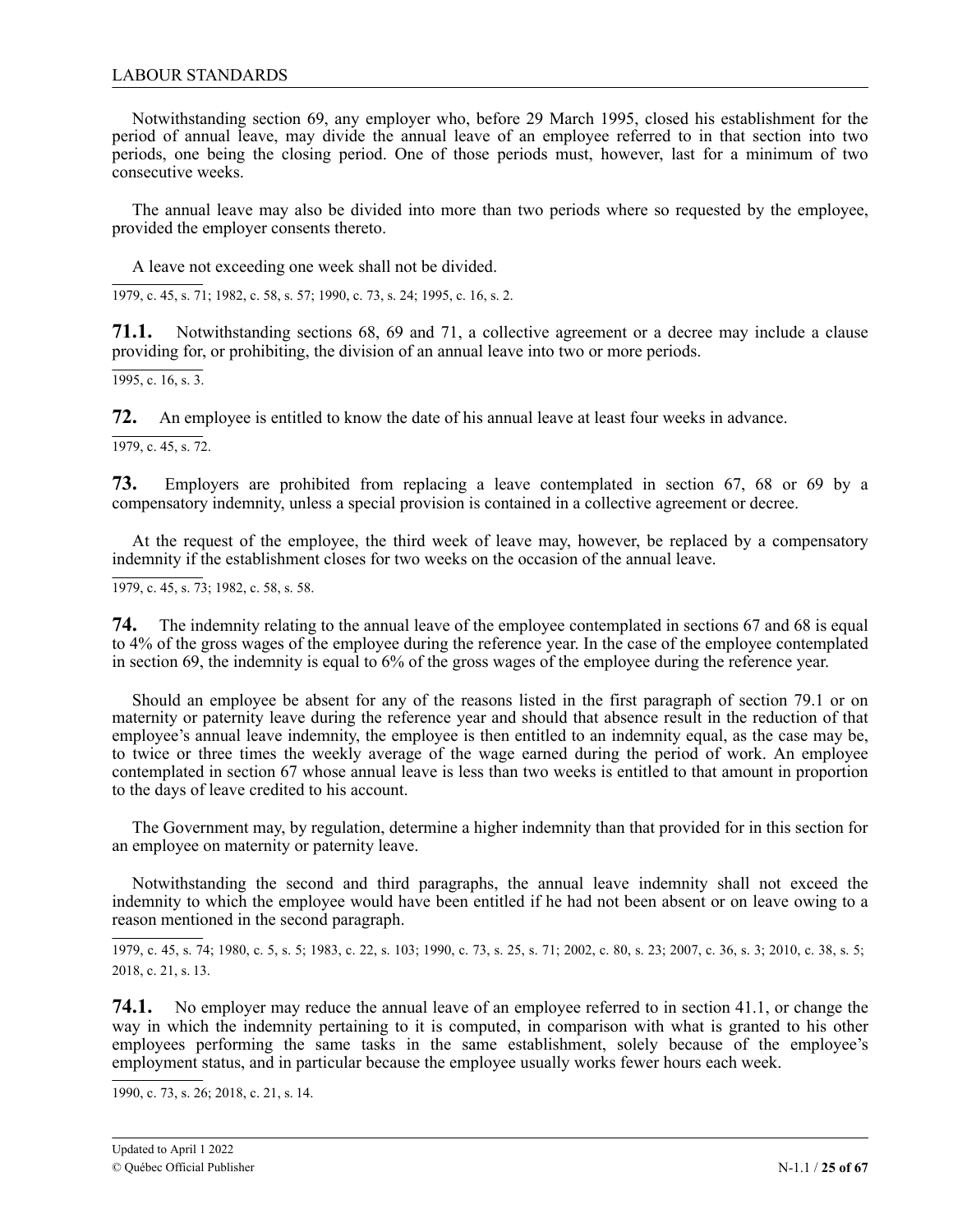<span id="page-25-0"></span>**75.** Subject to a provision of a collective agreement or decree, the indemnity pertaining to the annual leave of an employee must be paid to him in a lump sum before the beginning of the leave or in the manner applicable for the regular payment of his wages.

However, where it is warranted by the seasonal or otherwise intermittent activities of an employer, the indemnity may be added to his wages and be paid in the same manner.

1979, c. 45, s. 75; 1990, c. 73, s. 27; 2002, c. 80, s. 24; 2 2018, c. 21, s. 15.12

1 **76.** If a contract of employment is cancelled before the employee is able to benefit by all the days of leave to which he is entitled, the employee shall receive, in addition to the compensatory indemnity determined in accordance with section 74 and attaching to the fraction of the leave that he did not enjoy, an indemnity equal to 4% or 6%, as the case may be, of the gross wages earned during the current reference year.

1979, c. 45, s. 76.

**77.** Sections 66 to 76 do not apply to the following persons:

(1) *(subparagraph repealed);*

(2) a student employed in a vacation camp or in a social or community non-profit organization such as a recreational organization;

(3) the holder of a broker's licence issued under the Real Estate Brokerage Act (chapter C-73.2), remunerated entirely by commission;

(4) a representative of a dealer or adviser within the meaning of section 56 of the Derivatives Act (chapter I-14.01) or of section 149 of the Securities Act (chapter V-1.1), entirely remunerated by commission;

(5) a representative within the meaning of the Act respecting the distribution of financial products and services (chapter D-9.2) remunerated entirely by commission;

- (6) *(subparagraph repealed)*;
- (7) a trainee within the framework of a vocational training program recognized by law.

However, the Government may, by regulation, render all or some of the provisions of sections 66 to 76 applicable to the employees described in subparagraph 2 of the first paragraph.

1979, c. 45, s. 77; 1980, c. 5, s. 6; 1982, c. 58, s. 59; 1986, c. 95, s. 203; 1990, c. 73, s. 28; 1989, c. 48, s. 251; 1991, c. 37, s. 173; 1998, c. 37, s. 529; 2002, c. 80, s. 25; 2009, c. 58, s. 89; 2018, c. 23, s. 778.

### **DIVISION V**

### REST PERIODS

1990, c. 73, s. 29.

3 **78.** Subject to the application of paragraph 12 of section 39 or of section 53, an employee is entitled to a weekly minimum rest period of 32 consecutive hours.

In the case of a farm worker, that day of rest may be postponed to the following week if the employee consents thereto.

1979, c. 45, s. 78; 2002, c. 80, s. 26.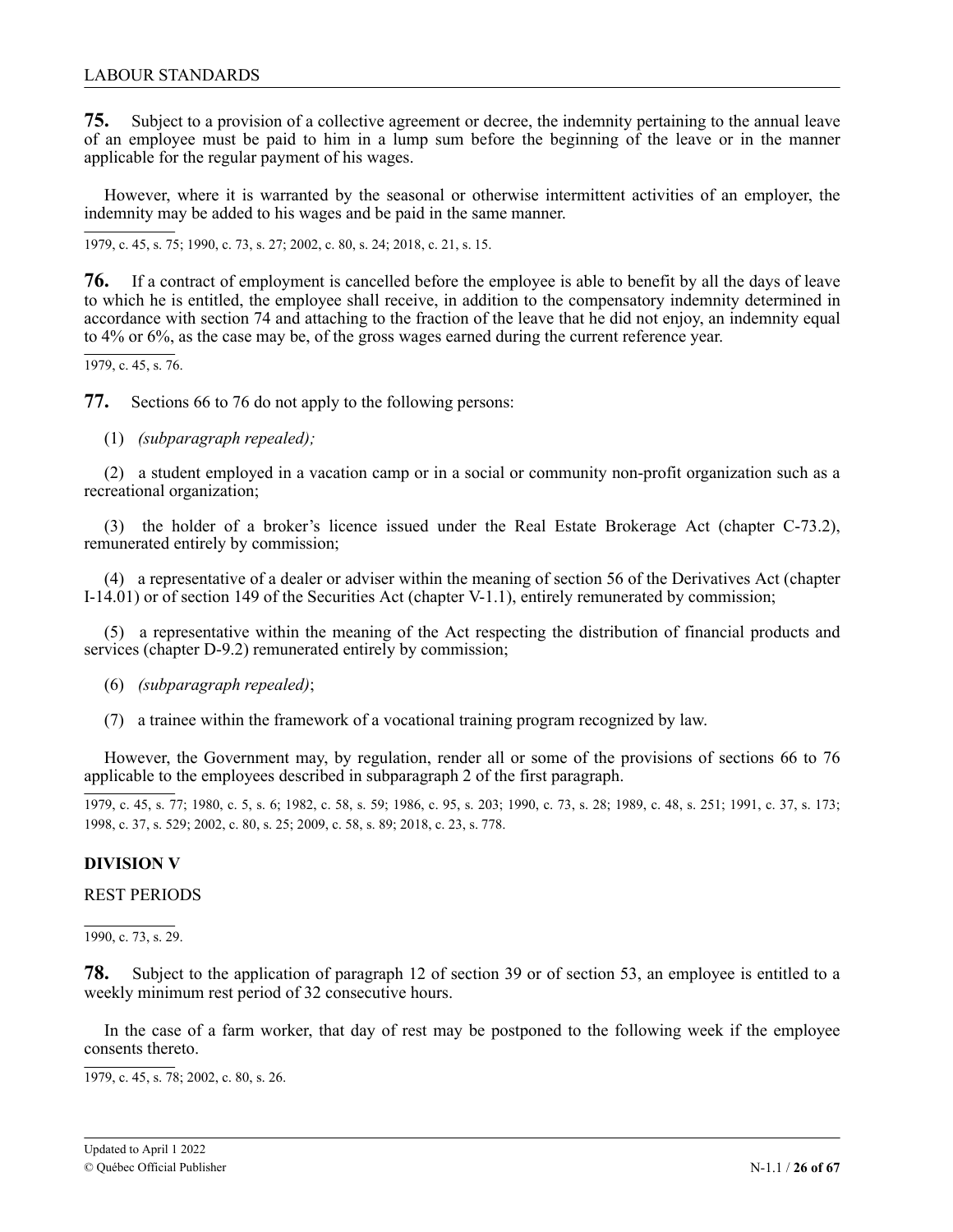<span id="page-26-0"></span>**79.** Unless otherwise provided in a collective agreement or a decree, the employer must grant to an employee a rest period of thirty minutes, without pay, for meals, for a period of five consecutive hours of work.

That period shall be remunerated if the employee is not authorized to leave his work station.

1979, c. 45, s. 79.

# **DIVISION V.0.1**

ABSENCES OWING TO SICKNESS, AN ORGAN OR TISSUE DONATION, AN ACCIDENT, DOMESTIC VIOLENCE, SEXUAL VIOLENCE OR A CRIMINAL OFFENCE

2002, c. 80, s. 27; 2007, c. 36, s. 4; 2010, c. 38, s. 6; 2018, c. 21, s. 16.

1 **79.1.** An employee may be absent from work for a period of not more than 26 weeks over a period of 12 months, owing to sickness, an organ or tissue donation for transplant, an accident, domestic violence or sexual violence of which the employee has been a victim.

. However, an employee may be absent from work for a period of not more than 104 weeks if the employee suffers serious bodily injury during or resulting directly from a criminal offence that renders the employee unable to hold his regular position. In that case, the period of absence shall not begin before the date on which the criminal offence was committed, or before the expiry of the period provided for in the first paragraph, where applicable, and shall not end later than 104 weeks after the commission of the criminal offence.

However, this section does not apply in the case of an employment injury within the meaning of the Act respecting industrial accidents and occupational diseases (chapter A-3.001).

2002, c. 80, s. 27; 2007, c. 36, s. 5; 2010, c. 38, s. 7; 2018, c. 21, s. 17.

1 **79.1.1.** The second paragraph of section 79.1 applies if it may be inferred from the circumstances of the event that the employee's serious bodily injury is probably the result of a criminal offence.

However, an employee may not take advantage of such a period of absence if it may be inferred from the . circumstances that the employee was probably a party to the criminal offence or probably contributed to the injury by a gross fault.

2007, c. 36, s. 6.

**79.1.2.** The second paragraph of section 79.1 applies if the employee suffered the injury

(1) while lawfully arresting or attempting to arrest an offender or suspected offender or assisting a peace officer making an arrest; or

(2) while lawfully preventing or attempting to prevent the commission of an offence or suspected offence, or assisting a peace officer who is preventing or attempting to prevent the commission of an offence or suspected offence.

 $2007$ , c. 36, s. 6.

**79.2.** An employee must advise the employer as soon as possible of a period of absence from work, giving the reasons for it. If it is warranted by the duration of the absence or its repetitive nature, for instance, the employer may request that the employee furnish a document attesting to those reasons.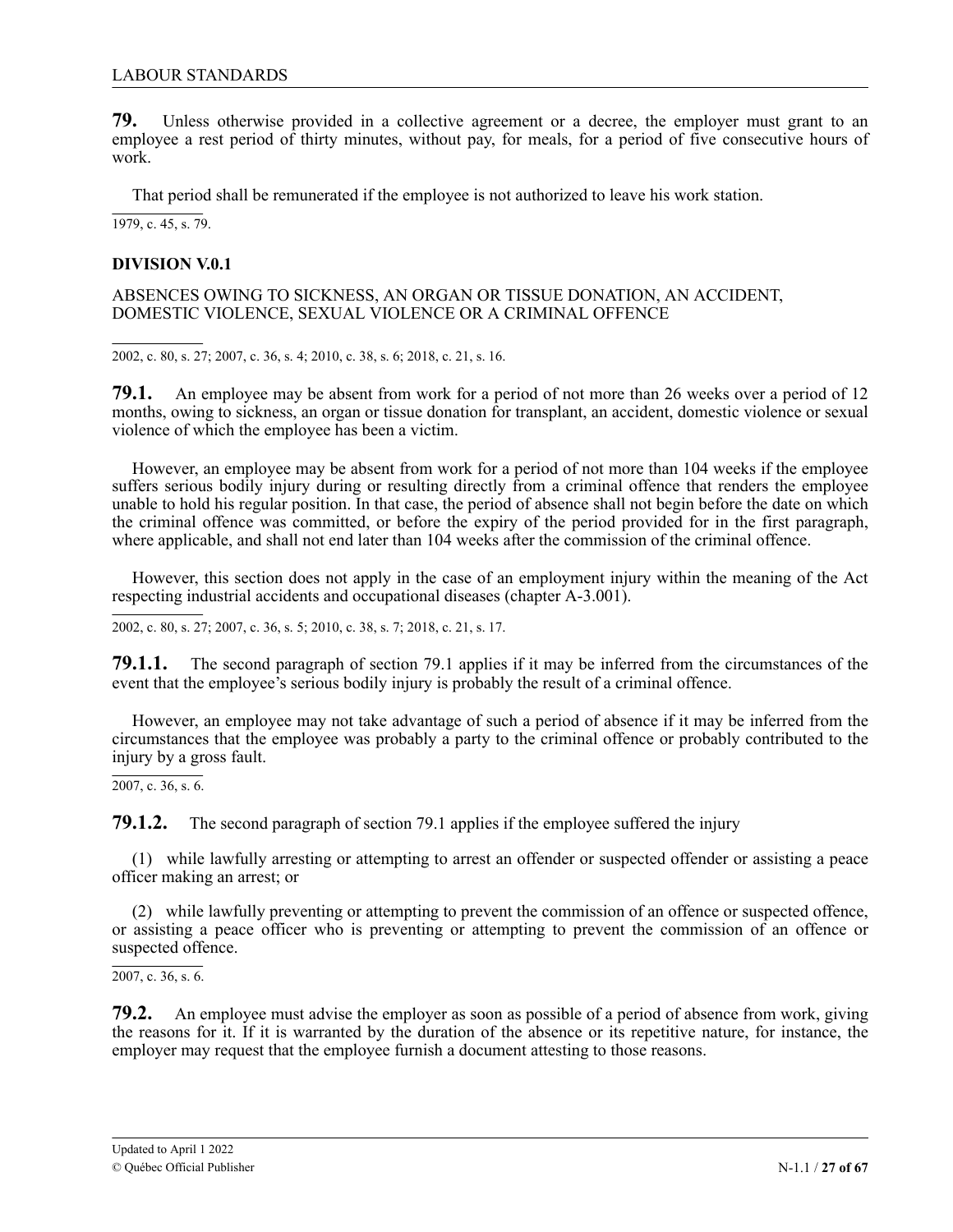<span id="page-27-0"></span>During a period of absence under the second paragraph of section 79.1, the employee may return to work intermittently or on a part-time basis if the employer consents to it.

2002, c. 80, s. 27; 2007, c. 36, s. 7; 2 2018, c. 21, s. 18.1

1 **79.3.** An employee's participation in the group insurance and pension plans recognized in the employee's place of employment shall not be affected by the absence from work, subject to regular payment of the contributions payable under those plans, the usual part of which is paid by the employer.

. The Government shall determine, by regulation, the other advantages available to an employee during a period of absence.

 $2002$ , c. 80, s. 27; 2007, c. 36, s. 8.

**79.4.** At the end of the period of absence, the employer shall reinstate the employee in the employee's former position with the same benefits, including the wages to which the employee would have been entitled had the employee remained at work. If the position held by the employee no longer exists when the employee returns to work, the employer shall recognize all the rights and privileges to which the employee would have been entitled if the employee had been at work at the time the position ceased to exist.

Nothing in the first paragraph shall prevent an employer from dismissing, suspending or transferring an employee if, in the circumstances, the consequences of any of the events mentioned in section 79.1 or the repetitive nature of the absences constitute good and sufficient cause.

2002, c. 80, s. 27; 2007, c. 36, s. 9; 2018, c. 21, s. 19.

1 **79.5.** If the employer makes dismissals or layoffs that would have included the employee had the employee remained at work, the employee retains the same rights with respect to a return to work as the employees who were dismissed or laid off.

 $\overline{2002}$ , c. 80, s. 27.

1 **79.6.** This division shall not grant to an employee any benefit to which the employee would not have been entitled if the employee had remained at work.

2002, c. 80, s. 27.

### **DIVISION V.1**

### FAMILY OR PARENTAL LEAVE AND ABSENCES

1990, c. 73, s. 30; 2002, c. 80, s. 28.

**79.6.1.** For the purposes of sections 79.7 to 79.8.1, "relative" means, in addition to the employee's spouse, the child, father, mother, brother, sister and grandparents of the employee or the employee's spouse as well as those persons' spouses, their children and their children's spouses.

The following are also considered to be an employee's relative for the purposes of those sections:

- (1) a person having acted, or acting, as a foster family for the employee or the employee's spouse;
- (2) a child for whom the employee or the employee's spouse has acted, or is acting, as a foster family;

(3) a tutor or curator of the employee or the employee's spouse or a person under the tutorship or curatorship of the employee or the employee's spouse;

(4) an incapable person having designated the employee or the employee's spouse as mandatary; and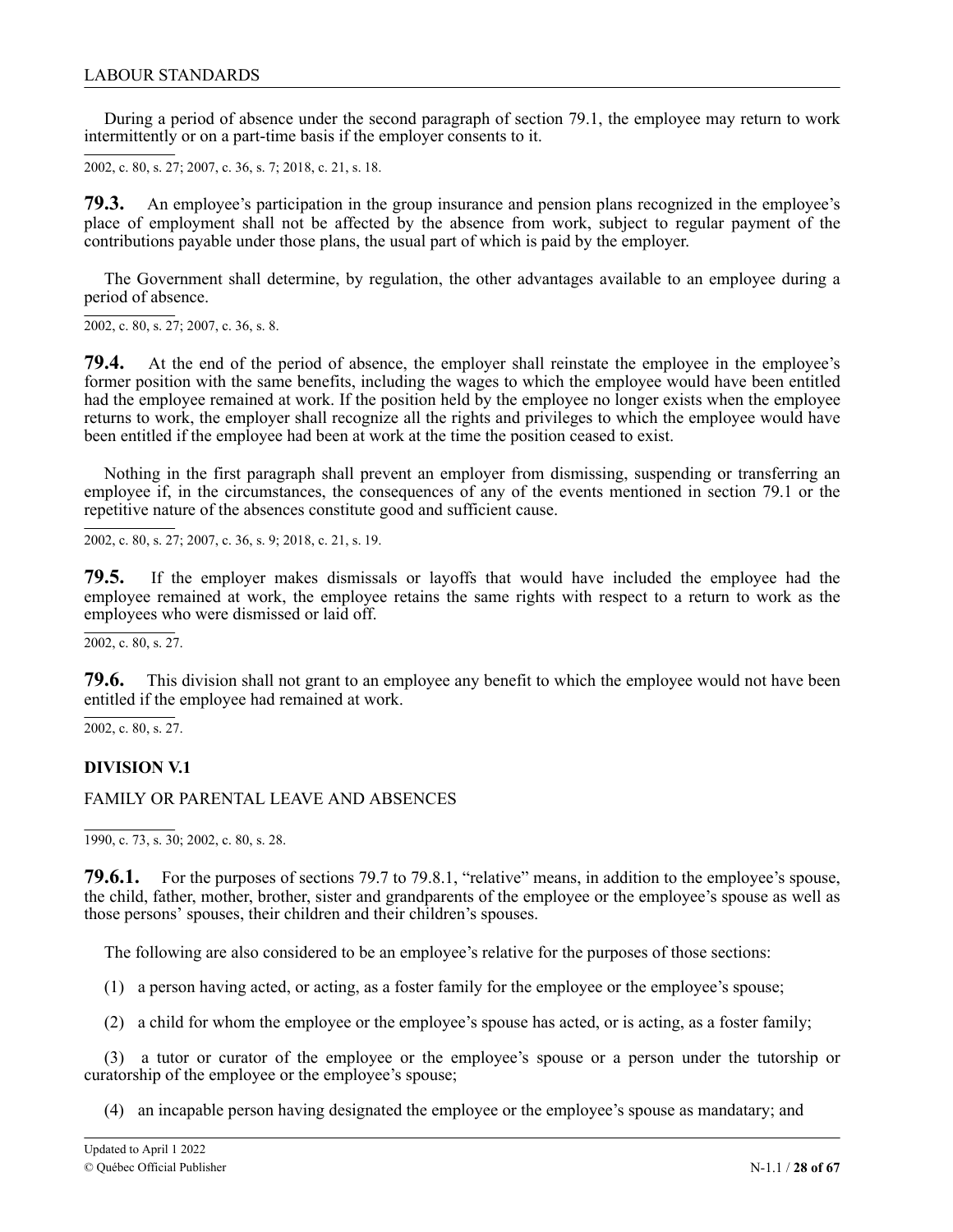(5) any other person in respect of whom the employee is entitled to benefits under an Act for the assistance and care the employee provides owing to the person's state of health.

2018, c. 21, s. 20.

79.7. health or education of the employee's child or the child of the employee's spouse, or because of the state of health of a relative or a person for whom the employee acts as a caregiver, as attested by a professional working in the health and social services sector and governed by the Professional Code (chapter C-26). **79.7.** An employee may be absent from work for 10 days per year to fulfil obligations relating to the care,

The leave may be divided into days. A day may also be divided if the employer consents thereto.

If it is warranted, by the duration of the absence for instance, the employer may request that the employee furnish a document attesting to the reasons for the absence.

The employee must advise the employer of his absence as soon as possible and take the reasonable steps within his power to limit the leave and the duration of the leave.

The first two days taken annually shall be remunerated according to the calculation formula described in section 62, with any adjustments required in the case of division. The employee becomes entitled to such remuneration on being credited with three months of uninterrupted service, even if he was absent previously.

2002, c. 80, s. 29; 2018, c. 21, s. 21.

1 **79.8.** An employee may be absent from work for a period of not more than 16 weeks over a period of 12 months where he must stay with a relative or a person for whom the employee acts as a caregiver, as attested by a professional working in the health and social services sector and governed by the Professional c Code (chapter C-26), because of a serious illness or a serious accident. Where the relative or person is a minor . child, the period of absence is not more than 36 weeks over a period of 12 months.

1 However, if a minor child of the employee has a serious and potentially mortal illness, attested by a medical certificate, the employee is entitled to an extension of the absence, which shall end at the latest 104 weeks after the beginning thereof.

2002, c. 80, s. 29; 2005, c. 13, s. 82; 2007, c. 36, s. 10; 2018, c. 21, s. 22.

1 **79.8.1.** An employee may be absent from work for a period of not more than 27 weeks over a period of 12 months where he must stay with a relative, other than his minor child, or a person for whom the employee , acts as a caregiver, as attested by a professional working in the health and social services sector and governed by the Professional Code (chapter C-26), because of a serious and potentially mortal illness, attested by a medical certificate.

2018, c. 21, s. 23.

1 **79.9.** An employee is entitled to an extension of the period of absence under the first paragraph of section 8 79.8, which shall end not later than 104 weeks after the beginning of that period, if the employee must stay with his minor child who suffered serious bodily injury during or resulting directly from a criminal offence that renders the child unable to carry on regular activities.

. 2 2007, c. 36, s. 11.

79.10. **79.10.** An employee may be absent from work for a period of not more than 104 weeks if the employee's minor child has disappeared. If the child is found before the expiry of the period of absence, that period shall end on the eleventh day that follows the day on which the child is found.

2007, c. 36, s. 11; 2 2018, c. 21, s. 241.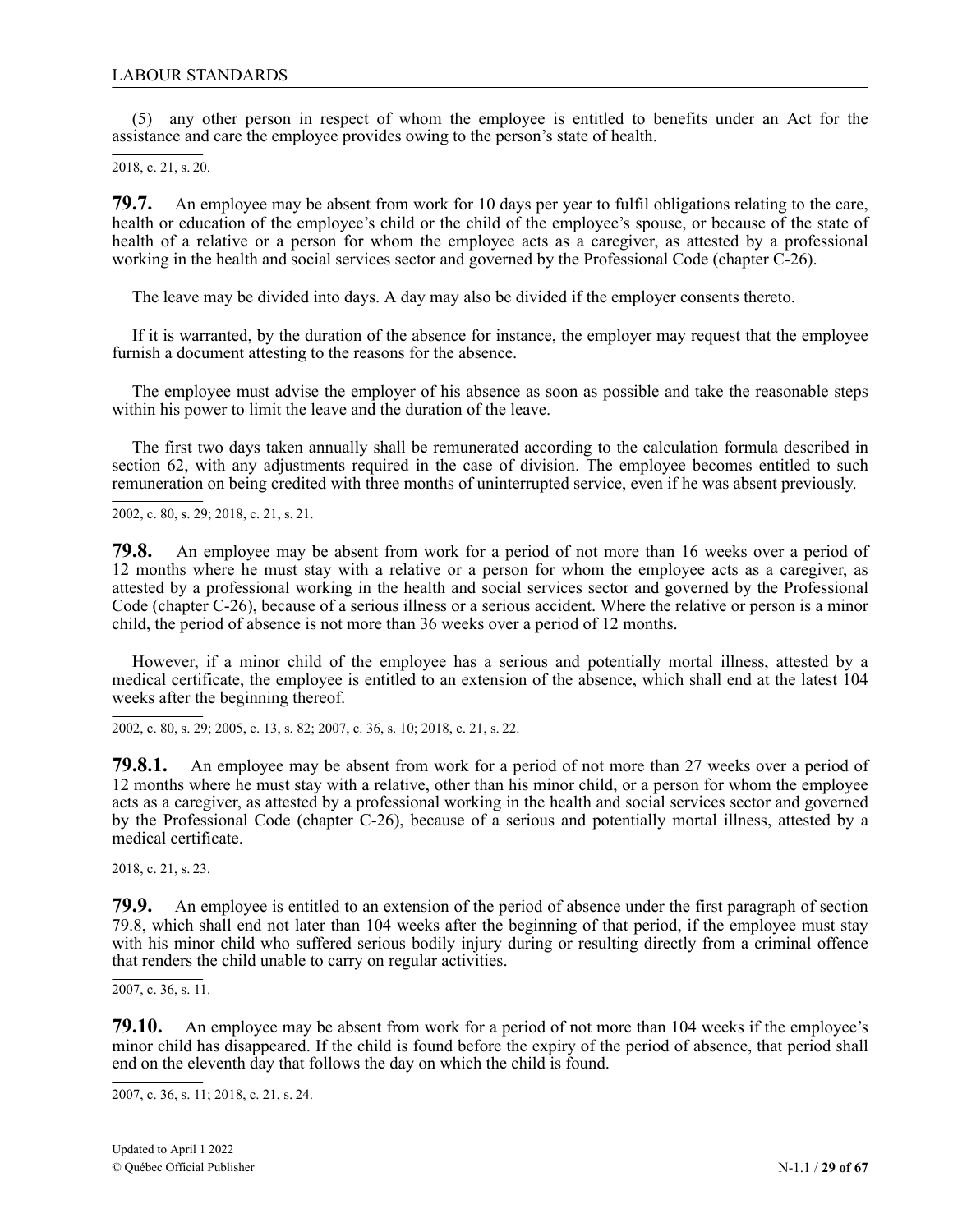**79.10.1.** An employee may be absent from work for a period of not more than 104 weeks by reason of the death of the employee's minor child.

2018, c. 21, s. 25.

79.11. spouse, father, mother or child of full age commits suicide. **79.11.** An employee may be absent from work for a period of not more than 104 weeks if the employee's

, 2007, c. 36, s. 11; 2018, c. 21, s. 26.

2 1 **79.12.** An employee may be absent from work for a period of not more than 104 weeks if the death of the employee's spouse or child of full age occurs during or results directly from a criminal offence.

2007, c. 36, s. 11; 2018, c. 21, s. 27.

2 1 **79.13.** Sections 79.9, 79.10, 79.11 and 79.12 apply if it may be inferred from the circumstances of the event that the serious bodily injury is probably the result of a criminal offence, the death is probably the result of such an offence or of a suicide, or the person who has disappeared is probably in danger.

. However, an employee may not take advantage of these provisions if it may be inferred from the 2 circumstances that the employee or, in the case of section 79.12, the deceased person was probably a party to the criminal offence or probably contributed to the injury by a gross fault.

2007, c. 36, s. 11; 2018, c. 21, s. 28.

1 **79.14.** Sections 79.9 and 79.12 apply if the injury or death occurs in one of the situations described in section 79.1.2.

 $\overline{2007}$ , c. 36, s. 11.

2 **79.15.** A period of absence under sections 79.9 to 79.12 shall not begin before the date on which the 1 criminal offence that caused the serious bodily injury was committed or before the date of the death or disappearance and shall not end later than 104 weeks after that date. However, during the period of absence, the employee may return to work intermittently or on a part-time basis if the employer consents to it.

If, during the same 104-week period, a new event occurs, affecting the same child and giving entitlement to a new period of absence, the maximum period of absence for those two events may not exceed 104 weeks from the date of the first event.

2007, c. 36, s. 11; 2018, c. 21, s. 29.

1 **79.16.** Section 79.2, the first paragraph of section 79.3 and sections 79.4, 79.5 and 79.6 apply to periods of absence under sections 79.8 to 79.12, with the necessary modifications.

The right provided for in the fifth paragraph of section 79.7 applies in the same manner to absences authorized under section 79.1. However, the employer is not required to pay remuneration for more than two days of absence during the same year, when the employee is absent from work for any of the reasons set out in those sections.

2007, c. 36, s. 11; 2018, c. 21, s. 30.

80. An employee may be absent from work for two days without reduction of wages by reason of the death or the funeral of his spouse, his child or the child of his spouse, or of his father, mother, brother or sister. He may also be absent from work, without pay, for three more days on such occasion.

7

1979, c. 45, s. 80; 1990, c. 73, s. 31; 2002, c. 6, s. 236; 2002, c. 80, s. 30; 2018, c. 21, s. 31.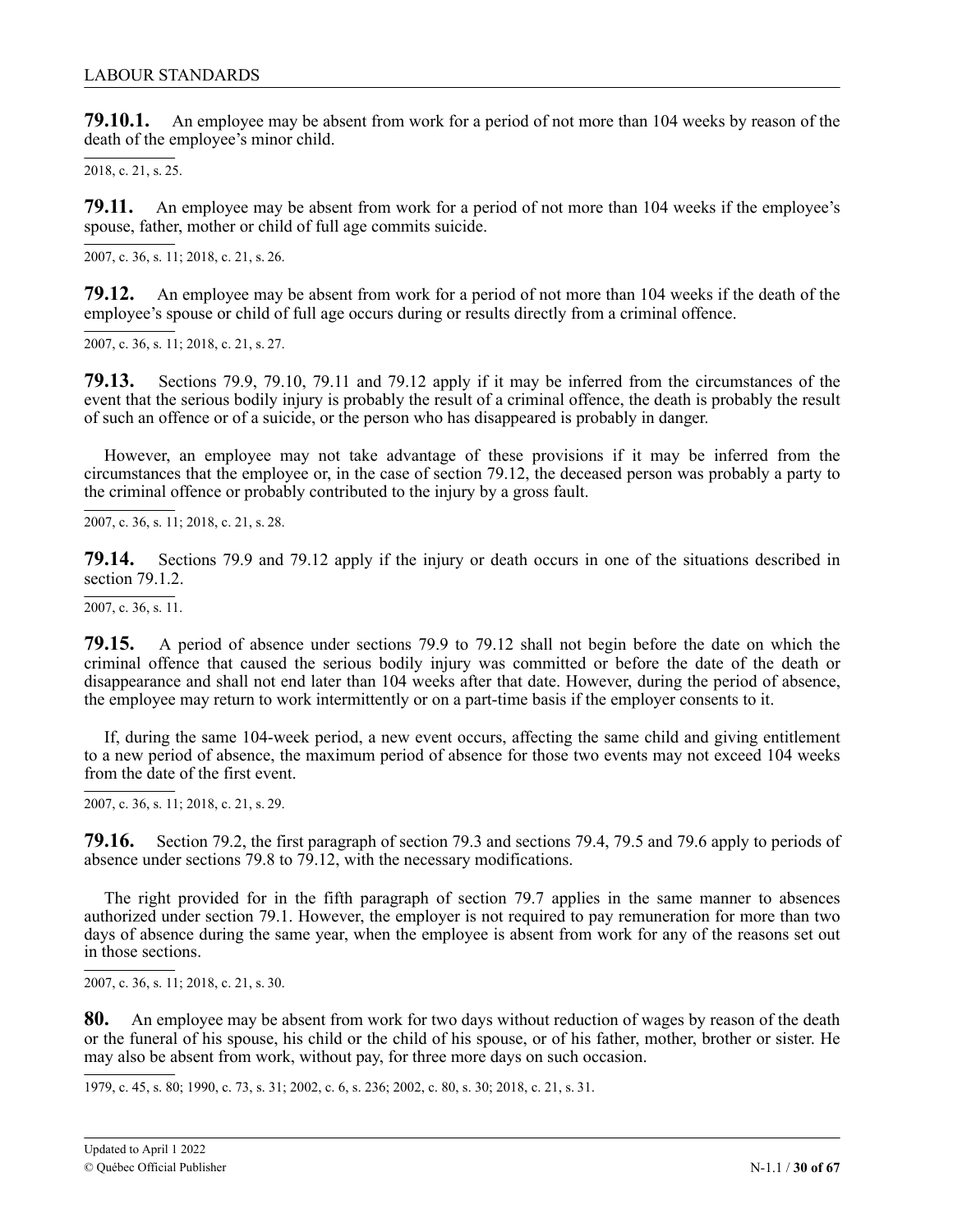**80.1.** An employee may be absent from work for one day, without pay, by reason of the death or the funeral of a son-in-law, daughter-in-law, one of his grandparents or grandchildren, or of the father, mother, brother or sister of his spouse.

1990, c. 73, s. 32; 2002, c. 6, s. 236.

**80.2.** In the circumstances referred to in section 80 or 80.1, the employee must advise his employer of his absence as soon as possible.

1990, c. 73, s. 32.

**81.** An employee may be absent from work for one day without reduction of wages, on the day of his or her wedding or civil union.

An employee may also be absent from work, without pay, on the day of the wedding or civil union of his or her child, father, mother, brother or sister or of a child of his or her spouse.

The employee must advise his or her employer of his or her absence not less than one week in advance.

1979, c. 45, s. 81; 1990, c. 73, s. 33; 2002, c. 6, s. 145.

**81.1.** An employee may be absent from work for five days at the birth of his child, the adoption of a child or where there is a termination of pregnancy in or after the twentieth week of pregnancy. The first two days of absence shall be remunerated.

This leave may be divided into days at the request of the employee. It may not be taken more than 15 days after the child arrives at the residence of its father or mother or after the termination of pregnancy.

The employee must advise his employer of his absence as soon as possible.

1990, c. 73, s. 34; 2002, c. 6, s. 236; 2002, c. 80, s. 31; 2005, c. 13, s. 83; 2018, c. 21, s. 32.

81.2. An employee is entitled to a paternity leave of not more than five consecutive weeks, without pay, on the birth of his child.

The paternity leave shall not begin before the week of the birth of the child and shall not end later than 78 weeks after the week of the birth.

1990, c. 73, s. 34; 2002, c. 80, s. 32; 2020, c. 23, s. 26.

81.2.1. A paternity leave may be taken after giving written notice of not less than three weeks to the employer, stating the expected date of the leave and that of the return to work.

However, the notice may be shorter if the birth of the child occurs before the expected date.

2008, c. 30, s. 3.

**81.3.** An employee may be absent from work without pay for a medical examination related to her pregnancy or for an examination related to her pregnancy carried out by a midwife.

She shall advise her employer as soon as possible of the time at which she will be absent.

1990, c. 73, s. 34; 1999, c. 24, s. 21.

**81.4.** A pregnant employee is entitled to a maternity leave without pay of not more than 18 consecutive weeks unless, at her request, the employer consents to a longer maternity leave.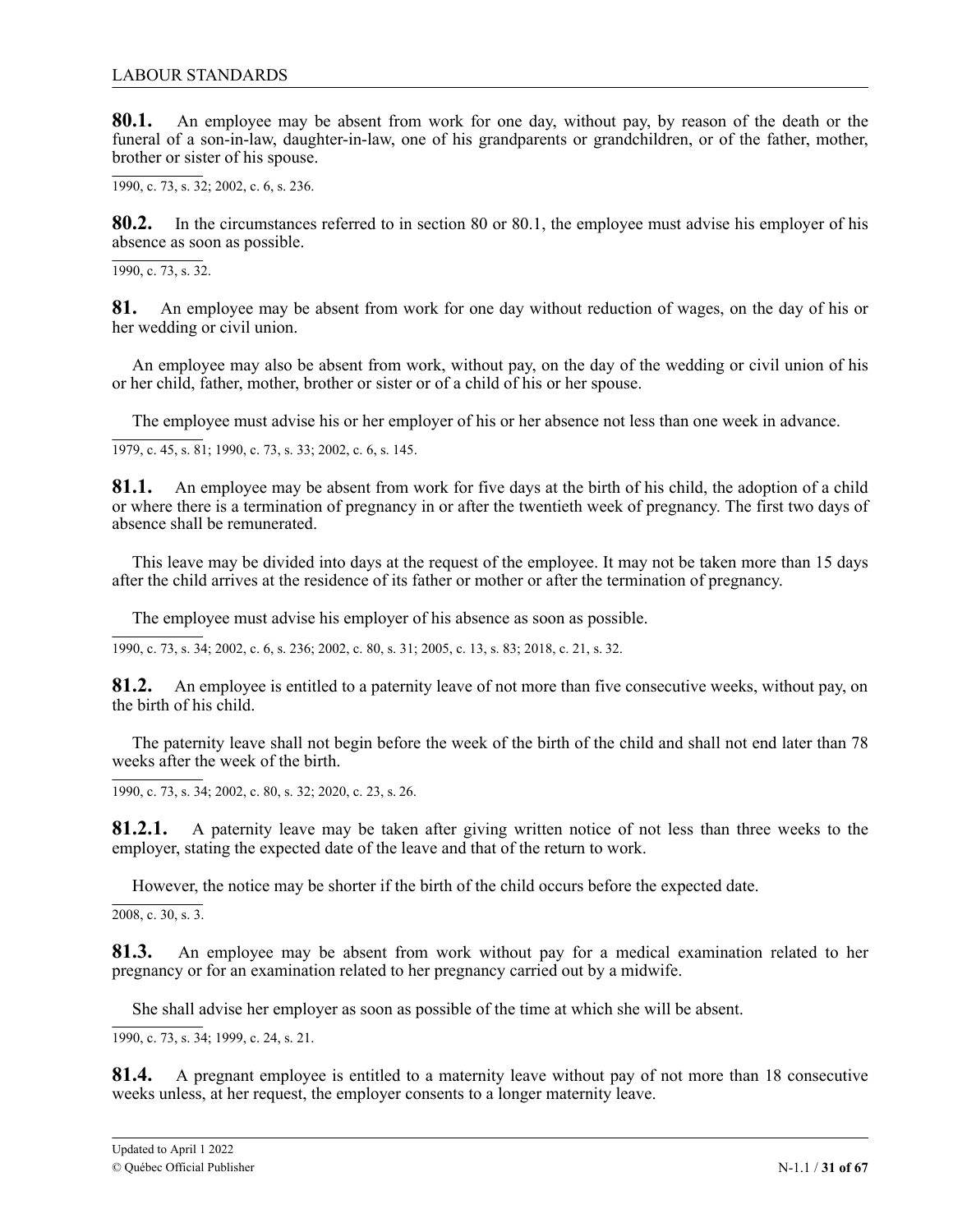The employee may spread the maternity leave as she wishes before or after the expected date of delivery. However, where the maternity leave begins on the week of delivery, that week shall not be taken into account in calculating the maximum period of 18 consecutive weeks.

1990, c. 73, s. 34; 2002, c. 80, s. 33.

**81.4.1.** If the delivery takes place after the expected date, the employee is entitled to at least two weeks of maternity leave after the delivery.

2002, c. 80, s. 34.

**81.5.** The maternity leave shall not begin before the sixteenth week preceding the expected date of delivery and shall not end later than 20 weeks after the week of delivery.

1990, c. 73, s. 34; 2002, c. 80, s. 35; 2005, c. 13, s. 84; 2020, c. 23, s. 27.

**81.5.1.** Where there is a risk of termination of pregnancy or a risk to the health of the mother or the unborn child, caused by the pregnancy and requiring a work stoppage, the employee is entitled to a special maternity leave, without pay, for the duration indicated in the medical certificate attesting the existing risk and indicating the expected date of delivery.

The leave is, where applicable, deemed to be the maternity leave provided for in section 81.4 from the beginning of the fourth week preceding the expected date of delivery.

2002, c. 80, s. 36.

**81.5.2.** Where there is termination of pregnancy before the beginning of the twentieth week preceding the expected date of delivery, the employee is entitled to a special maternity leave, without pay, for a period of no longer than three weeks, unless a medical certificate attests that the employee needs an extended leave.

If the termination of pregnancy occurs in or after the twentieth week, the employee is entitled to a maternity leave without pay of a maximum duration of 18 consecutive weeks that ends not later than 20 weeks after the week of the event.

2002, c. 80, s. 36; 2 2020, c. 23, s. 28.1

81.5.3. In the case of a termination of pregnancy or a premature birth, the employee must, as soon as possible, give written notice to the employer informing the employer of the event and the expected date of her return to work, accompanied with a medical certificate attesting to the event.

2002, c. 80, s. 36.

3 **81.6.** The maternity leave may be taken after giving written notice of not less than three weeks to the employer, stating the date on which the leave will begin and the date on which the employee will return to work. The notice must be accompanied with a medical certificate attesting to the pregnancy and the expected date of delivery. Where applicable, the medical certificate may be replaced by a written report signed by a midwife.

The notice may be of less than three weeks if the medical certificate attests that the employee needs to stop working within a shorter time.

1990, c. 73, s. 34; 1999, c. 24, s. 22.

**81.7.** *(Repealed).*

1990, c. 73, s. 34; 2002, c. 80, s. 37.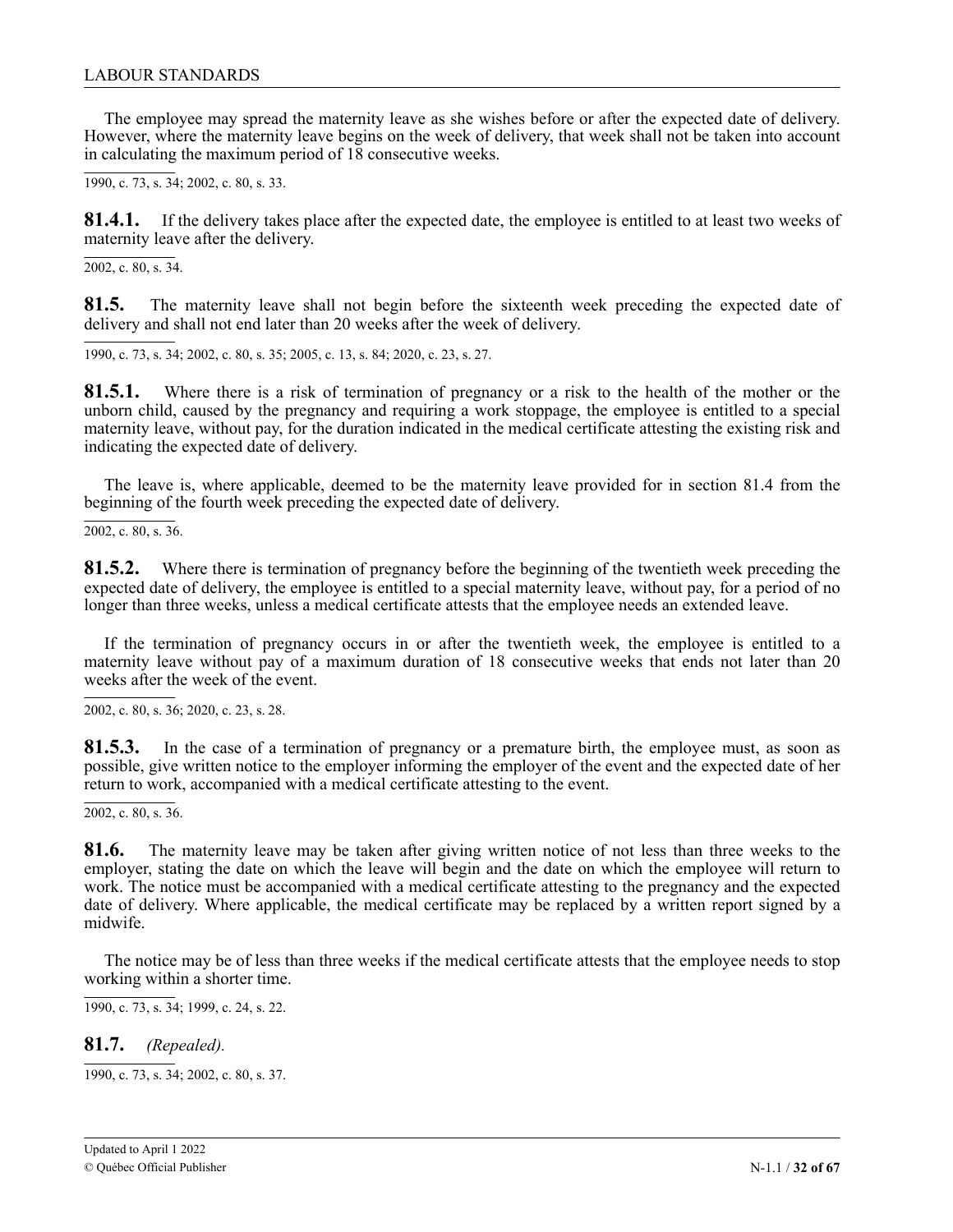**81.8.** From the sixth week preceding the expected date of delivery, the employer may, in writing, require a pregnant employee who is still at work to produce a medical certificate attesting that she is fit to work.

If the employee refuses or neglects to produce the certificate within eight days, the employer may oblige her to take her maternity leave immediately by sending her a written notice to that effect giving reasons.

 $\overline{1990, c. 73, s. 34}$ .

**81.9.** Notwithstanding the notice provided for in section 81.6, the employee may return to work before the expiry of her maternity leave. However, the employer may require a medical certificate from an employee who returns to work within the two weeks following delivery, attesting to the fact that she is fit to work.

1990, c. 73, s. 34; 2002, c. 80, s. 38.

**81.10.** The father and the mother of a newborn child, and a person who adopts a child, are entitled to parental leave without pay of not more than 65 consecutive weeks.

1990, c. 73, s. 34; 1997, c. 10, s. 2; 2002, c. 6, s. 236; 2002, c. 80, s. 39; 2005, c. 13, s. 85; 2020, c. 23, s. 29.

81.11. Parental leave may not begin before the week the child is born or, in the case of adoption, the week the child is entrusted to the employee within the framework of an adoption procedure or the week the employee leaves his work to go to a place outside Québec in order that the child be entrusted to him. It shall c end not later than 78 weeks after the birth or, in the case of adoption, 78 weeks after the child was entrusted to the employee.

3 However, in the cases and subject to the conditions prescribed by regulation of the Government, parental leave may end at the latest 104 weeks after the birth or, in the case of adoption, 104 weeks after the child was entrusted to the employee.

1990, c. 73, s. 34; 1997, c. 10, s. 3; 2002, c. 80, s. 40; 2020, c. 23, s. 30.

81.12. Parental leave may be taken after giving notice of not less than three weeks to the employer, stating the date on which the leave will begin and the date on which the employee will return to work. However, the , notice may be shorter if the employee must stay with the newborn child or newly adopted child, or with the mother, because of the state of health of the child or of the mother

1990, c. 73, s. 34; 2002, c. 80, s. 41.

3 **81.13.** An employee may return to work before the date stated in the notice given pursuant to section 81.2.1, 81.6 or 81.12, provided he has given the employer written notice of not less than three weeks of the new date on which he will return to work.

If the employer consents thereto, the employee may return to work on a part-time basis or intermittently during the parental leave.

1990, c. 73, s. 34; 2002, c. 80, s. 42; 2008, c. 30, s. 4.

**81.14.** An employee who does not report to work on the date stated in the notice given to the employer is presumed to have resigned.

1990, c. 73, s. 34; 2002, c. 80, s. 43.

**81.14.1.** At the request of the employee, a maternity, paternity or parental leave shall be divided into weeks if the child is hospitalized or if the employee may be absent under section 79.1 or any of sections 79.8 to 79.12, and in the cases, on the conditions, for the duration and within the time prescribed in the by-law.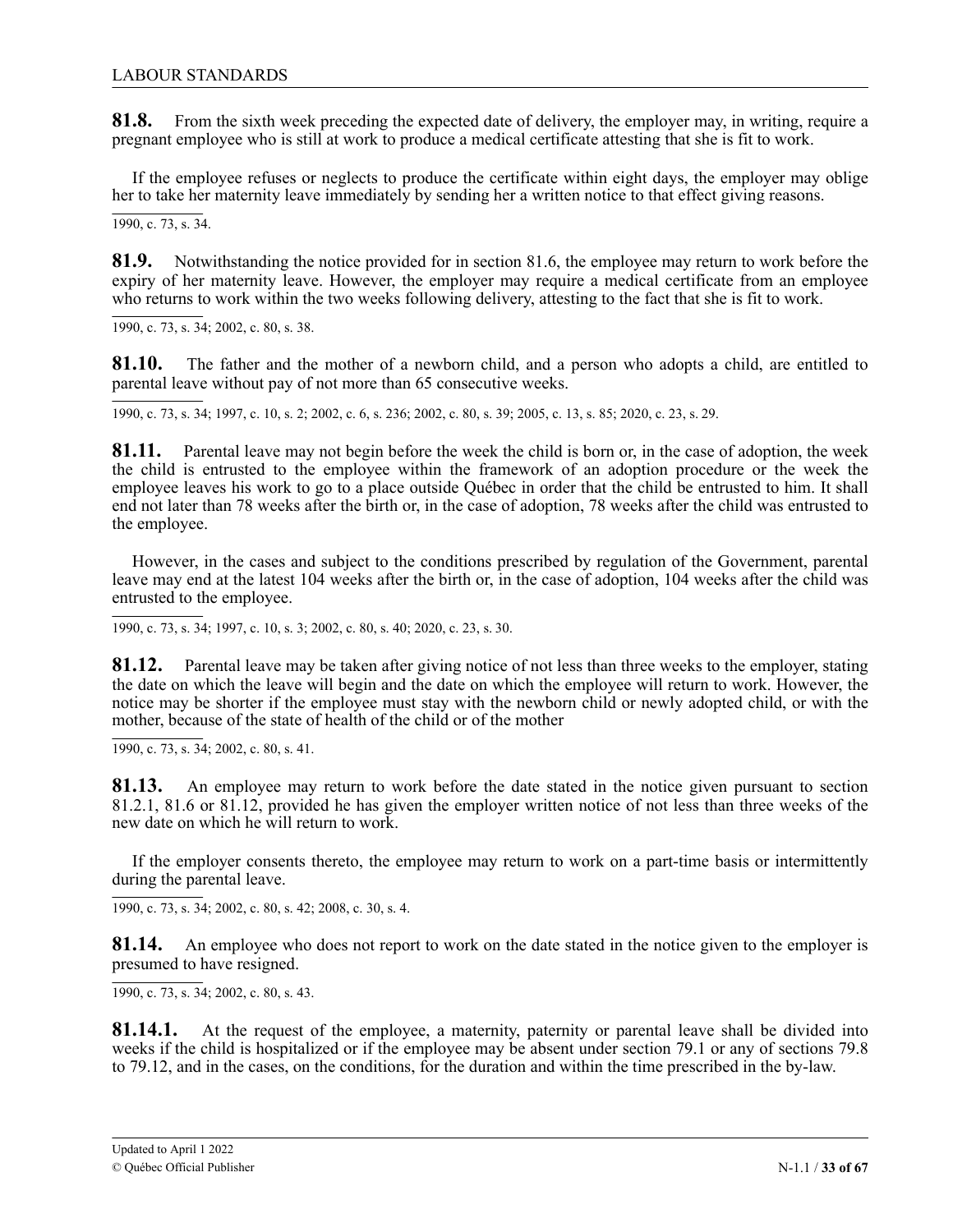<span id="page-33-0"></span>At the request of the employee and provided the employer consents thereto, paternity or parental leave shall be divided into weeks.

2005, c. 13, s. 86; 2007, c. 36, s. 12; 2020, c. 23, s. 31.

81.14.2. If the child is hospitalized during the maternity, paternity or parental leave, the leave may be suspended, following an agreement with the employer, to allow the employee to return to work during the ri<br>16 hospitalization.

In addition, an employee who, before the expiry date of the leave, sends the employer a notice accompanied by a medical certificate attesting that the state of health of the child or, in the case of a maternity leave, that the state of health of the employee requires it, is entitled to an extension of the leave for the<br>duration indicated in the medical certificate duration indicated in the medical certificate.

2005, c. 13, s. 86.

place of employment shall not be affected by the absence from work, subject to regular payment of the contributions payable under those plans, the usual part of which is paid by the employer. **81.15.** An employee's participation in the group insurance and pension plans recognized in the employee's

The Government shall determine, by regulation, the other advantages available to an employee during maternity, paternity or parental leave.

1990, c. 73, s. 34; 2002, c. 80, s. 44.

**81.15.1.** At the end of a maternity, paternity or parental leave, the employer shall reinstate the employee in the employee's former position with the same benefits, including the wages to which the employee would have been entitled had the employee remained at work.

If the position held by the employee no longer exists when the employee returns to work, the employer shall recognize all the rights and privileges to which the employee would have been entitled if the employee had been at work at the time the position ceased to exist.

 $2002$ , c. 80, s. 44.

**81.16.** *(Repealed).*

1990, c. 73, s. 34; 2002, c. 80, s. 45.

**81.17.** Sections 79.5 and 79.6 apply to a maternity, paternity or parental leave, with the necessary modifications.

1990, c. 73, s. 34; 2002, c. 80, s. 46.

### **DIVISION V.1.1**

ABSENCES OF RESERVISTS EMPLOYEES

2008, c. 30, s. 5.

**81.17.1.** An employee who is also a reservist of the Canadian Forces may be absent from work, without pay, for one of the following reasons:

(1) if the employee is credited with 12 months of uninterrupted service, to take part in an operation of the Canadian Forces outside Canada, including preparation, training, rest and transportation from the reservist's place of residence and back, for a maximum period of 18 months;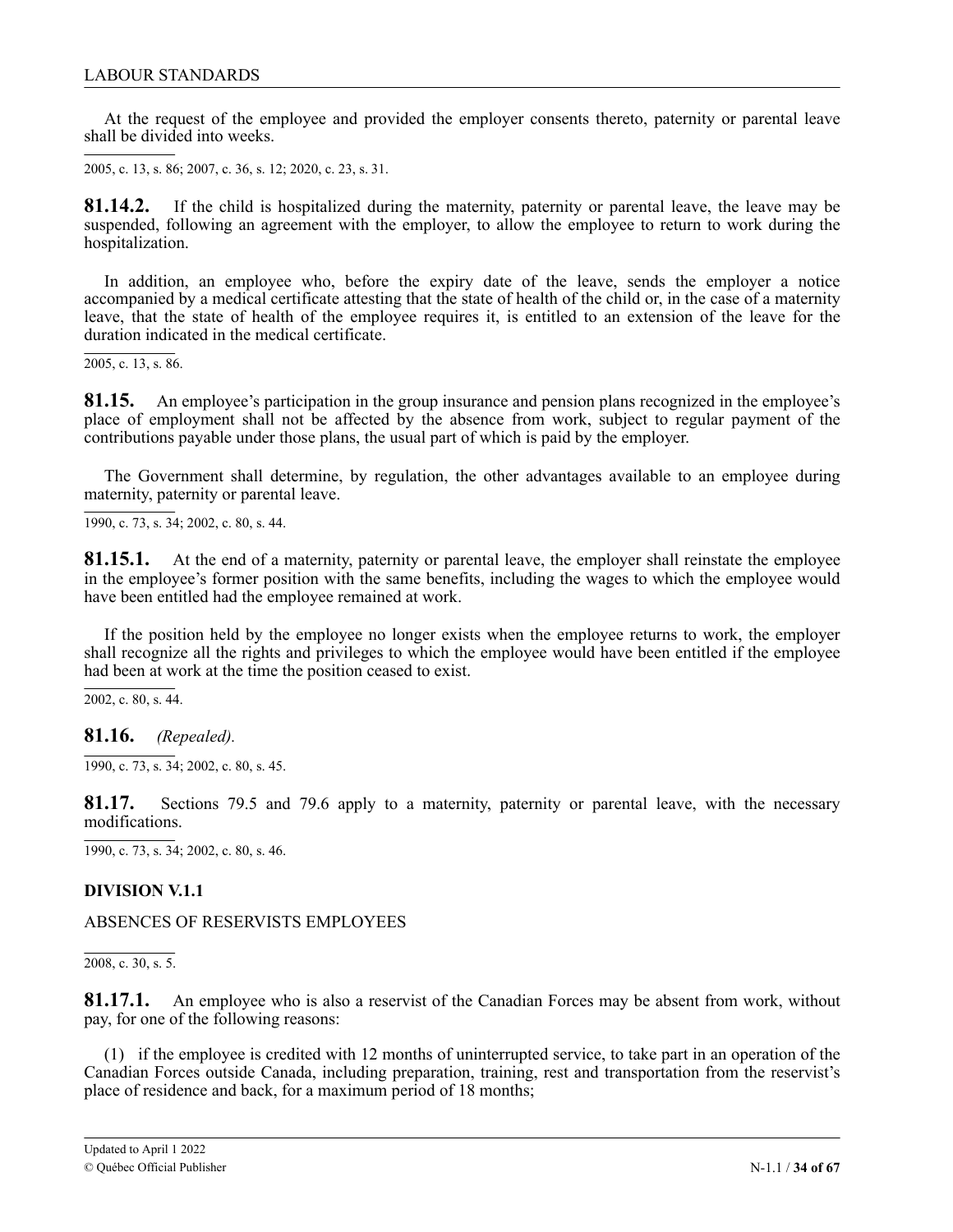(2) to take part in an operation of the Canadian Forces in Canada whose purpose is to

*(a)* provide assistance in the case of a major disaster within the meaning of the Civil Protection Act (chapter S-2.3);

*(b)* aid the civil power, on request of the Attorney General of Québec under the National Defence Act  $(R.S.C. 1985, c. N-5)$ ; or

*(c)* intervene in any other emergency situation designated by the Government;

(3) to take part in the annual training for the period prescribed by regulation or, if no such period is prescribed, for a period of not more than 15 days; or

(4) to take part in any other operation of the Canadian Forces, in the cases, on the conditions and for the period prescribed by regulation.

The designation of an emergency situation under subparagraph *c* of subparagraph 2 of the first paragraph comes into force on the date set by the Government, which date may be earlier than the date of the designation, and is published in the *Gazette officielle du Québec*.

 $\overline{2008, c. 30, s. 5.}$ 

**81.17.2.** Section 81.17.1 does not apply if the absence of an employee could endanger the life, health or security of other employees or the population or cause the destruction or serious deterioration of certain property or in a case of superior force, or if the absence is inconsistent with the employee's professional code of ethics.

2008, c. 30, s. 5.

**81.17.3.** To take advantage of the right provided for in section 81.17.1, an employee must give to the employer advance written notice of not less than four weeks of the date on which the absence is to begin, the reason for it and its duration. However, the notice may be shorter for serious cause, in which case the employee must notify the employer as soon as possible.

The employee may return to work before the expected date after giving the employer written notice of not less than three weeks.

 $\overline{2008, c. 30, s. 5}$ .

**81.17.4.** On request, an employee must provide the employer with any document justifying the employee's absence.

2008, c. 30, s. 5.

**81.17.5.** An employee who is absent for one of the reasons set out in section 81.17.1 for a period greater than 12 weeks may not be absent again for one of those reasons before the expiry of a period of 12 months from the date of the return to work.

2008, c. 30, s. 5.

**81.17.6.** Sections 79.4, 79.5 and 79.6 apply to an employee who is absent for one of the reasons set out in section 81.17.1.

2008, c. 30, s. 5.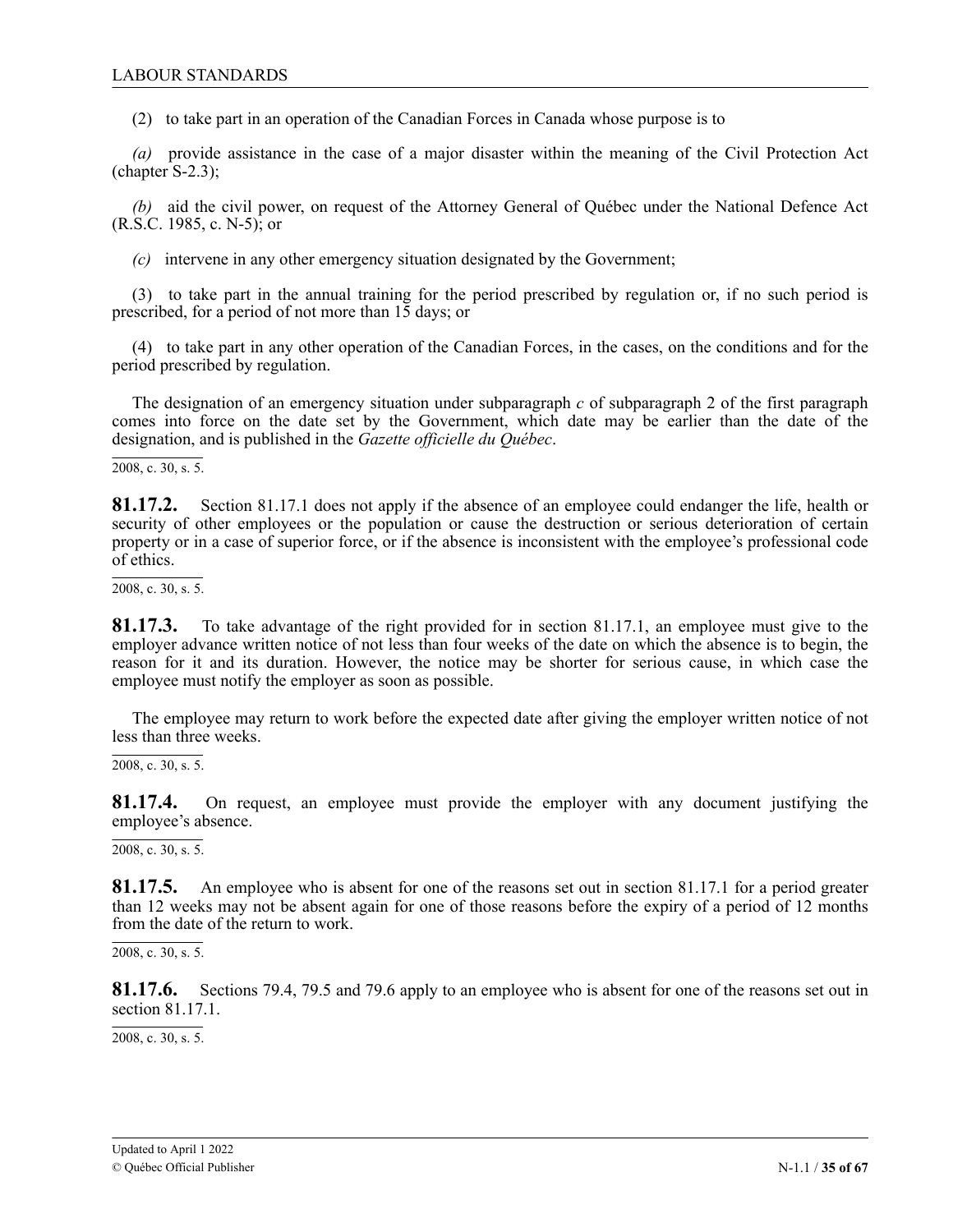# <span id="page-35-0"></span>**DIVISION V.2**

PSYCHOLOGICAL HARASSMENT

2002, c. 80, s. 47.

**81.18.** For the purposes of this Act, "psychological harassment" means any vexatious behaviour in the form of repeated and hostile or unwanted conduct, verbal comments, actions or gestures, that affects an employee's dignity or psychological or physical integrity and that results in a harmful work environment for the employee. For greater certainty, psychological harassment includes such behaviour in the form of such verbal comments, actions or gestures of a sexual nature.

A single serious incidence of such behaviour that has a lasting harmful effect on an employee may also constitute psychological harassment.

2002, c. 80, s. 47; 2 2018, c. 21, s. 33.1

81.19. Every employee has a right to a work environment free from psychological harassment.

, Employers must take reasonable action to prevent psychological harassment and, whenever they become aware of such behaviour, to put a stop to it. They must, in particular, adopt and make available to their . employees a psychological harassment prevention and complaint processing policy that includes, in particular, a section on behaviour that manifests itself in the form of verbal comments, actions or gestures of a sexual nature.

2002, c. 80, s. 47; 2 2018, c. 21, s. 34.1

**81.20.** The provisions of sections 81.18, 81.19, 123.7, 123.15 and 123.16, with the necessary modifications, are deemed to be an integral part of every collective agreement. An employee covered by such an agreement must exercise the recourses provided for in the agreement, insofar as any such recourse is available to employees under the agreement.

At any time before the case is taken under advisement, a joint application may be made by the parties to such an agreement to the Minister for the appointment of a person to act as a mediator.

The provisions referred to in the first paragraph are deemed to form part of the conditions of employment of every employee appointed under the Public Service Act (chapter F‐3.1.1) who is not governed by a collective agreement. Such an employee must exercise the applicable recourse before the Commission de la fonction publique according to the rules of procedure established pursuant to that Act. The Commission de la fonction publique exercises for that purpose the powers provided for in sections 123.15 and 123.16 of this Act.

The third paragraph also applies to the members and officers of bodies.

2002, c. 80, s. 47.

### **DIVISION VI**

### NOTICE OF TERMINATION OF EMPLOYMENT OR LAYOFF, AND WORK CERTIFICATE

1990, c. 73, s. 35.

**82.** The employer must give written notice to an employee before terminating his contract of employment or laying him off for six months or more.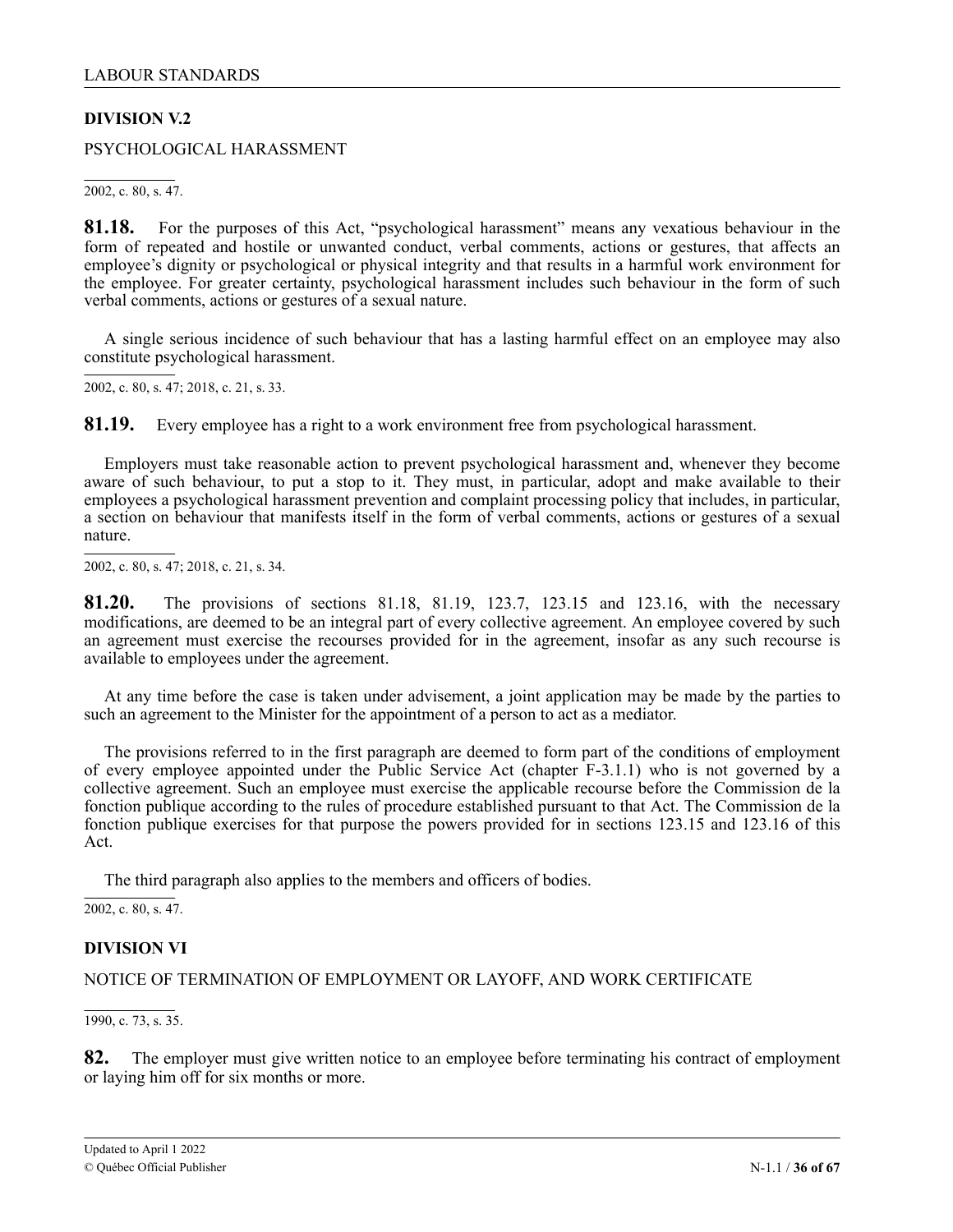### LABOUR STANDARDS

The notice shall be of one week if the employee is credited with less than one year of uninterrupted service, two weeks if he is credited with one year to five years of uninterrupted service, four weeks if he is credited with five years to ten years of uninterrupted service and eight weeks if he is credited with ten years or more of uninterrupted service.

A notice of termination of employment given to an employee during the period when he is laid off is absolutely null, except in the case of employment that usually lasts for not more than six months each year due to the influence of the seasons.

This section does not deprive an employee of a right granted to him under another Act.

1979, c. 45, s. 82; 1980, c. 5, s. 7; 1990, c. 73, s. 36; 1999, c. 40, s. 196.

**82.1.** Section 82 does not apply to an employee

- (1) who has less than three months of uninterrupted service;
- (2) whose contract for a fixed term or for a specific undertaking expires;
- (3) who has committed a serious fault;
- (4) for whom the end of the contract of employment or the layoff is a result of superior force.

1990, c. 73, s. 36.

**83.** An employer who does not give the notice prescribed by section 82, or who gives insufficient notice, must pay the employee a compensatory indemnity equal to his regular wage excluding overtime for a period equal to the period or remaining period of notice to which he was entitled.

The indemnity must be paid at the time the employment is terminated or at the time the employee is laid off for a period expected to last more than six months, or at the end of a period of six months after a layoff of indeterminate length, or a layoff expected to last less than six months but which exceeds that period.

The indemnity to be paid to an employee remunerated in whole or in part by commission is established from the average of his weekly wage, calculated from the complete periods of pay in the three months preceding the termination of his employment or his layoff.

1979, c. 45, s. 83; 1990, c. 73, s. 36; 2002, c. 80, s. 48.

**83.1.** In the case of an employee who, under a collective agreement, is entitled to recall privileges for more than six months, the employer is bound to pay the compensatory indemnity only from the first of the following dates:

(1) the expiry of the recall privileges of the employee;

(2) one year after layoff.

An employee referred to in the first paragraph shall not be entitled to the compensatory indemnity

(1) if he is recalled before the date on which his employer is bound to pay the indemnity and if subsequently he works for a period equal to or longer than that of the notice prescribed by section 82;

(2) if he is not recalled owing to superior force.

1990, c. 73, s. 36.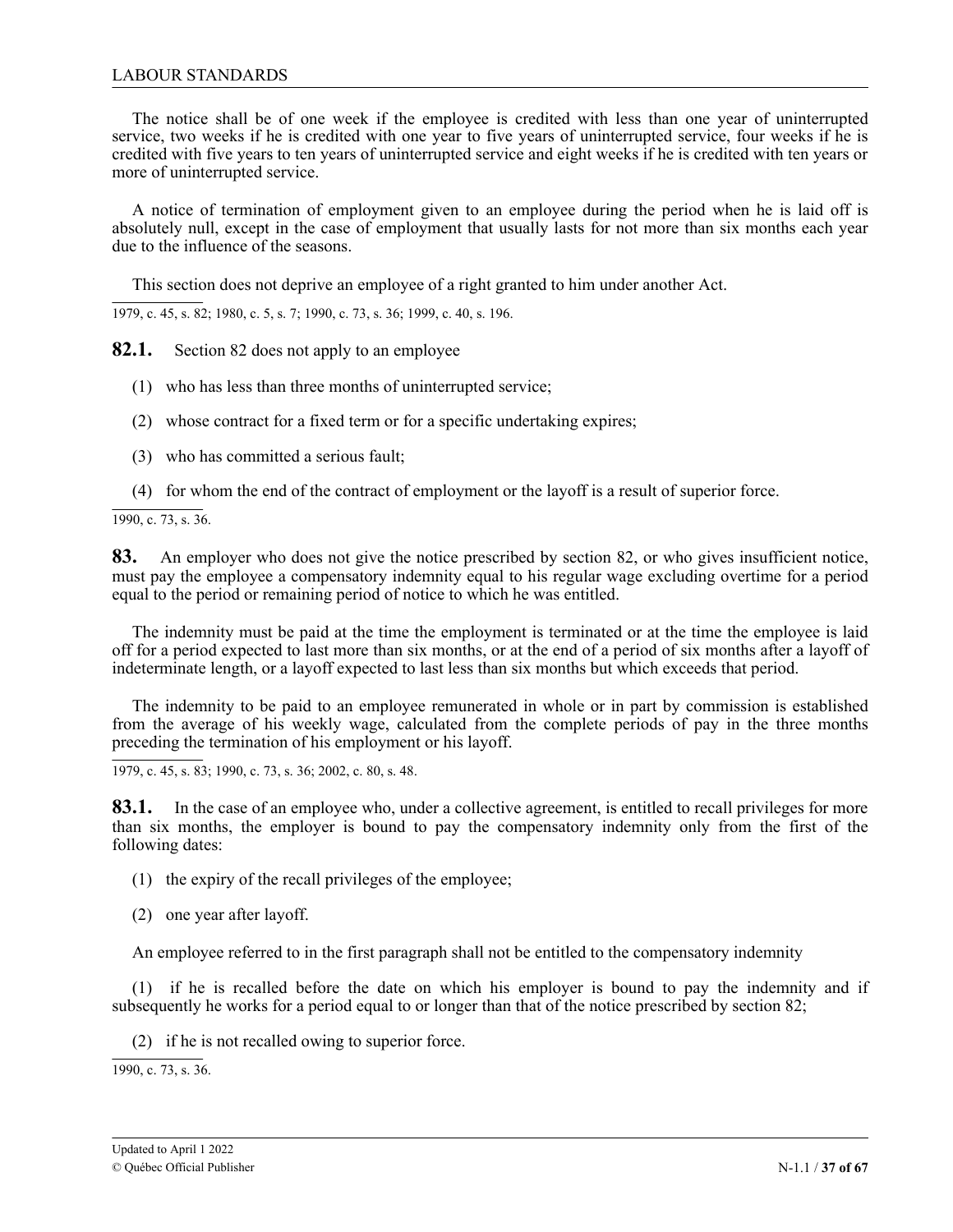<span id="page-37-0"></span>**83.2.** The Government may, by regulation, determine standards which vary from those provided for in sections 82 to 83.1 in respect of employees governed by the Public Service Act (chapter F-3.1.1) who, without being permanent employees, are entitled to recall privileges by virtue of their conditions of employment.

1990, c. 73, s. 36.

**84.** At the expiry of the contract of employment, an employee may require his employer to issue to him a work certificate in which the following information, and only the following information, is set forth: the nature and the duration of his employment, the dates on which his employment began and terminated, and the name and address of the employer. The certificate shall not carry any mention of the quality of the work or the conduct of the employee.

1979, c. 45, s. 84.

### **DIVISION VI.0.1**

NOTICE OF COLLECTIVE DISMISSAL

2002, c. 80, s. 49.

**84.0.1.** The termination of employment by the employer, including a layoff for a period of six months or more, involving not fewer than 10 employees of the same establishment in the course of two consecutive months constitutes a collective dismissal governed by this division.

 $\overline{2002, c. 80, s. 49}.$ 

**84.0.2.** The following employees are not considered to be employees affected by a collective dismissal:

- (1) an employee who has less than three months of uninterrupted service;
- (2) an employee whose contract for a fixed term or for a specific undertaking expires;
- (3) an employee to whom section 83 of the Public Service Act (chapter F-3.1.1) applies;
- (4) an employee who has committed a serious fault;
- (5) an employee referred to in section 3.

 $\overline{2002, c. 80, s. 49}.$ 

**84.0.3.** This division does not apply

- (1) to the layoff of employees for an indeterminate period, but in fact less than six months;
- (2) in respect of an establishment whose activities are seasonal or intermittent;

(3) in respect of an establishment affected by a strike or lock-out within the meaning of the Labour Code  $(chapter C-27)$ .

2002, c. 80, s. 49.

**84.0.4.** Every employer shall, before making a collective dismissal for technological or economic reasons, give notice to the Minister of Employment and Social Solidarity within the following minimum periods:

(1) Eight weeks, where the number of employees affected by the dismissal is at least equal to 10 and less than 100;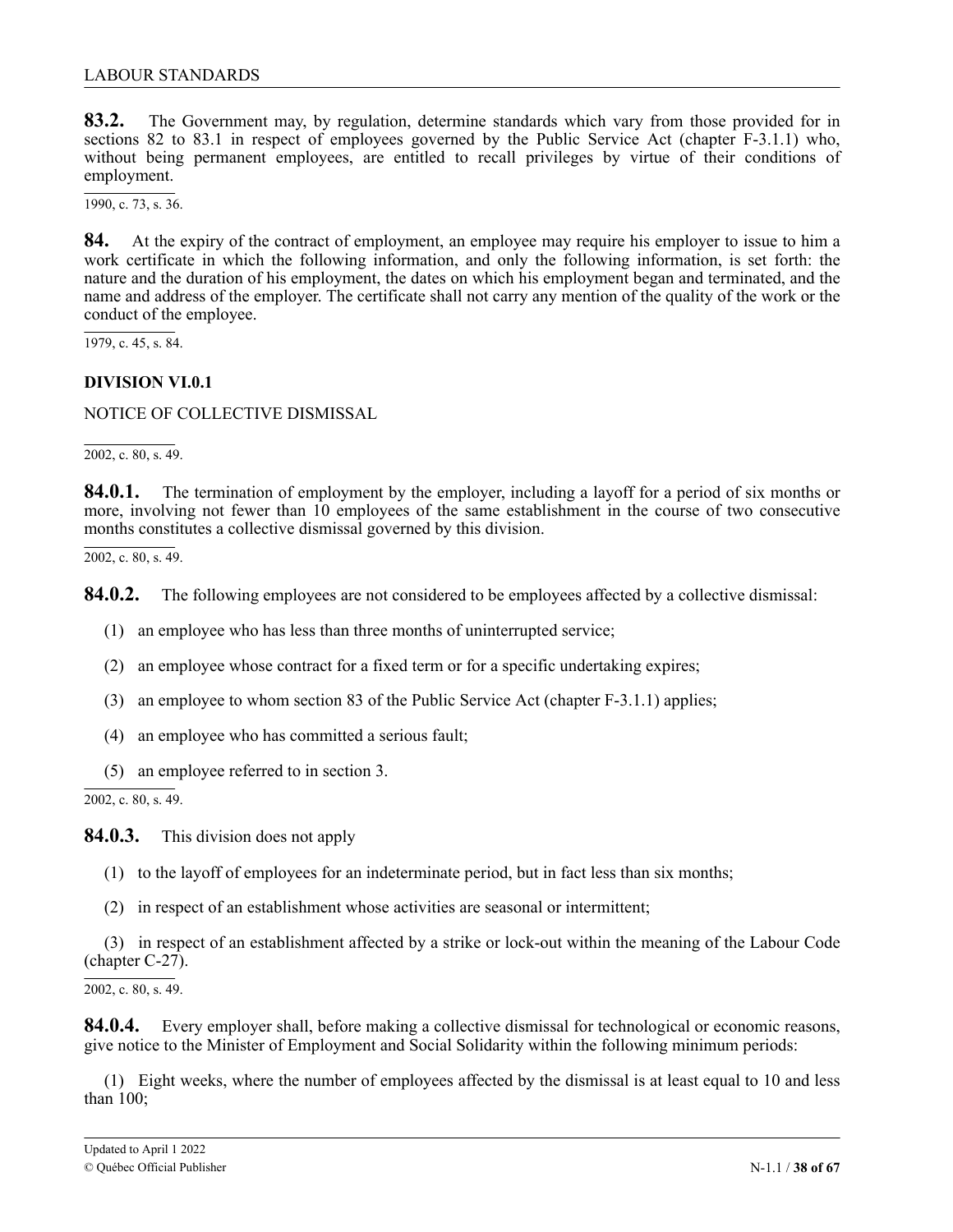(2) 12 weeks, where the number of employees affected by the dismissal is at least equal to 100 and less than 300;

(3) 16 weeks, where the number of employees affected by the dismissal is at least equal to 300.

An employer that gives the notice referred to in the first paragraph is not exempted from giving the notice required by section 82.

2002, c. 80, s. 49.

**84.0.5.** In the case of a superior force or where an unforeseeable event prevents an employer from respecting the time periods for giving notice set out in section 84.0.4, the employer shall give the Minister a notice of collective dismissal as soon as the employer is in a position to do so.

2002, c. 80, s. 49.

**84.0.6.** An employer must transmit a copy of the notice of collective dismissal to the Commission and the certified association representing the employees affected by the dismissal. The employer must post the notice in a conspicuous and readily accessible place in the establishment concerned.

2002, c. 80, s. 49.

**84.0.7.** The notice of collective dismissal must be transmitted to the Minister at the place determined by regulation and contain the prescribed information.

2002, c. 80, s. 49.

**84.0.8.** During the time period set out in section 84.0.4, an employer may not change the wages of an employee affected by the collective dismissal or, where applicable, the group insurance and pension plans recognized in the employee's place of employment without the written consent of that employee or the certified association representing the employee.

 $\overline{2002}$ , c. 80, s. 49.

**84.0.9.** At the request of the Minister, the employer and the certified association or, in the absence of such an association, the representatives chosen by the employees affected by the collective dismissal, must, without delay, participate in the establishment of a reclassification assistance committee and collaborate in carrying out the committee's mission.

The committee shall consist of an equal number of representatives of each party or of the number of representatives agreed on by the parties. Each party has one vote only.

 $\overline{2002}$ , c. 80, s. 49.

**84.0.10.** The mission of the reclassification assistance committee is to provide the employees affected by the collective dismissal with any form of assistance agreed on by the parties to minimize the impact of the dismissal and facilitate the maintenance or re-entry on the labour market of those employees.

The committee is responsible, in particular, for evaluating the situation and needs of the employees affected by the dismissal, developing a reclassification plan to facilitate the maintenance or re-entry on the labour market of those employees and seeing to the implementation of the plan.

 $2002$ , c. 80, s. 49.

**84.0.11.** The financial contribution of the employer to the operating costs of the reclassification assistance committee and to the reclassification activities shall be agreed on by the employer and the Minister.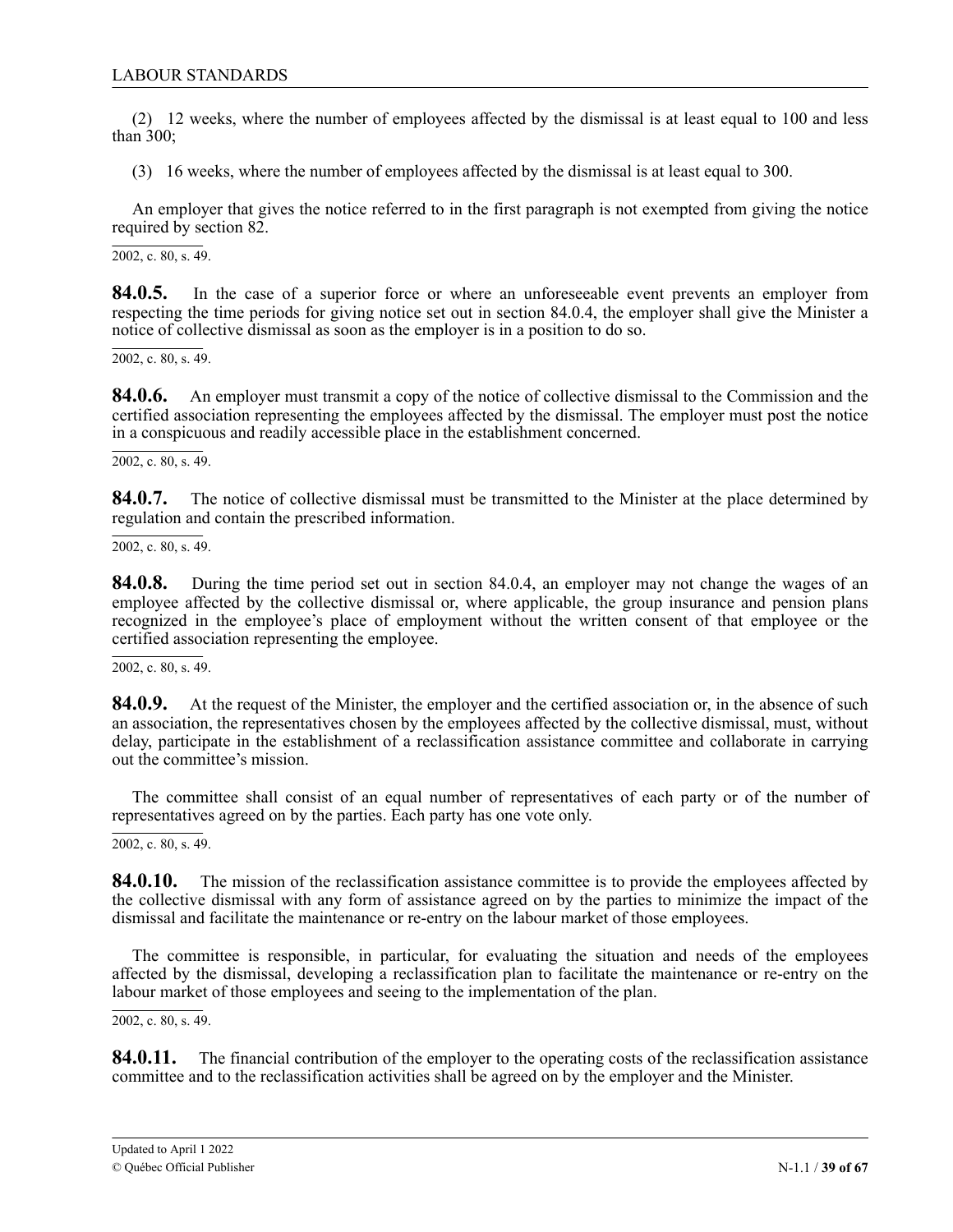<span id="page-39-0"></span>Failing an agreement, the financial contribution of the employer shall be an amount determined by regulation of the Government, per employee affected by the collective dismissal.

If the employer fails to make the financial contribution, it may be claimed by the Minister before the competent court.

2002, c. 80, s. 49.

**84.0.12.** On request, the Minister may, on the conditions the Minister determines, after giving the interested parties an opportunity to present observations, exempt an employer from the application of all or part of the provisions of sections 84.0.9 to 84.0.11, if the employer, in the establishment concerned by the collective dismissal, offers reclassification assistance measures to the employees affected by the dismissal that are equivalent or surpass the measures provided for in this division.

 $2002$ , c. 80, s. 49.

**84.0.13.** An employer who does not give the notice prescribed by section 84.0.4 or who gives insufficient notice must pay to each dismissed employee an indemnity equal to the employee's regular wages, excluding overtime, for a period equal to the time period or remainder of the time period within which the employer was required to give notice.

The indemnity must be paid at the time of the dismissal or at the end of a period of six months after a layoff of indeterminate length or a layoff expected to last less than six months but which exceeds that period.

An employer who is in one of the situations described in section 84.0.5 is, however, not required to pay an indemnity.

2002, c. 80, s. 49.

**84.0.14.** No employee may cumulate the indemnities provided for in sections 83 and 84.0.13. However, an employee shall receive the greater of the indemnities to which the employee is entitled.

2002, c. 80, s. 49.

**84.0.15.** Sections 84.0.9 to 84.0.12 do not apply where the number of employees affected by the dismissal is less than 50.

2002, c. 80, s. 49.

### **DIVISION VI.1**

### RETIREMENT

1982, c. 12, s. 2.

**84.1.** An employee is entitled to continue to work notwithstanding the fact that he has reached or passed the age or number of years of service at which he should retire pursuant to a general law or special Act applicable to him, pursuant to the retirement plan to which he contributes, pursuant to the collective agreement, the arbitration award in lieu thereof or the decree governing him, or pursuant to the common practice of his employer.

However, and subject to section 122.1, such right does not prevent an employer or his agent from dismissing, suspending or transferring such an employee for good and sufficient cause.

1982, c. 12, s. 2.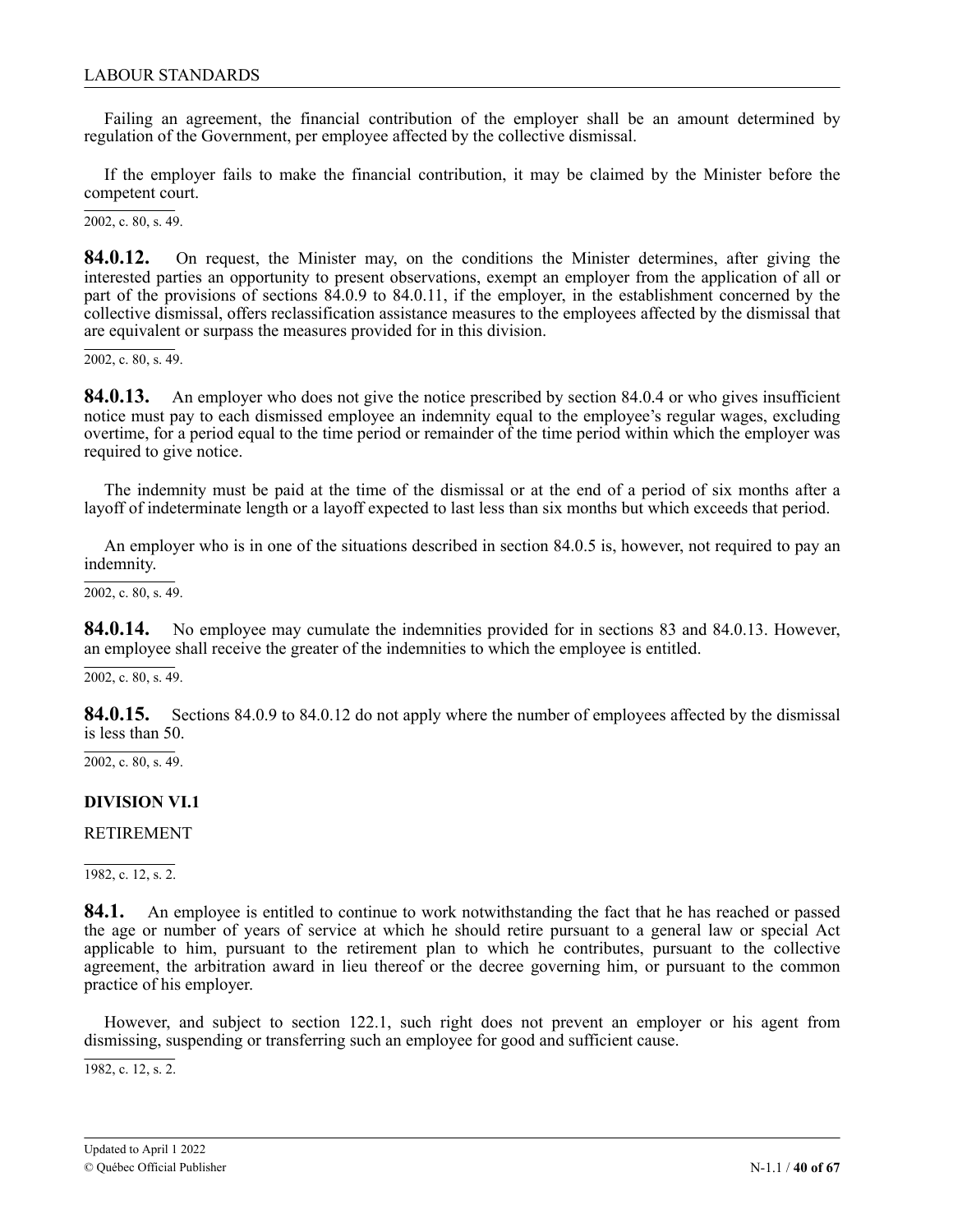# <span id="page-40-0"></span>**DIVISION VI.2**

WORK PERFORMED BY CHILDREN

1997, c. 72, s. 5; 1999, c. 52, s. 11.

**84.2.** No employer may have work performed by a child that is disproportionate to the child's capacity, or that is likely to be detrimental to the child's education, health or physical or moral development.

1997, c. 72, s. 5; 1999, c. 52, s. 11.

**84.3.** No employer may have work performed by a child under the age of 14 years without first obtaining the written consent of the holder of parental authority or the tutor.

The employer must preserve the written consent as if it were an entry required to be made in the registration system or register referred to in paragraph 3 of section 29.

1997, c. 72, s. 5; 1999, c. 52, s. 11.

**84.4.** No employer may have work performed during school hours by a child subject to compulsory school attendance.

1999, c. 52, s. 11.

**84.5.** An employer who has work performed by a child subject to compulsory school attendance must ensure that the child's work is scheduled so that the child is able to attend school during school hours.

1999, c. 52, s. 11.

**84.6.** No employer may have work performed by a child between 11 p.m. on any given day and 6 a.m. on the following day, except in the case of a child no longer subject to compulsory school attendance, in the case of newspaper deliveries, or in any other case determined by regulation of the Government.

1999, c. 52, s. 11.

**84.7.** An employer who has work performed by a child must schedule the work so that, having regard to the location of the child's family residence, the child may be at the family residence between 11 p.m. on any given day and 6 a.m. on the following day, except in the case of a child no longer subject to compulsory school attendance or in the cases, circumstances or periods or under the conditions determined by regulation of the Government.

1999, c. 52, s. 11.

### **DIVISION VII**

### MISCELLANEOUS OTHER LABOUR STANDARDS

1999, c. 85, s. 1.

**85.** An employer that requires the wearing of special clothing must supply it free of charge to an employee who is paid the minimum wage. In the case of an employee referred to in section 42.11 or 1019.4 of the Taxation Act (chapter I-3), the minimum wage is computed on the basis of the wages increased by the tips attributed under that section 42.11 or reported under that section 1019.4, and must at least be equivalent to the minimum wage that does not apply to a particular class of employees.

The employer cannot require an amount of money from an employee for the purchase, use or upkeep of special clothing if that would cause the employee to receive less than the minimum wage. In the case of an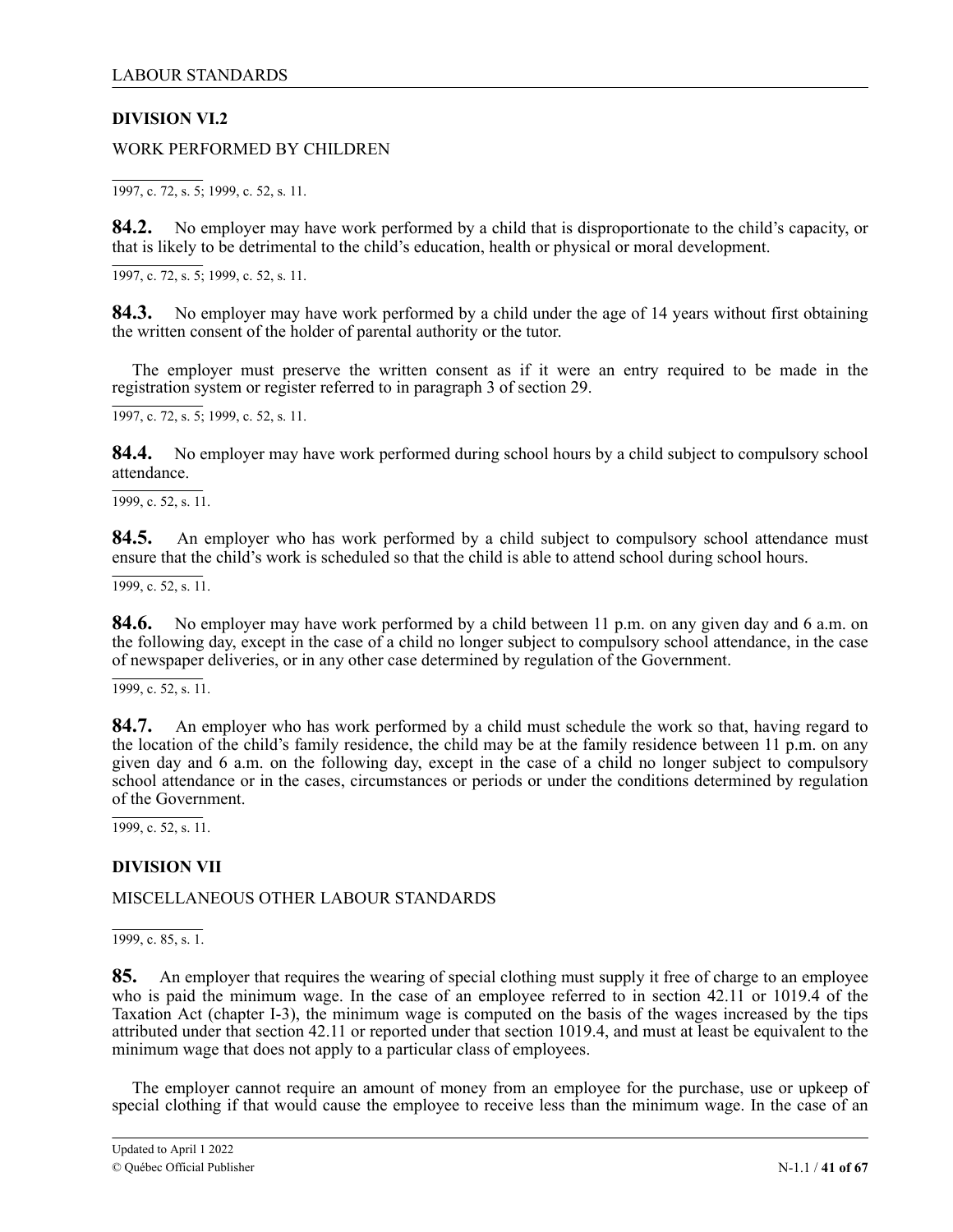employee referred to in section 42.11 or 1019.4 of the Taxation Act, the minimum wage is computed on the basis of the wages increased by the tips attributed under that section 42.11 or reported under that section 1019.4, and the amount of money required from the employer cannot be such that the employee receives less than the minimum wage that does not apply to a particular class of employees.

The employer cannot require an employee to pay for special clothing that identifies the employee as an employee of the employer's establishment. In addition, the employer cannot require an employee to purchase clothing or accessories that are items in the employer's trade.

1979, c. 45, s. 85; 1990, c. 73, s. 37; 2002, c. 80, s. 50.

**85.1.** Where an employer requires the use of material, equipment, raw materials or merchandise in the performance of a contract, the employer must furnish them free of charge to an employee who is paid the minimum wage.

The employer cannot require an amount of money from an employee for the purchase, use or maintenance of material, equipment, raw materials or merchandise if the payment would cause the employee to receive less than the minimum wage.

The employer cannot require an amount of money from an employee to pay for expenses related to the operations and mandatory employment-related costs of the enterprise.

 $\overline{2002}$ , c. 80, s. 51.

**85.2.** An employer is required to reimburse an employee for reasonable expenses incurred where, at the request of the employer, the employee must travel or undergo training.

 $\overline{2002, c. 80, s. 51}.$ 

**86.** *(Repealed).*

 $\overline{1979, c. 45, s. 86}$ ; 2002, c. 80, s. 52.

**86.1.** An employee is entitled to retain the status of employee where the changes made by the employer to the mode of operation of the enterprise do not change that status into that of a contractor without employee status.

Where the employee is in disagreement with the employer regarding the consequences of the changes on the status of the employee, the employee may file a complaint in writing with the Commission des normes, de l'équité, de la santé et de la sécurité du travail. On receipt of the complaint, the Commission shall make an inquiry and the first paragraph of section 102 and sections 103, 104 and 106 to 110 shall apply, with the necessary modifications.

If the Commission refuses to take action following a complaint, the employee may, within 30 days of the Commission's decision under section 107 or 107.1, make a written request to the Commission for the referral of the complaint to the Administrative Labour Tribunal.

At the end of the inquiry, if the Commission agrees to take action, it shall refer the complaint without delay to the Administrative Labour Tribunal for it to rule on the consequences of the changes on the status of the employee.

The Administrative Labour Tribunal shall render its decision within 60 days of the filing of the complaint at its offices.

2002, c. 80, s. 53; 2015, c. 15, s. 237.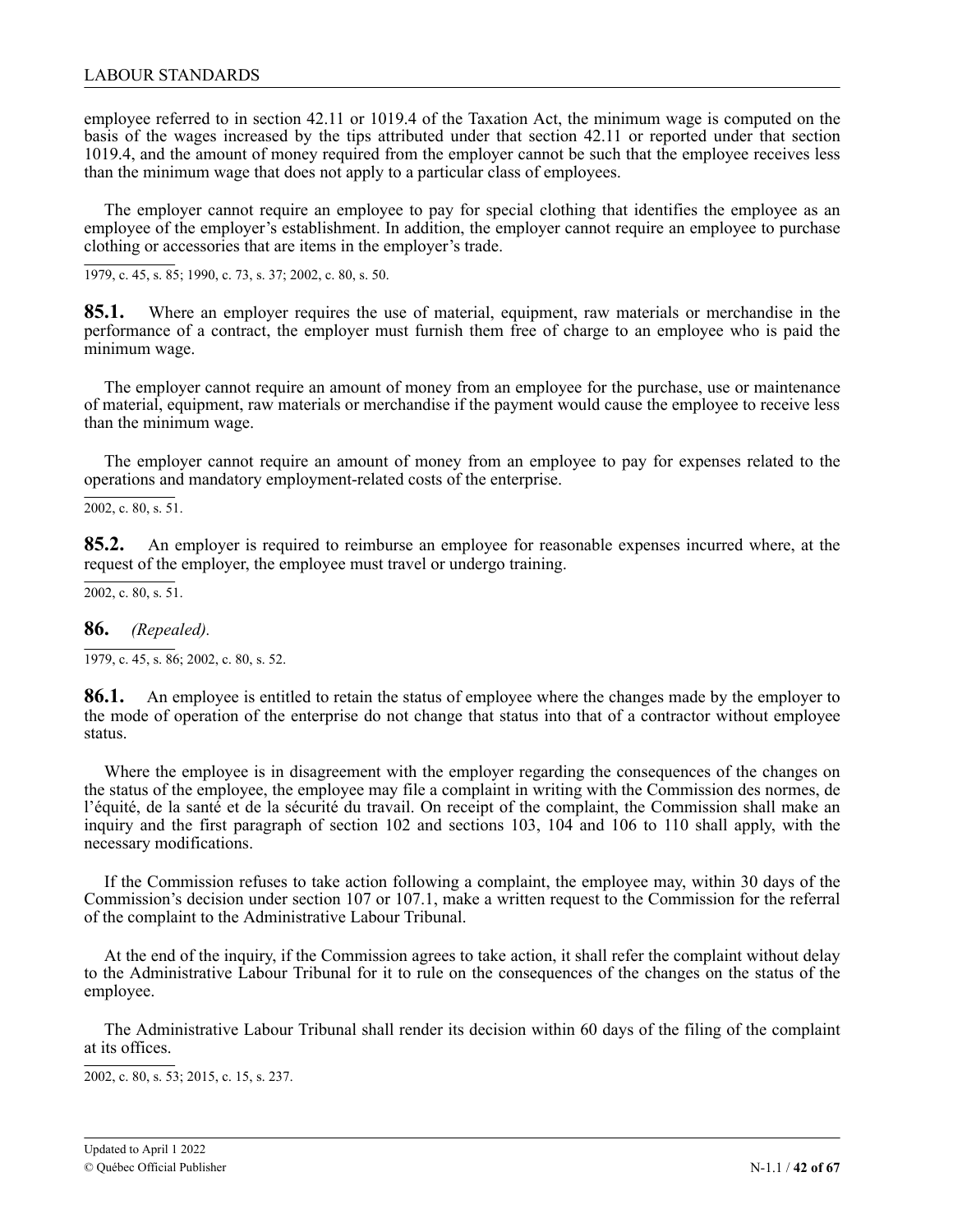<span id="page-42-0"></span>**87.** The employer must transmit to the employee any information document concerning labour standards furnished by the Commission.

The employer must also, at the request of the Commission and according to its directions, transmit to the employee, post or disseminate any document the Commission furnishes to the employer concerning labour standards.

1979, c. 45, s. 87; 1990, c. 73, s. 38; 2002, c. 80, s. 54.

# **DIVISION VII.1**

DIFFERENCES IN TREATMENT

1999, c. 85, s. 2.

**87.1.** No agreement or decree may, with respect to a matter covered by a labour standard that is prescribed by Divisions I to V.1, VI and VII of this chapter and is applicable to an employee, operate to apply to the employee, solely on the basis of the employee's hiring date, a condition of employment less advantageous than that which is applicable to other employees performing the same tasks in the same establishment.

The same applies in respect of a matter corresponding to any of the matters referred to in the first paragraph where a labour standard pertaining to that matter has been fixed by regulation.

Any distinction made solely on the basis of a hiring date, in relation to pension plans or other employee benefits, that affects employees performing the same tasks in the same establishment is also prohibited.

1999, c. 85, s. 2; 2002, c. 80, s. 55; 2018, c. 21, s. 35.

87.2. A condition of employment based on seniority or years of service does not contravene section 87.1.

 $\overline{1999, c. 85, s. 2}.$ 

87.3. The conditions of employment applied to an employee pursuant to a special arrangement for the 2 handicapped and the conditions of employment applied temporarily to an employee following a reclassification or demotion, an amalgamation of enterprises or an internal reorganization in an enterprise shall be disregarded for the purposes of section 87.1.

The wages and wage rules temporarily applied to an employee to prevent the employee from being disadvantaged owing to the employee's integration into a new wage rate, a wage scale whose range has been modified or a new wage scale shall also be disregarded, provided that

(1) the wage rate or wage scale is established to be applicable, subject to the situations referred to in the first paragraph, to all employees performing the same tasks in the same establishment; and

(2) the difference between the wage applied to the employee and the rate or scale established to be applicable to all such employees is progressively eliminated within a reasonable period of time.

1999, c. 85, s. 2.

### **DIVISION VIII**

### REGULATIONS

**88.** The Government may make regulations exempting such category or categories of employees as it may designate from the whole or a part of the application of Division I of Chapter IV, for such time and on such conditions as it may fix, namely, managerial personnel, employees on commission, employees engaged in logging operations, saw mills and public works, caretakers, employees who receive gratuities or tips,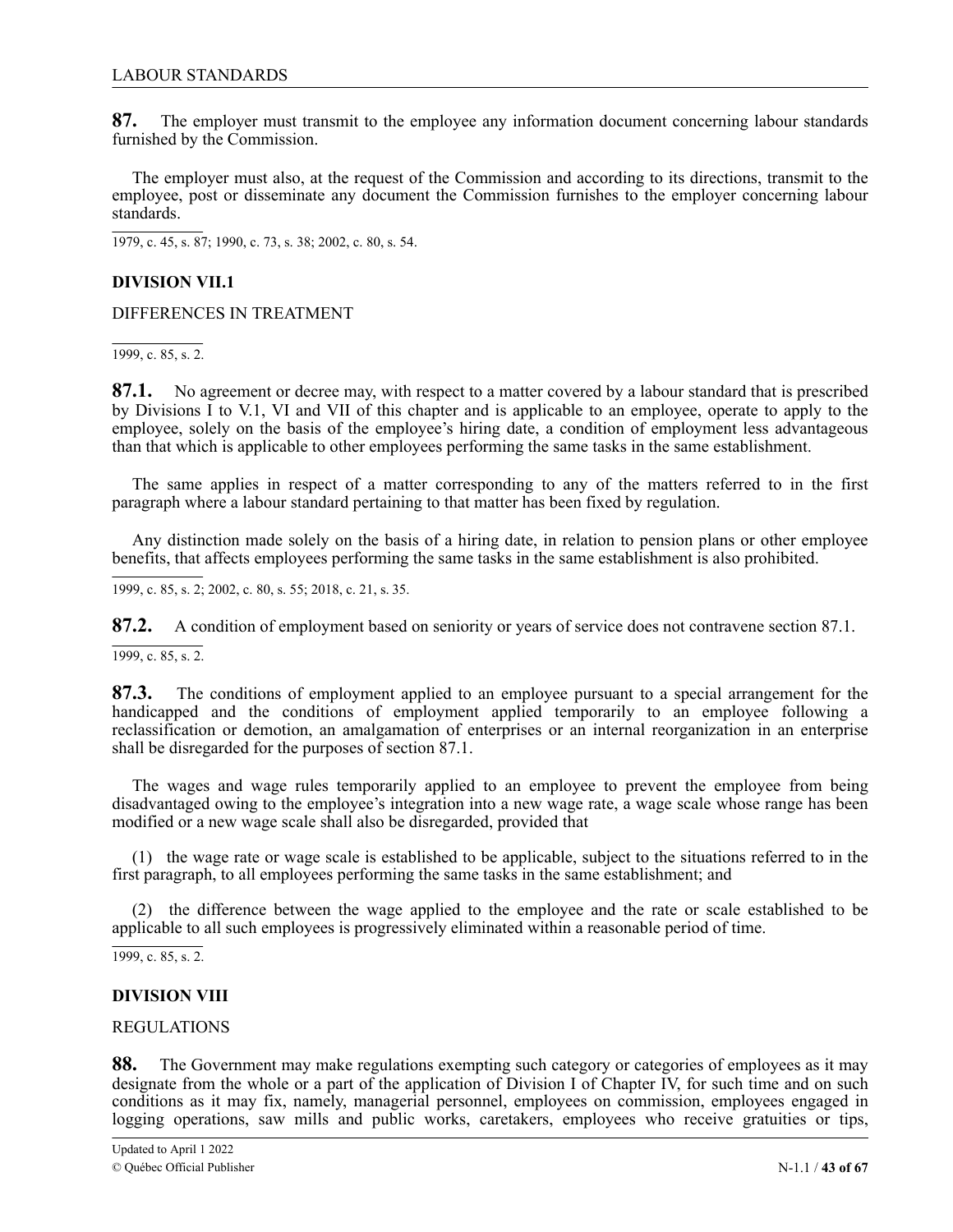employees contemplated by subparagraphs i, ii and iii of paragraph 10 of section 1, students employed in a vacation camp or in a social or community non-profit organization, such as a recreational organization, and trainees under a program of vocational training or induction recognized by law.

The Government may also, as the case may be, fix standards different from those provided in Division I of Chapter IV for the employees contemplated in the first paragraph.

1979, c. 45, s. 88; 1990, c. 73, s. 39, s. 66; 2002, c. 80, s. 56.

- **89.** The Government, by regulation, may fix labour standards respecting the following matters:
	- (1) the minimum wage, which may be established on a time basis, a production basis or any other basis;
	- (2) pay sheets;
	- (3) the maximum amount that may be required of an employee for bed and board;
	- (4) the standard workweek of employees, particularly that of
	- *(a) (subparagraph repealed)*;
	- *(b)* various classes of caretakers;
	- *(c)* employees engaged in the retail food trade;
	- *(d)* employees engaged in logging operations;
	- *(e)* employees working in saw mills;
	- *(f)* employees working at public works;

*(g)* employees working in an isolated area that is inaccessible by motor road and not connected up to the road network of Québec by any regular transport system;

*(h)* various categories of workers carrying out work in the James Bay territory under the authority of Hydro-Québec, the Société d'énergie de la Baie James or the Société de développement de la Baie James;

*(i)* the categories of employees listed in subparagraphs 2, 6 and 7 of the first paragraph of section 54;

(5) *(paragraph repealed);*

(6) the other benefits an employee may receive during an absence owing to sickness, an organ or tissue donation for transplant, an accident, domestic violence, sexual violence or a criminal offence, a maternity, paternity or parental leave, which may vary according to the nature of the leave or, where applicable, its length;

(6.1) the cases in which and conditions on which a parental leave may terminate at the latest 104 weeks after the birth or, in the case of adoption, 104 weeks after the child was entrusted to the employee;

(6.1.1) the other cases, conditions, times and durations prescribed for the division of a maternity, paternity or parental leave into weeks;

(6.2) the procedure for transmission of the notice of collective dismissal and the information it must contain;

(6.3) the amount of the employer's financial contribution to the operating costs of the reclassification assistance committee and to the reclassification activities;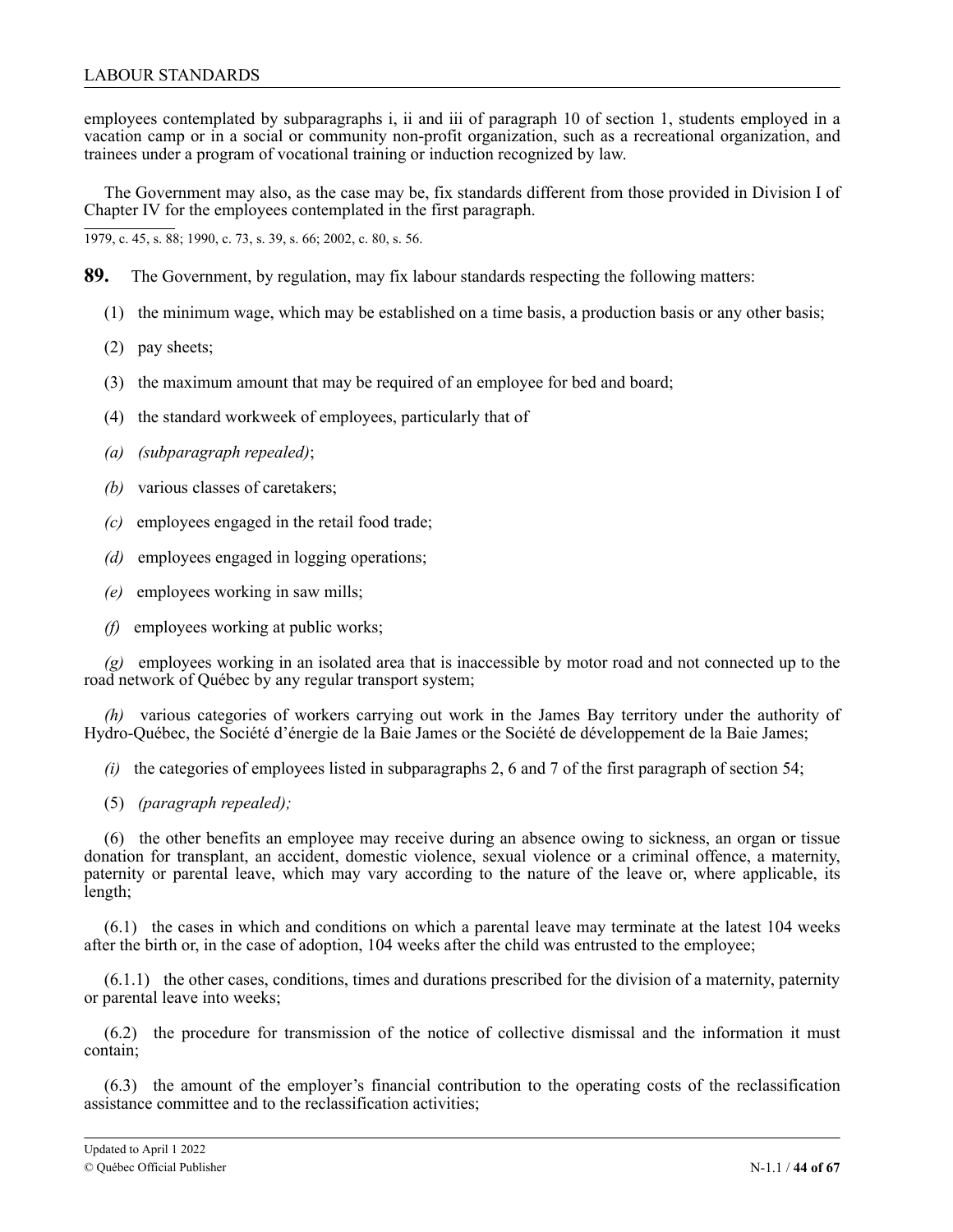<span id="page-44-0"></span>(7) *(paragraph repealed)*;

(8) *(paragraph repealed).*

1979, c. 45, s. 89; 1980, c. 11, s. 127; 1981, c. 23, s. 56; 1990, c. 73, s. 40; 2002, c. 80, s. 57; 2005, c. 13, s. 87; 2007, c. 36, s. 13; 2010, c. 38, s. 8; 2 2018, c. 21, s. 36.1

89.1. The Government may, by regulation, determine cases in which a prohibition under section 84.6 is not applicable.

It may also, in the same manner, determine cases, circumstances, periods or conditions in or under which . the obligation imposed by section 84.7 is not applicable.

1 1997, c. 72, s. 6; 1999, c. 52, s. 12.

**90.** The Government may, by regulation, wholly or partly exempt certain institutions or categories of institutions for physical, mental or social re-education from this Act and the regulations and, as the case may be, fix labour standards applicable to the persons working in them.

1979, c. 45, s. 90; 1990, c. 73, s. 41; 1992, c. 21, s. 375; 2002, c. 80, s. 58.

**90.1.** The Government may, by regulation, exempt certain categories of employees or employers from the application of Division VI.1 and section 122.1.

A regulation made under the first paragraph may be made to have effect on a date not over six months prior to the date on which it is made.

1982, c. 12, s. 3.

**91.** The standards contemplated in sections 88 to 90 may vary according to the field of activity and the type of work.

They may also vary according to whether or not an employee resides with his employer.

1979, c. 45, s. 91; 1980, c. 5, s. 8; 1981, c. 23, s. 57; 1990, c. 73, s. 42.

**92.** *(Repealed).*

1979, c. 45, s. 92; 1997, c. 72, s. 7.

# **DIVISION VIII.1**

# LABOUR STANDARDS IN THE CLOTHING INDUSTRY

1999, c. 57, s. 3.

**92.1.** After consulting with the most representative employees' and employers' associations in the clothing industry, the Government may, by regulation, in respect of all employers and employees in the clothing industry that would be covered by a decree referred to in the third paragraph of section 39.0.2 had the decree not expired, fix labour standards respecting the following matters:

- (1) the minimum wage, which may be established on a time basis, a production basis or any other basis;
- (2) the standard workweek;

(3) paid statutory general holidays and the indemnity relating to such holidays, which may be established on a production basis or any other basis;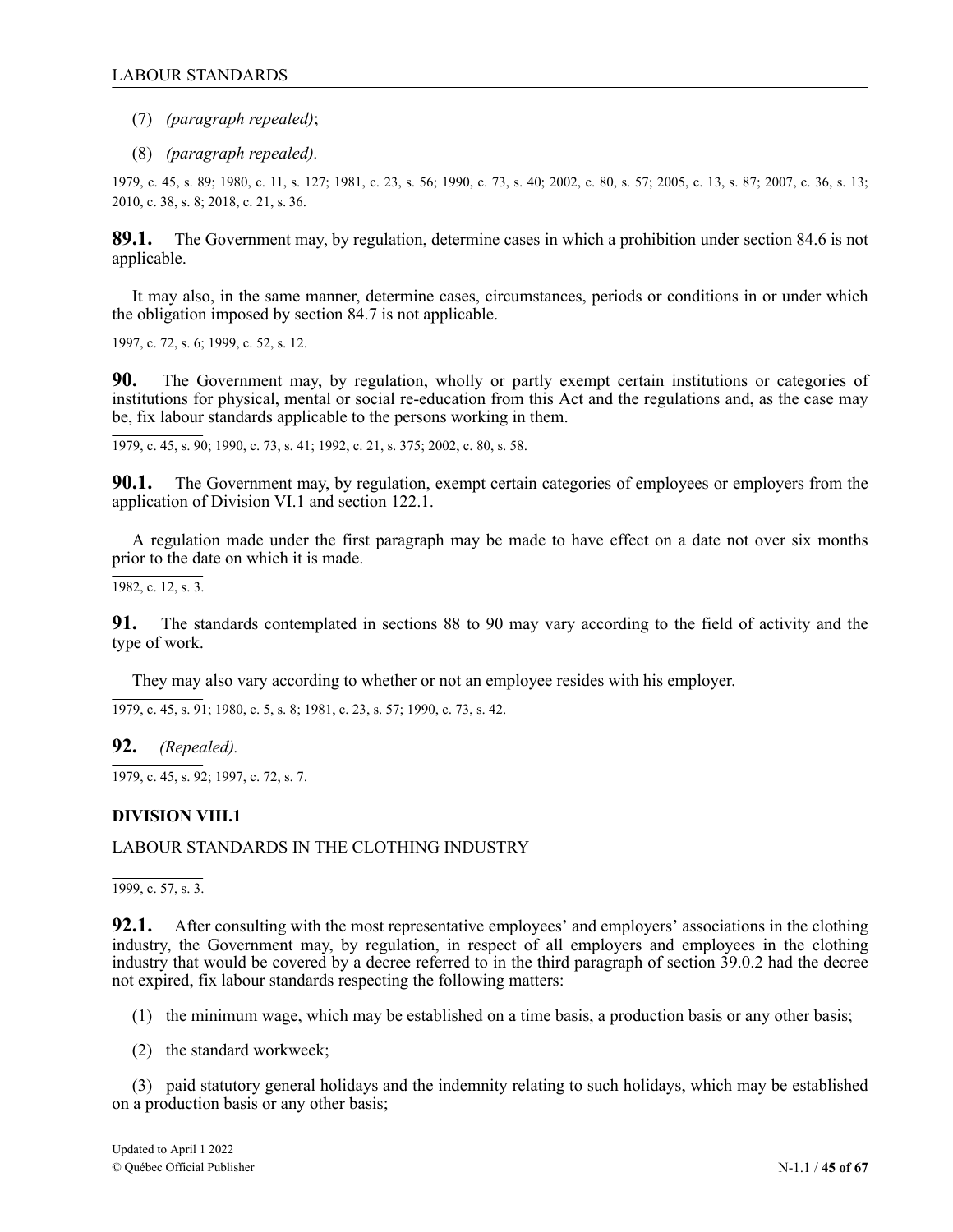<span id="page-45-0"></span>(4) the duration of an employee's annual leave, established according to the employee's uninterrupted service with the same employer, and the division of and indemnity relating to the leave;

(5) the duration of the meal period, with or without pay;

(6) the number of days during which an employee may be absent, with or without pay, for family events referred to in sections 80 and 80.1.

The regulation may also include any provision similar to the provisions appearing in Divisions I to V.1 of Chapter IV in respect of any matter covered by the regulation.

For the purposes of this Act, sections 63 to 66, 71.1, 73, 75 to 77 and 80.2 shall be read with reference to the provisions prescribed pursuant to the first and second paragraphs, with the necessary modifications.

 $\overline{1999, c. 57, s. 3}$ ; 2001, c. 47, s. 1.

**92.2.** *(Repealed).*

 $\overline{1999, c. 57, s. 3}$ ; 2001, c. 47, s. 2.

**92.3.** The Commission shall establish a specific program for the monitoring of compliance with the labour standards applicable in the clothing industry.

 $\overline{1999, c. 57, s. 3}$ ; 2001, c. 47, s. 3.

**92.4.** *(Repealed).*

1999, c. 57, s. 3; 2001, c. 47, s. 4.

# **DIVISION VIII.2**

### PERSONNEL PLACEMENT AND TEMPORARY FOREIGN WORKERS

2018, c. 21, s. 37.

1 § 1. — *Placement agencies and recruitment agencies*  $\tilde{ }$ 

2018, c. 21, s. 37.

. 1 **92.5.** No one may operate a personnel placement agency or a recruitment agency for temporary foreign 2 8 workers unless they hold a licence issued by the Commission, in accordance with a regulation of the Government.

c 2018, c. 21, s. 37.

92.6. No client enterprise may retain the services of a personnel placement agency or a recruitment agency for temporary foreign workers that does not hold a licence issued by the Commission, in accordance with a regulation of the Government.

keeps up to date.  $\overline{1}$ The Commission shall make available to the public a list of holders of such licences that it draws up and

2018, c. 21, s. 37.

**92.7.** The Government may, by regulation,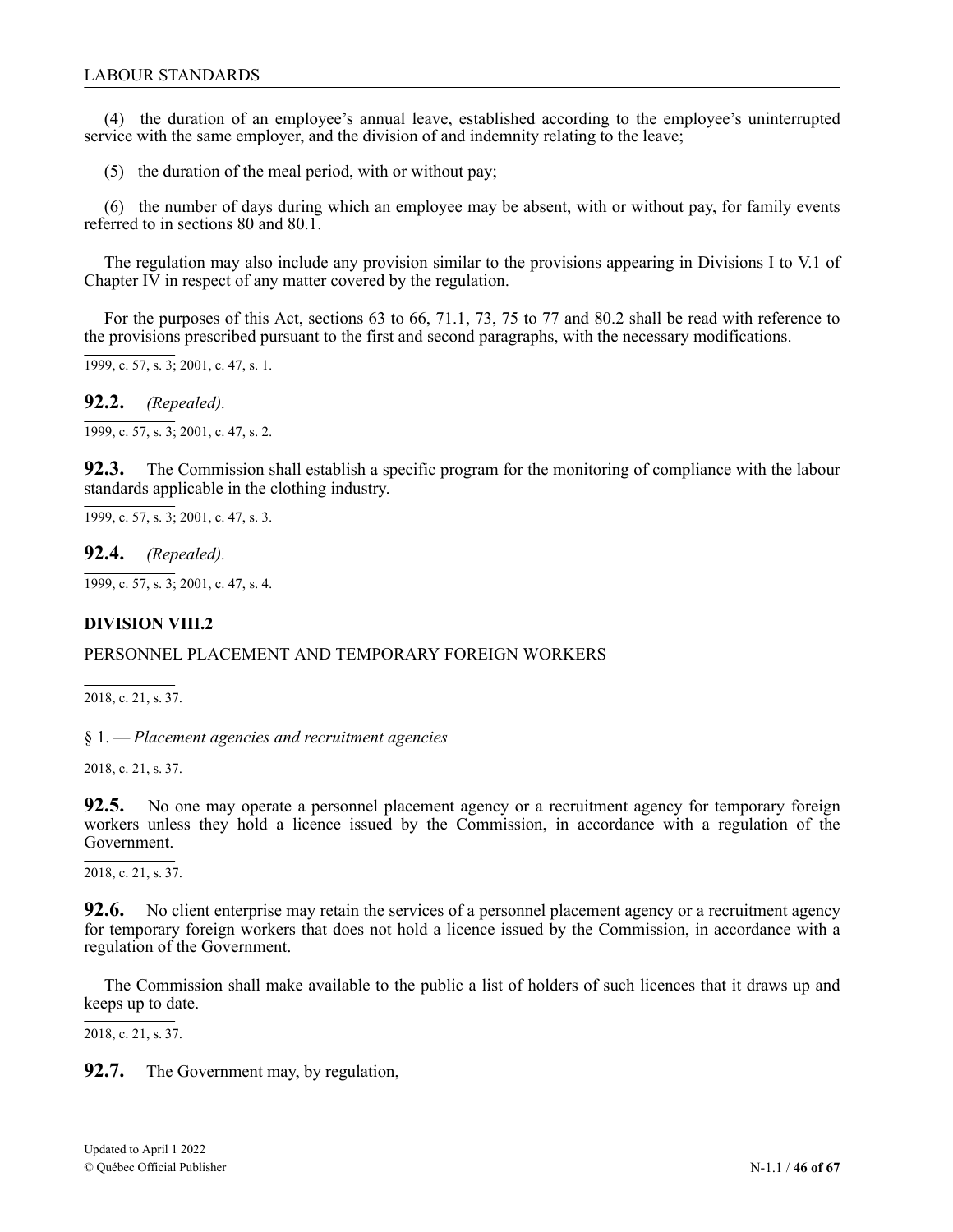<span id="page-46-0"></span>(1) define, for the purposes of this Act, what constitutes a personnel placement agency, a recruitment agency for temporary foreign workers, a client enterprise and a temporary foreign worker;

(2) establish categories of licences and determine, for each category, the activities that may be carried on by an agency;

(3) determine the period of validity of a licence and specify any condition, restriction or prohibition relating to its issue, maintenance and renewal;

(4) prescribe the administrative measures that apply to a licence holder if the obligations under this Act or the regulations are not complied with;

(5) determine the obligations of a personnel placement agency or a recruitment agency for temporary foreign workers and those of a client enterprise that retains the services of such an agency; and

(6) prescribe any other measure to protect the rights of employees to whom this division applies.

2018, c. 21, s. 37.

92.7.1. temporary foreign workers must hold a valid certificate issued by the Agence du revenu du Québec. **92.7.1.** To obtain, maintain or renew a licence, a personnel placement agency or a recruitment agency for

has no overdue amount payable to the Minister of Revenue, in particular where recovery of such an amount has been legally suspended or arrangements have been made to ensure payment of the amount and the agency has not defaulted on the payment arrangements. The certificate shows that the agency has filed the returns and reports required under fiscal laws and that it

The certificate is valid until the end of the three-month period following the month in which it was issued.

An application for a certificate must be made in the manner provided for in section 1079.8.19 of the Taxation Act (chapter I-3).

2021, c. 15, s. 6.

92.7.2. purposes of this subdivision. **92.7.2.** The Agence du revenu du Québec shall send the Commission any information required for the

, 2021, c. 15, s. 6.

1 2  $\overline{O}$ , decision. **92.8.** An agency whose licence application is denied, whose licence is suspended, revoked or not renewed or on which an administrative measure is imposed under paragraph 4 of section 92.7 may contest the Commission's decision before the Administrative Labour Tribunal within 30 days of notification of the

. 2018, c. 21, s. 37.

1 § 2. — *Obligations of a temporary foreign worker's employer*  $\tilde{ }$ 

2018, c. 21, s. 37.

92.9. An employer who hires a temporary foreign worker must, without delay, inform the Commission of 2 8 the worker's date of arrival, of the term of his contract and, if his departure date does not coincide with the end of the contract, of his departure date and the reasons for his departure.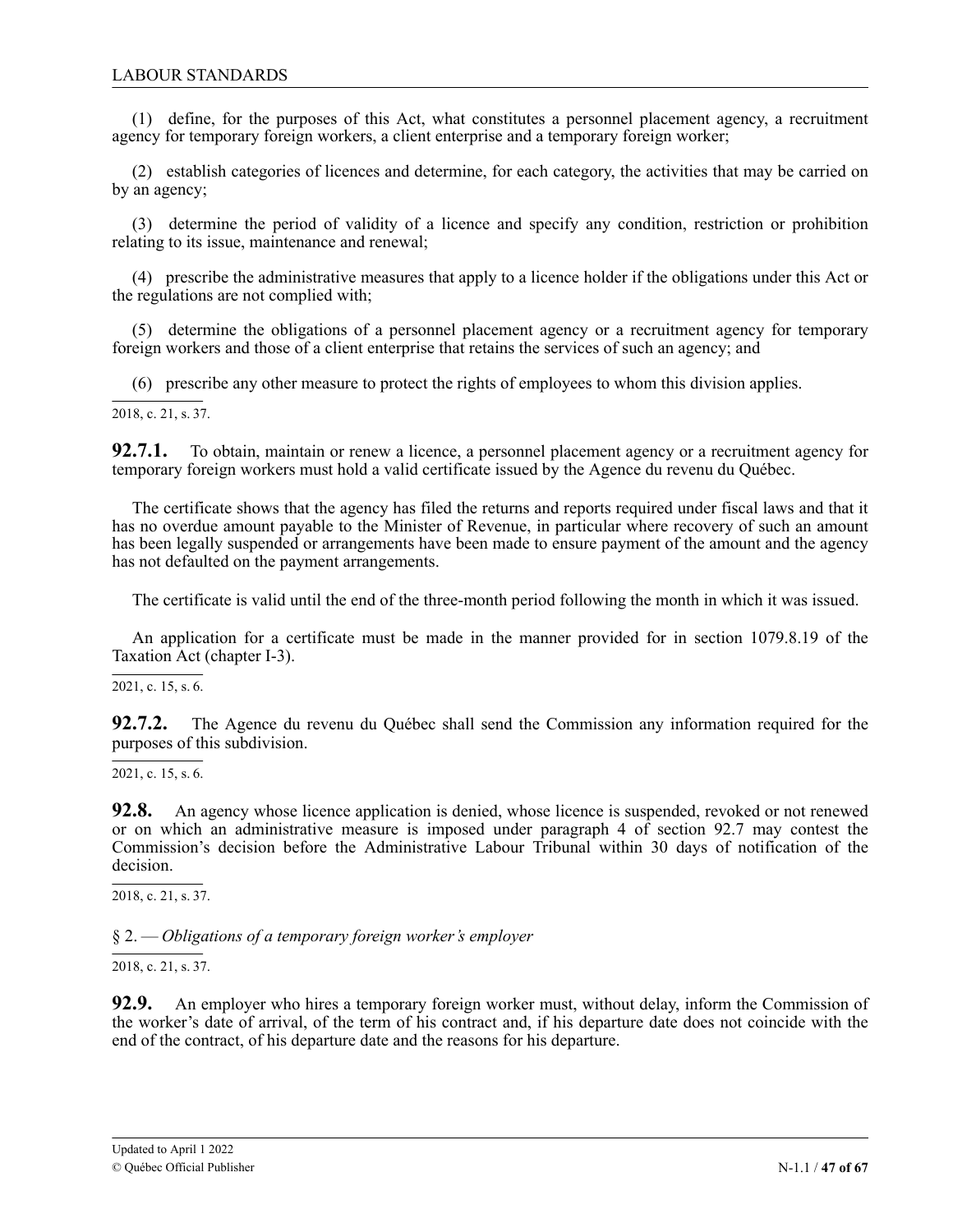<span id="page-47-0"></span>The employer must in addition record that information in the registration system or register kept by the employer in accordance with the regulation made under section 29.

2018, c. 21, s. 37.

92.10. temporary foreign worker under this Act or a regulation has been violated, the Commission may, even if no complaint is filed and if no settlement is reached, exercise any recourse on behalf of the worker. **92.10.** If, following an inquiry, the Commission has grounds to believe that one of the rights of a

c 2018, c. 21, s. 37.

92.11. No employer may require a temporary foreign worker to entrust custody of personal documents or property to the employer.

, 2018, c. 21, s. 37.

92.12. No employer may charge a temporary foreign worker fees related to his recruitment, other than fees authorized under a Canadian government program.

, 2018, c. 21, s. 37.

# 2 1 **DIVISION IX**

### , EFFECT OF LABOUR STANDARDS

 $93.$ regulations are of public order. **93.** Subject to any exception allowed by this Act, the labour standards contained in this Act and the

In an agreement or decree, any provision that contravenes a labour standard or that is inferior thereto is absolutely null.

 $\overline{1979, c. 45, s. 93}$ ; 1999, c. 40, s. 196.

**94.** Notwithstanding section 93, an agreement or a decree may grant an employee a more advantageous condition of employment than required in a standard prescribed by this Act or the regulations.

 $\overline{1979, c. 45, s. 94}$ ; 1980, c. 5, s. 9.

**95.** An employer who enters into a contract with a subcontractor, directly or through an intermediary, is solidarily liable with that subcontractor and that intermediary for the pecuniary obligations fixed by this Act or the regulations.

A personnel placement agency and a client enterprise that, within the framework of a contract with the agency, uses an employee's services are solidarily liable for the pecuniary obligations fixed by this Act or the regulations.

1979, c. 45, s. 95; 1994, c. 46, s. 8; 2018, c. 21, s. 38.

1 **96.** The alienation or concession of the whole or a part of an undertaking does not invalidate any civil claim arising from the application of this Act or a regulation which is not paid at the time of such alienation or , concession. The former employer and the new employer are bound solidarily in respect of that claim.

. 1979, c. 45, s. 96; 2002, c. 80, s. 59.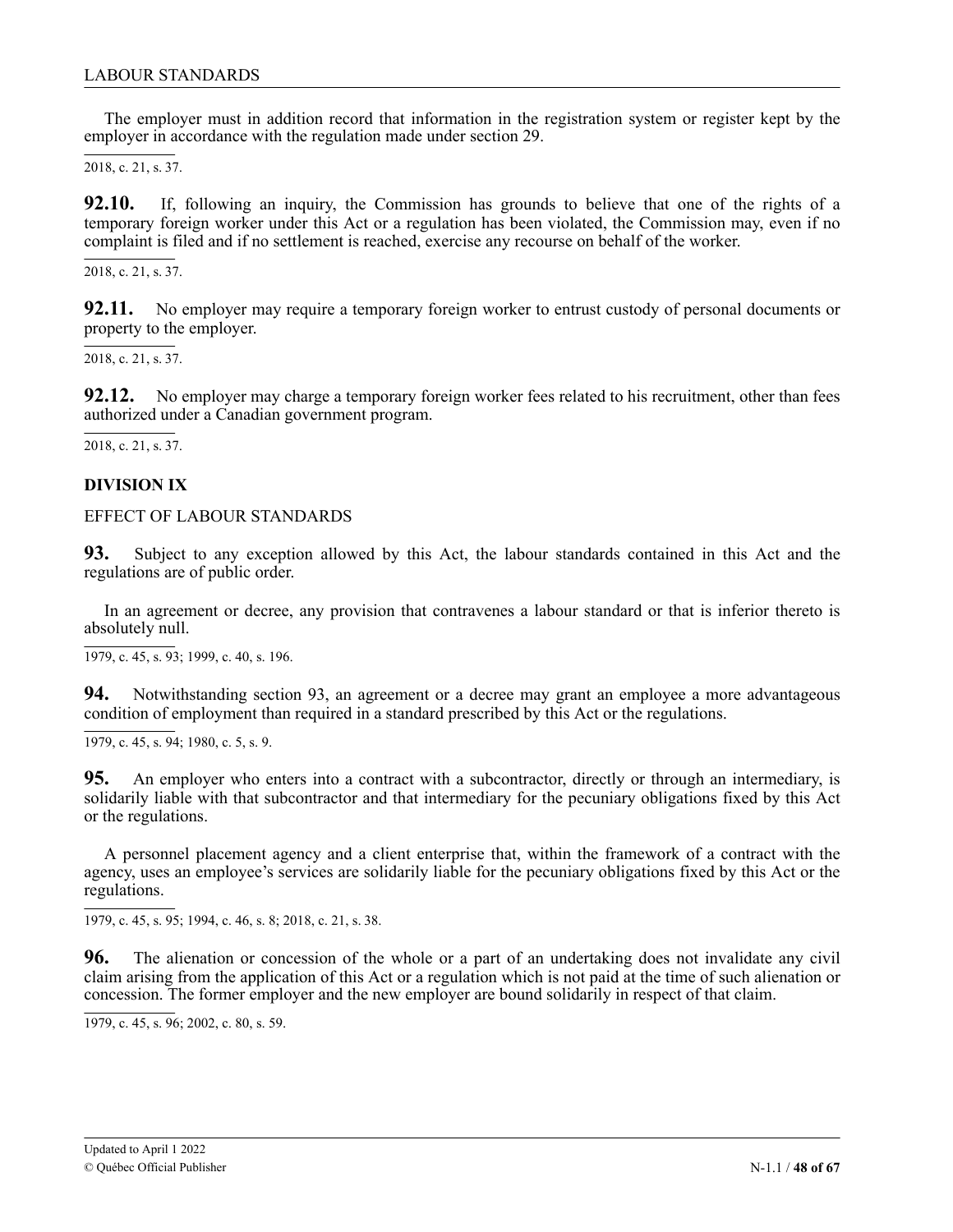<span id="page-48-0"></span>**97.** The alienation or concession in whole or in part of the undertaking, or the modification of its juridical structure, namely by amalgamation, division or otherwise, does not affect the continuity of the application of the labour standards.

1979, c. 45, s. 97.

**CHAPTER V**

RECOURSES

# **DIVISION I**

CIVIL RECOURSES

**98.** Where the employer fails to pay to an employee the wage owing to him, the Commission, on behalf of that employee, may claim the unpaid wage from that employer.

 $\overline{1979, c. 45, s. 98}$ ; 1990, c. 73, s. 43.

**99.** Where the employer fails to pay the other pecuniary benefits resulting from the application of this Act or a regulation, the Commission may claim these benefits on the basis of the usual hourly wage of the employee and his gratuities or tips declared and attributed under sections 42.11 and 1019.4 of the Taxation Act (chapter I-3).

1979, c. 45, s. 99; 1983, c. 43, s. 12; 2002, c. 80, s. 60.

**100.** *(Repealed).*

1979, c. 45, s. 100; 1990, c. 73, s. 44.

**101.** Any settlement of a claim between an employer and an employee which involves a reduction of the amount claimed is absolutely null.

1979, c. 45, s. 101; 1999, c. 40, s. 196.

**102.** Subject to sections 123 and 123.1, an employee who believes that one of his rights under this Act or a regulation has been violated may file a complaint in writing with the Commission. Such a complaint may also be filed on behalf of an employee who consents thereto in writing by a non-profit organization dedicated to the defence of employees' rights.

If an employee is subject to a collective agreement or a decree, the complainant must then prove to the Commission that he has exhausted his recourses arising out of that agreement or that decree, unless the complaint concerns a condition of employment prohibited by section 87.1; in the latter case, the complainant must prove to the Commission that he has not exercised such recourses or that, having exercised them, he discontinued proceedings before a final decision was rendered.

1979, c. 45, s. 102; 1982, c. 12, s. 4; 1990, c. 73, s. 45; 1999, c. 85, s. 3.

**103.** The Commission shall not, during the inquiry, disclose the identity of an employee by or on behalf of whom a complaint has been filed, unless the latter consents to it.

1979, c. 45, s. 103; 1990, c. 73, s. 46.

**104.** On receipt of a complaint, the Commission shall make an inquiry with due dispatch.

 $\overline{1979, c. 45, s. 104}.$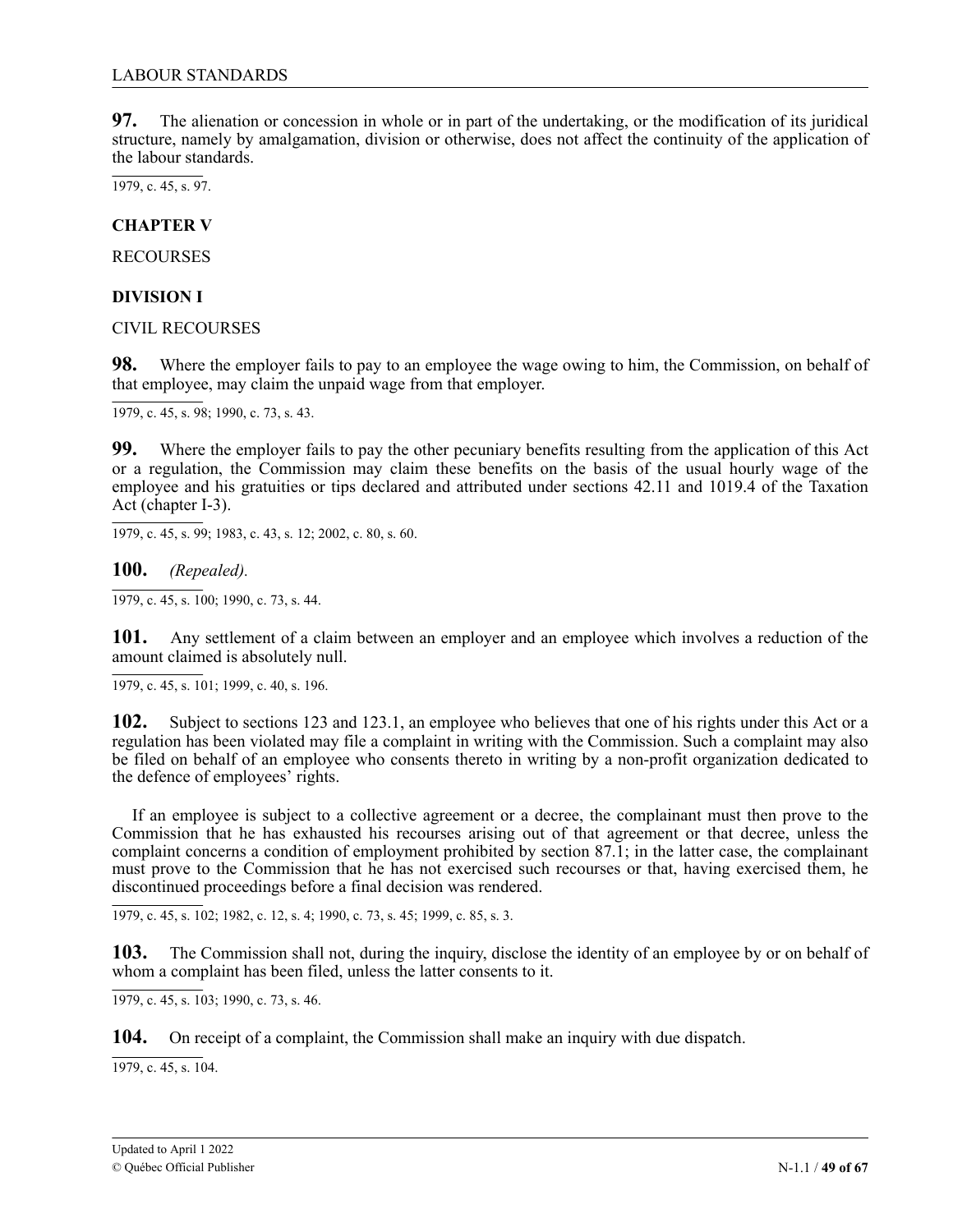### LABOUR STANDARDS

**105.** The Commission may also make an inquiry of its own initiative.

 $\overline{1979, c. 45, s. 105}.$ 

**106.** The Commission may refuse to proceed with an inquiry if it finds that the complaint is frivolous or made in bad faith.

1979, c. 45, s. 106.

**107.** Where the Commission refuses to proceed with an inquiry under section 106 or where it finds that the complaint is groundless, it shall give notice of its decision to the complainant by registered mail, giving the reasons therefor and informing him of his right to apply for a review of the decision.

1979, c. 45, s. 107; 1990, c. 73, s. 47; 1992, c. 26, s. 11; I.N. 2016-01-01 (NCCP).

**107.1.** The complainant may, within 30 days of receiving the decision referred to in section 107, apply in writing for a review thereof.

The Commission must render a final decision by registered mail within 30 days of receiving the application from the complainant.

1990, c. 73, s. 48; 1992, c. 26, s. 12; I.N. 2016-01-01 (NCCP).

**108.** The Commission, or any person it may designate generally or specially for that purpose, is vested, for the purposes of an inquiry contemplated in sections 104 and 105, with the powers and immunity granted to commissioners appointed under the Act respecting public inquiry commissions (chapter C-37), except the power to impose imprisonment.

The Commission may authorize a person generally or specially to inquire into a matter relating to this Act or a regulation. Such person must, upon request, present a certificate of his authority signed by the chairman.

1979, c. 45, s. 108.

**109.** In proceeding with an inquiry, the Commission or any person designated by it for such purpose may

(1) enter at any reasonable time any place of work or establishment of an employer and make an inspection thereof; such inspection may include the examination of registers, books, accounts, vouchers and other documents;

(2) require any information regarding the application of this Act or a regulation, and the production of any document related thereto.

1979, c. 45, s. 109.

**110.** A document contemplated in section 109 which has been examined by the Commission or a person designated by it, or which has been produced to either of them, may be copied or photocopied. Any copy or photocopy of such document certified true to the original by the chairman or that person is admissible as evidence and has the same probative value as the original.

 $\overline{1979, c. 45, s. 110}$ .

**111.** Where, following an inquiry, the Commission considers that an amount of money is due to an employee in accordance with this Act or the regulations, it shall demand, by notice in writing, that the employer pay such amount to the Commission within 20 days of the sending of the demand notice.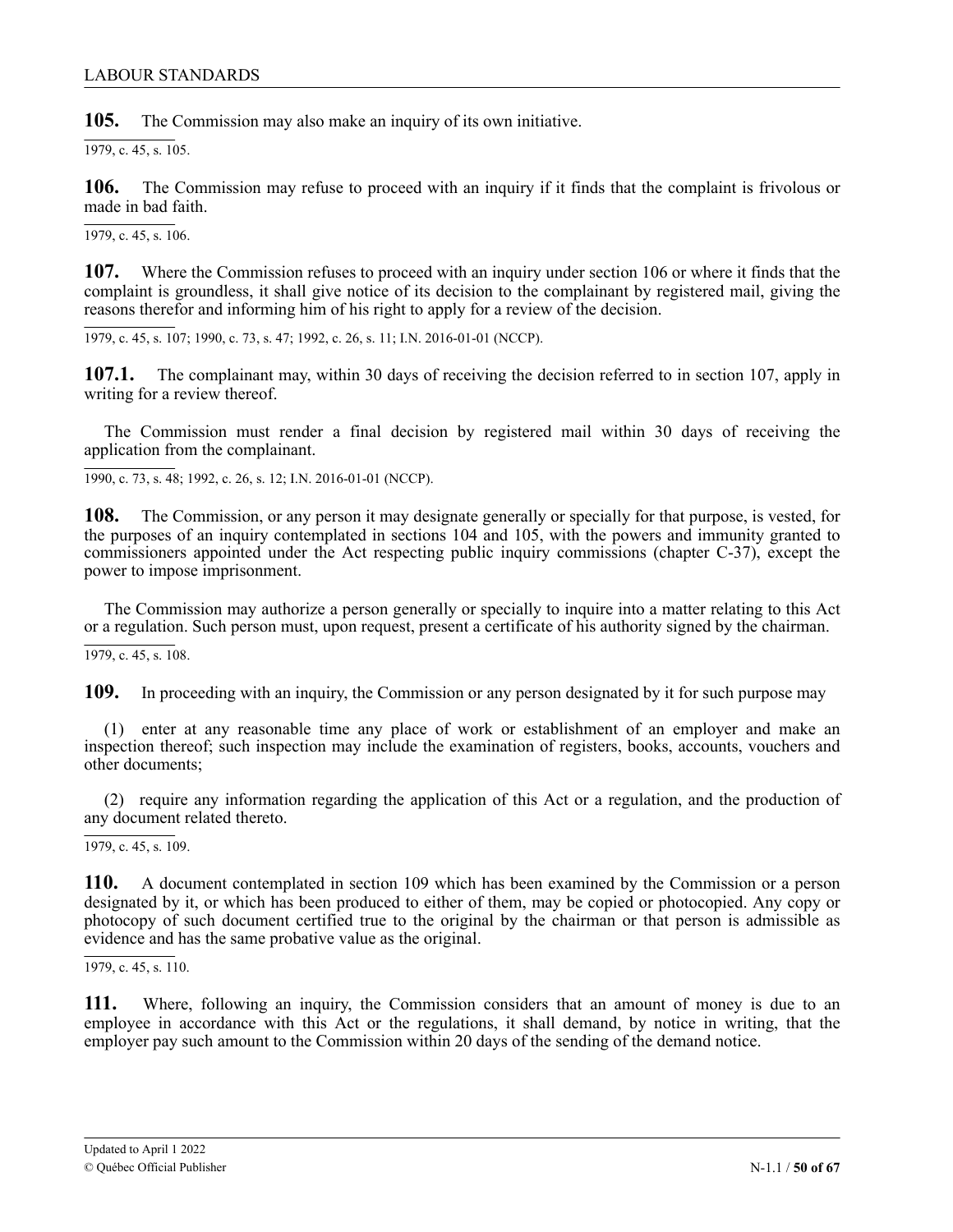The Commission shall at the same time send a notice to the employee indicating the amount claimed on his behalf.

1979, c. 45, s. 111; 1990, c. 73, s. 49; 1992, c. 26, s. 13; 2008, c. 30, s. 6.

*Not in force*

**112.** If the employer fails to pay such amount within the time fixed in section 111, the Commission may, of its own authority in the cases provided by regulation made under paragraph 6 of section 29, pay the amount to the employee to the extent provided for in paragraph 6 of section 39.

The Commission is thereupon substituted in all the rights of the employee up to the amount thus paid.

1979, c. 45, s. 112.

**113.** The Commission may take the appropriate action on behalf of the employee at the expiry of the time provided for in section 111.

The Commission may also exercise the recourses available to an employee against the directors of a legal person.

1979, c. 45, s. 113; 1990, c. 73, s. 50; 1992, c. 26, s. 14.

**114.** Where it exercises the recourses provided for in sections 112 and 113, the Commission may claim, in addition to the amount due under this Act or a regulation, an amount equal to 20% of such amount. This additional amount of 20% belongs entirely to the Commission.

The amount due to the employee bears interest at the rate fixed under section 28 of the Tax Administration Act (chapter A-6.002), from the sending of the demand notice under section 111.

1979, c. 45, s. 114; 1990, c. 73, s. 51; 2008, c. 30, s. 7; 2010, c. 31, s. 175.

**115.** A civil action brought under this Act or a regulation is prescribed by one year from each due date.

This prescription runs only from 1 May following the date of execution of the work in respect of employees engaged in logging operations.

 $\overline{1979, c. 45, s. 115}.$ 

**116.** A notice of inquiry sent by the Commission to the employer by registered mail suspends prescription in respect of all his employees for six months from the date of mailing.

1979, c. 45, s. 116; 1990, c. 73, s. 52; 1992, c. 26, s. 15; I.N. 2016-01-01 (NCCP).

**117.** *(Repealed).*

 $\overline{1979, c. 45, s. 117; 1994, c. 46, s. 9}.$ 

**118.** In the case of a false entry in the required register, or in the system of registration, or of a secret rebate or any other fraud, prescription runs against the Commission's recourses only from the date on which the Commission becomes aware of the fraud.

1979, c. 45, s. 118.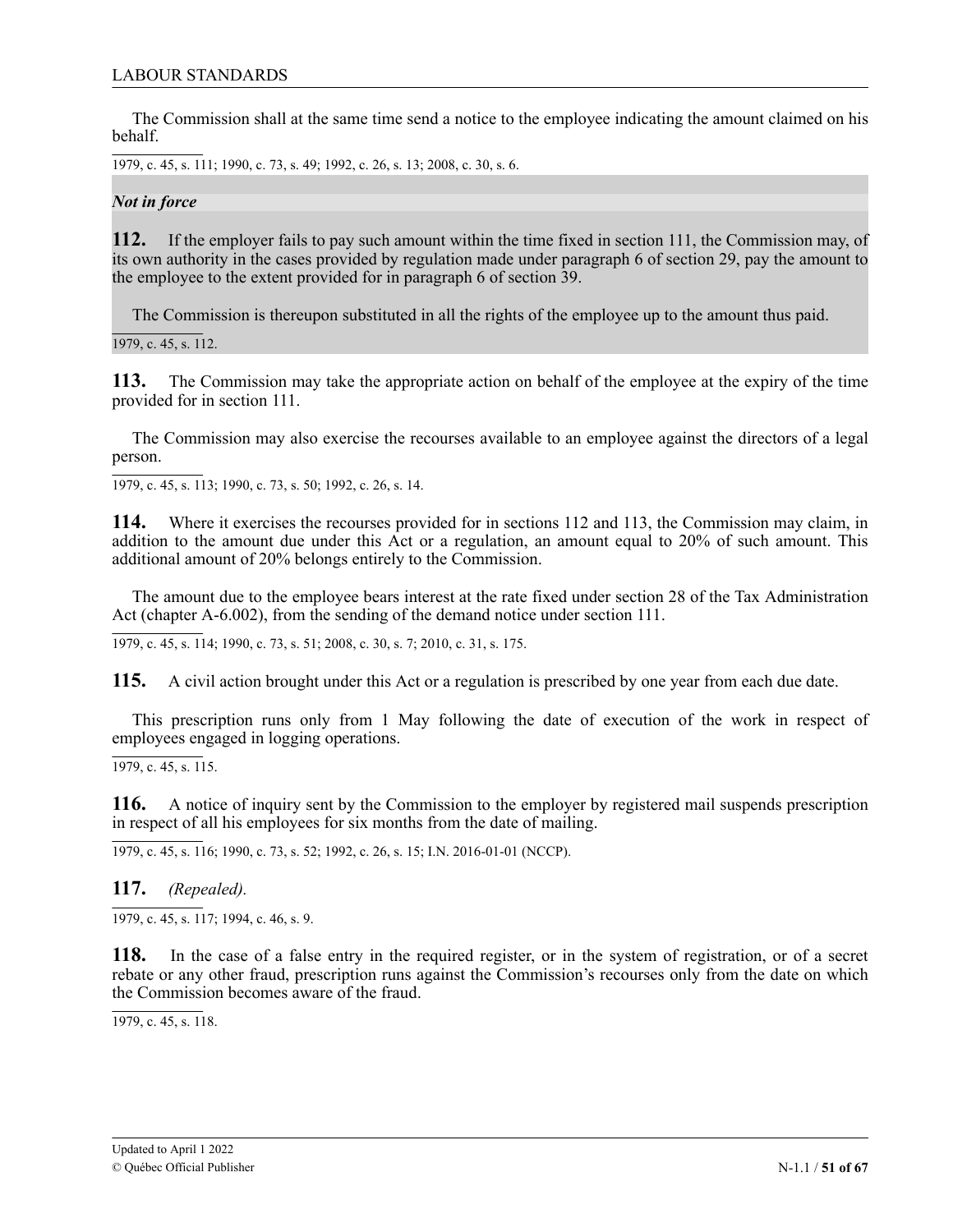<span id="page-51-0"></span>**119.** The recourses of several employees against the same employer or against the directors of the same legal person may be joined in the same suit, whether it is instituted by the employees or by the Commission, and the total amount claimed determines the jurisdiction of the court, both in first instance and in appeal.

1979, c. 45, s. 119; 1992, c. 26, s. 16.

**119.1.** All proceedings brought before the civil courts under this Act constitute matters which must be heard and decided by preference.

 $\overline{1990, c. 73, s. 53}$ .

**120.** After being put in default by the Commission, an employer cannot validly discharge the amounts forming the object of the claim except by remitting them to the Commission. This provision does not apply in the case of an action brought by the employee himself.

 $\overline{1979, c. 45, s. 120}$ .

**121.** Subject to section 112 and to the first paragraph of section 114, the Commission shall remit to the employee the amount it collects by exercising his recourse.

At the request of the Minister of Employment and Social Solidarity, the Commission shall deduct from that amount the amount repayable under section 90 of the Individual and Family Assistance Act (chapter A-13.1.1). The Commission shall remit the amount thus deducted to the Minister of Employment and Social Solidarity.

1979, c. 45, s. 121; 1988, c. 51, s. 120; 1992, c. 44, s. 81; 1994, c. 12, s. 50; 1997, c. 63, s. 128; 1998, c. 36, s. 184; 2001, c. 44, s. 30; 2005, c. 15, s. 165.

# **DIVISION I.1**

RECOURSE AGAINST CERTAIN DIFFERENCES IN TREATMENT

2018, c. 21, s. 39.

1 **121.1.** An employee who believes he has been the victim of a distinction referred to in the third paragraph of section 87.1 may file a complaint in writing with the Commission. Such a complaint must be filed within 12 months of the distinction becoming known to the employee. It may also be filed, on behalf of an employee who consents to it in writing, by a non-profit organization dedicated to the defence of employees' rights.

complaint with the Commission cannot be invoked against the complainant. If the complaint is filed within that time with the Administrative Labour Tribunal, failure to file the

2018, c. 21, s. 39.

121.2. If an employee is subject to a collective agreement or a decree, the complainant must then prove to the Commission that he has not exercised his recourses arising out of that agreement or decree, or that, having exercised them, he discontinued proceedings before a final decision was rendered.

 $\overline{a}$ 2018, c. 21, s. 39.

1 1 **121.3.** On receipt of a complaint, the Commission shall make an inquiry with due dispatch.

Sections 103 to 110 and 123.3 apply to the inquiry, with the necessary modifications.

2018, c. 21, s. 39.

c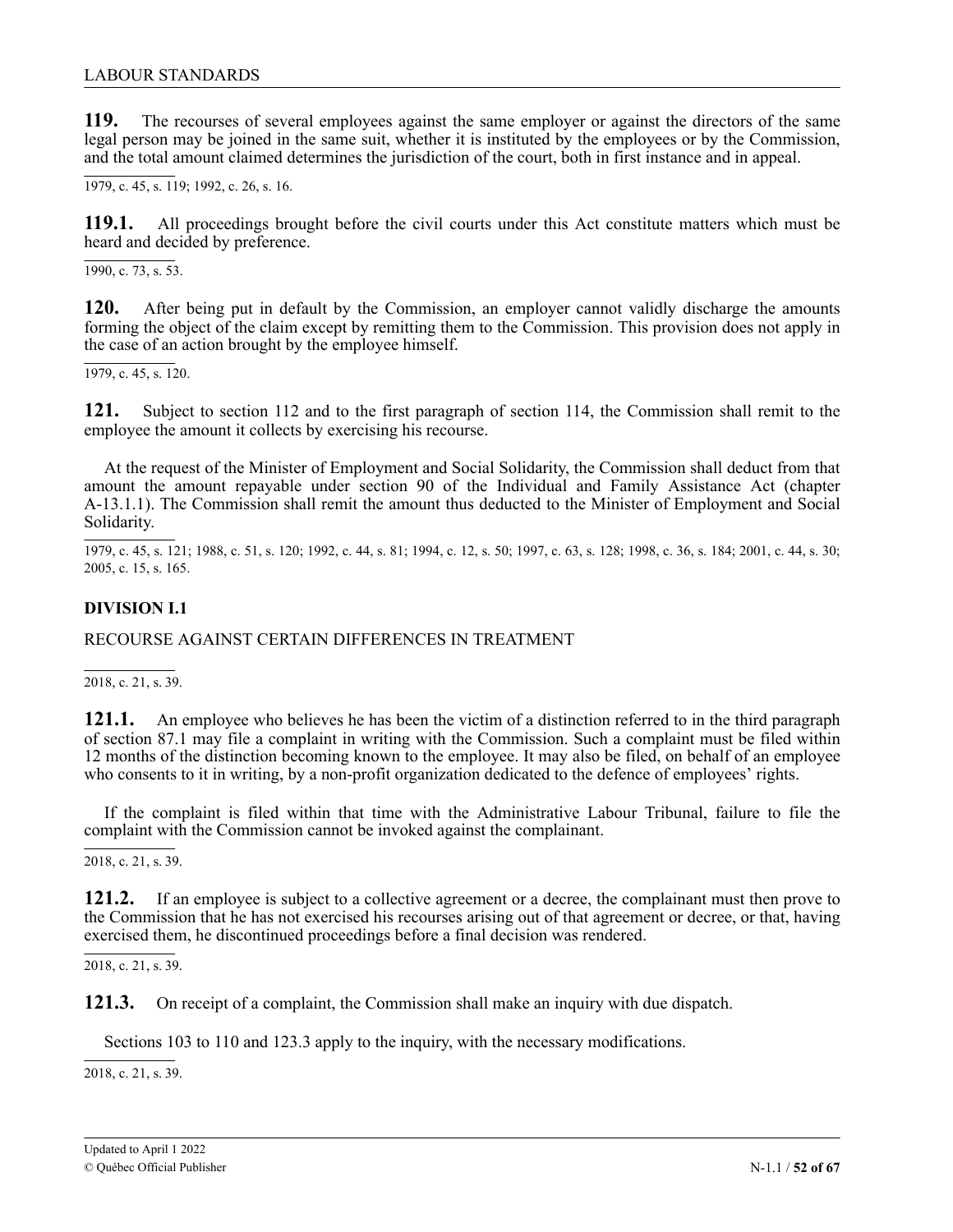<span id="page-52-0"></span>**121.4.** If the Commission refuses to take action following a complaint, the employee or, if applicable, the organization, with the employee's written consent, may, within 30 days of the Commission's decision under section 107 or 107.1, make a written request to the Commission for the referral of the complaint to the Administrative Labour Tribunal.

2018, c. 21, s. 39.

121.5. agrees to pursue the complaint, it shall refer the complaint without delay to the Administrative Labour , Tribunal. **121.5.** At the end of the inquiry, if no settlement is reached between the parties and the Commission

 $\overline{a}$ 2018, c. 21, s. 39.

1 1 Administrative Labour Tribunal. **121.6.** The Commission may represent an employee in a proceeding under this division before the

, 2018, c. 21, s. 39.

2 1 pertain to the Administrative Labour Tribunal, its members, their decisions and the exercise of their , jurisdiction and section 100.12 of the Labour Code (chapter C-27) apply, with the necessary modifications. **121.7.** The provisions of the Act to establish the Administrative Labour Tribunal (chapter T-15.1) that

 $\overline{a}$ 2018, c. 21, s. 39.

1 1 prohibited distinction, it may render any decision it believes fair and reasonable, taking into account all the , circumstances of the matter, including **121.8.** If the Administrative Labour Tribunal considers that the employee has been the victim of a

(1) order that the distinction no longer be made;

(2) order that an employee be made a member of a pension plan, or make other employee benefits applicable to the employee; and

(3) order the employer to pay the employee an indemnity for the loss resulting from the distinction.

2 2018, c. 21, s. 39.1

# 1 **DIVISION II**

, RECOURSE AGAINST PROHIBITED PRACTICES

1990, c. 73, s. 54.

122. **122.** No employer or his agent may dismiss, suspend or transfer an employee, practise discrimination or take reprisals against him, or impose any other sanction upon him

(1) on the ground that such employee has exercised one of his rights, other than the right contemplated in section 84.1, under this Act or a regulation;

(1.1) on the ground that an inquiry is being conducted by the Commission in an establishment of the employer;

(2) on the ground that such employee has given information to the Commission or one of its representatives on the application of the labour standards or that he has given evidence in a proceeding related thereto;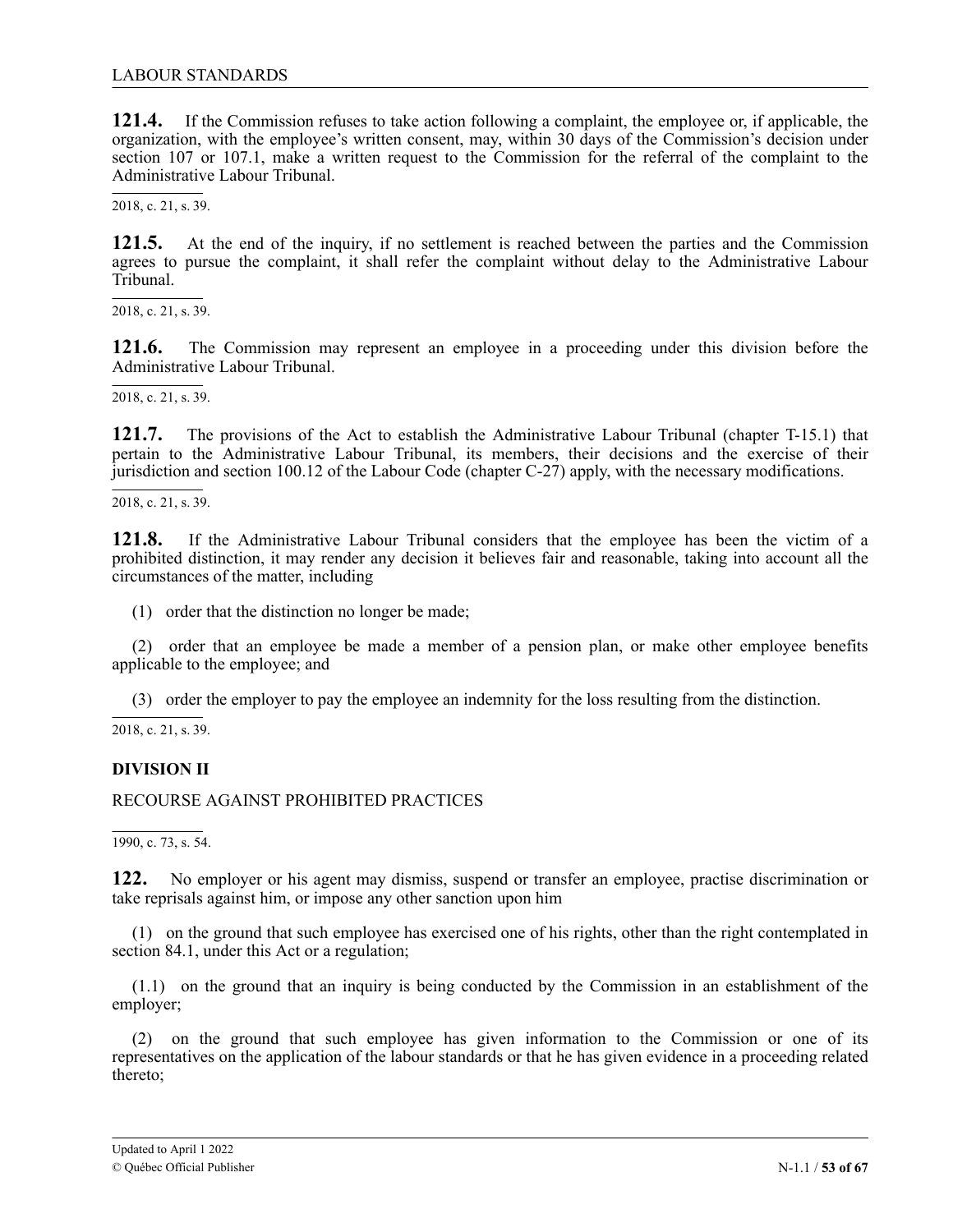(3) on the ground that a seizure of property in the hands of a third person has been or may be effected against such employee;

(3.1) on the ground that such employee is a debtor of support subject to the Act to facilitate the payment of support (chapter P-2.2);

(4) on the ground that such employee is pregnant;

(5) for the purpose of evading the application of this Act or a regulation;

(6) on the ground that the employee has refused to work beyond his regular hours of work because his presence was required to fulfil obligations relating to the care, health or education of the employee's child or the child of the employee's spouse, or because of the state of health of a relative within the meaning of section 79.6.1 or a person for whom the employee acts as a caregiver, even though he had taken the reasonable steps within his power to assume those obligations otherwise;

(7) on the ground of a disclosure by an employee of a wrongdoing within the meaning of the Anti-Corruption Act (chapter L-6.1), on the ground of a non-compliance with an Act referred to in section 7 of the Act respecting the regulation of the financial sector (chapter E-6.1) or on the ground of an employee's cooperation in an audit or an investigation regarding such a wrongdoing or non-compliance;

(8) on the ground that such employee has exercised a right arising from the Voluntary Retirement Savings Plans Act (chapter R-17.0.1);

(9) for the purpose of evading the application of the Voluntary Retirement Savings Plans Act;

(10) on the ground of a communication by an employee to the inspector general of Ville de Montréal or the employee's cooperation in an investigation conducted by the inspector general under Division VI.0.1 of Chapter II of the Charter of Ville de Montréal, metropolis of Québec (chapter C-11.4);

(11) on the ground that the employee has, in good faith, disclosed a wrongdoing or that the employee has cooperated in an audit or investigation regarding such a wrongdoing in accordance with the Act to facilitate the disclosure of wrongdoings relating to public bodies (chapter D-11.1) or Chapter VII.2 of the Educational Childcare Act (chapter S-4.1.1);

(12) on the ground of a report of maltreatment made by an employee or of the employee's cooperation in the examination of a report or complaint of maltreatment under the Act to combat maltreatment of seniors and other persons of full age in vulnerable situations (chapter L-6.3);

(13) on the ground that the employee has sent information to the syndic of a professional order to the effect that a professional has committed an offence referred to in section 116 of the Professional Code (chapter C-26);

(14) on the ground of a communication of information made in good faith by the employee under section 56 of the Act respecting the Autorité des marchés publics (chapter A-33.2.1) or of the employee's cooperation in an audit or investigation conducted on the ground of such a communication;

(15) on the ground of a communication of information in good faith by the employee under section 20 of the Municipal Ethics and Good Conduct Act (chapter E-15.1.0.1) or the employee's cooperation in a search for information or an inquiry conducted by the Commission municipale du Québec under Division I of Chapter III of that Act;

(16) on the ground that the employee has, in good faith, communicated information referred to in section 123.6 of the Act respecting labour relations, vocational training and workforce management in the construction industry (chapter R-20) to the Commission de la construction du Québec or cooperated in an inquiry, verification or inspection carried out on the basis of such a communication;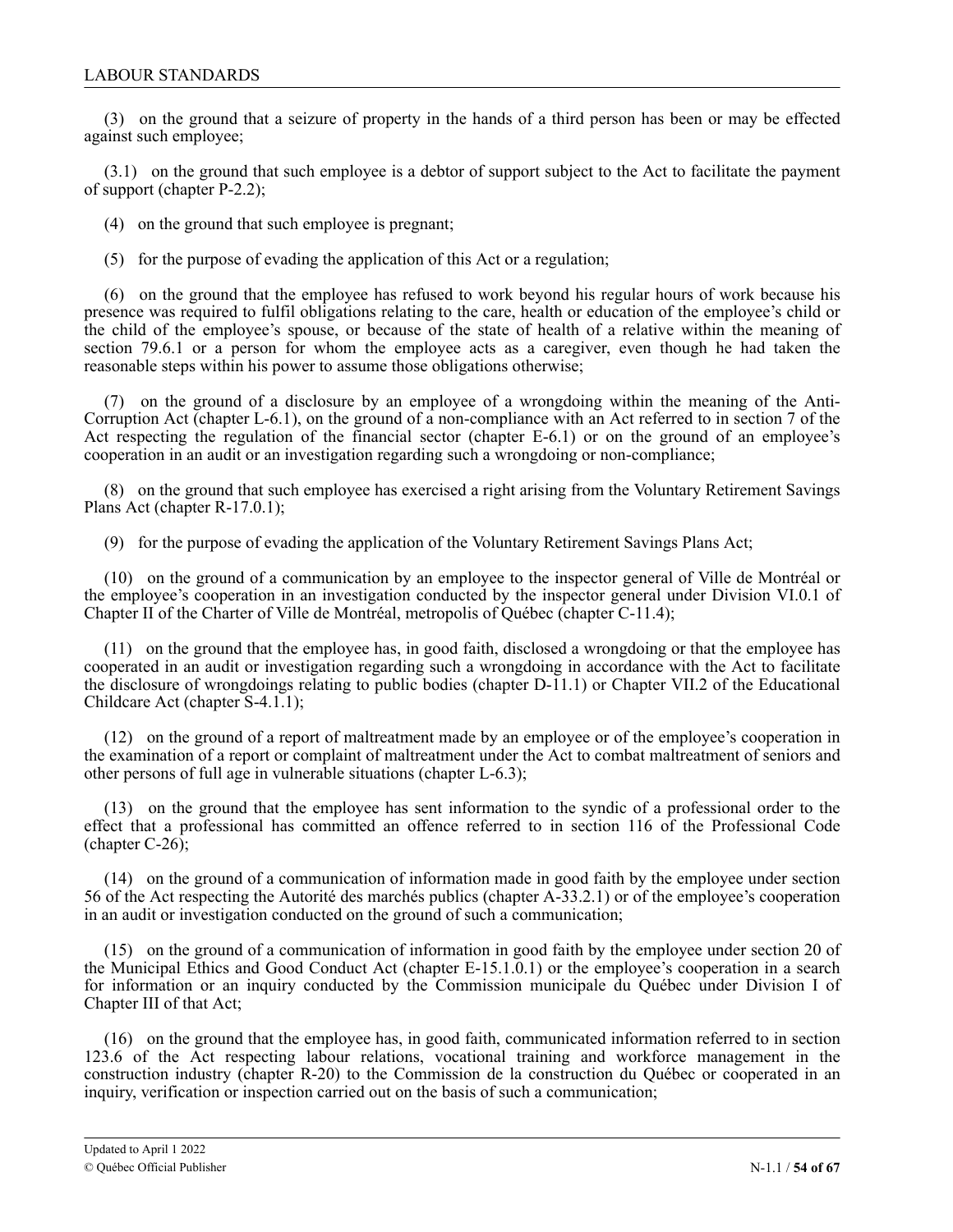(17) on the ground that the employee has, in good faith, communicated information to the Régie du bâtiment du Québec under section 129.2.1 of the Building Act (chapter B-1.1) or cooperated in an inquiry, verification or inspection carried out on the basis of such a communication;

(18) on the ground that the employee has been summoned as a prospective juror under the Jurors Act (chapter J-2) or that the employee has acted as a juror; or

(19) on the ground that the employee has been called to attend at court or that the employee has acted as a witness before a court of justice.

An employer must of his own initiative transfer a pregnant employee if her conditions of employment are physically dangerous to her or her unborn child. The employee may refuse the transfer by presenting a medical certificate attesting that her conditions of employment are not dangerous as alleged.

1979, c. 45, s. 122; 1980, c. 5, s. 10; 1982, c. 12, s. 5; 1990, c. 73, s. 55; 1995, c. 18, s. 95; 2002, c. 80, s. 61; 2011, c. 17, s. 56; 2014, c. 3, s. 3; 2013, c. 26, s. 134; I.N. 2014-07-01; I.N. 2016-01-01 (NCCP); 2016, c. 34, s. 44; 2017, c. 10, s. 28; 2017, c. 11, s. 148; 2018, c. 21, s. 40; 2018, c. 23, s. 779; 2018, c. 12, s. 2; I.N. 2018-06-30; 2018, c. 23, s. 811; 2018, c. 13, s. 41; 2018, c. 8, s. 194; 2017, c. 27, s. 202; 2020, c. 12, s. 156.

122.1. No employer or his agent may dismiss, suspend or retire an employee, practice discrimination or take reprisals against him on the ground that he has reached or passed the age or the number of years of expected at which he should retire pursuant to a general law or special Act applicable to him, pursuant to the . 1 retirement plan to which he contributes, pursuant to the collective agreement, the arbitration award in lieu thereof or the decree governing him, or pursuant to the common practice of his employer. 122.1.

 $\overline{\phantom{a}}$ 2 1982, c. 12, s. 6; 2002, c. 80, s. 62.

**122.2.** *(Repealed).*

 $1990, c. 73, s. 56$ ; 2002, c. 80, s. 63.

**123.** An employee who believes he has been the victim of a practice prohibited by section 122 and who wishes to assert his rights must do so before the Commission des normes, de l'équité, de la santé et de la sécurité du travail within 45 days of the occurrence of the practice complained of.

If the complaint is filed within that time to the Administrative Labour Tribunal, failure to file the complaint with the Commission des normes, de l'équité, de la santé et de la sécurité du travail cannot be invoked against the complainant.

1979, c. 45, s. 123; 1990, c. 73, s. 57; 1999, c. 40, s. 196; 2001, c. 26, s. 140; 2002, c. 80, s. 64; 2015, c. 15, s. 237.

**123.1.** Section 123 applies to every employee who believes that he has been dismissed, suspended or retired on the ground set forth in section 122.1.

However, the time limit to file such a complaint is then increased to 90 days.

1982, c. 12, s. 7; 2001, c. 26, s. 141; 2002, c. 80, s. 65.

**123.2.** The presumption resulting from the application of the second paragraph of section 123.4 shall continue to apply for not less than 20 weeks after the employee has returned to work at the end of a maternity or paternity leave or parental leave.

1990, c. 73, s. 58; 2002, c. 80, s. 66.

**123.3.** The Commission, with the agreement of the parties, may appoint a person who shall endeavour to settle the complaint to the satisfaction of the parties.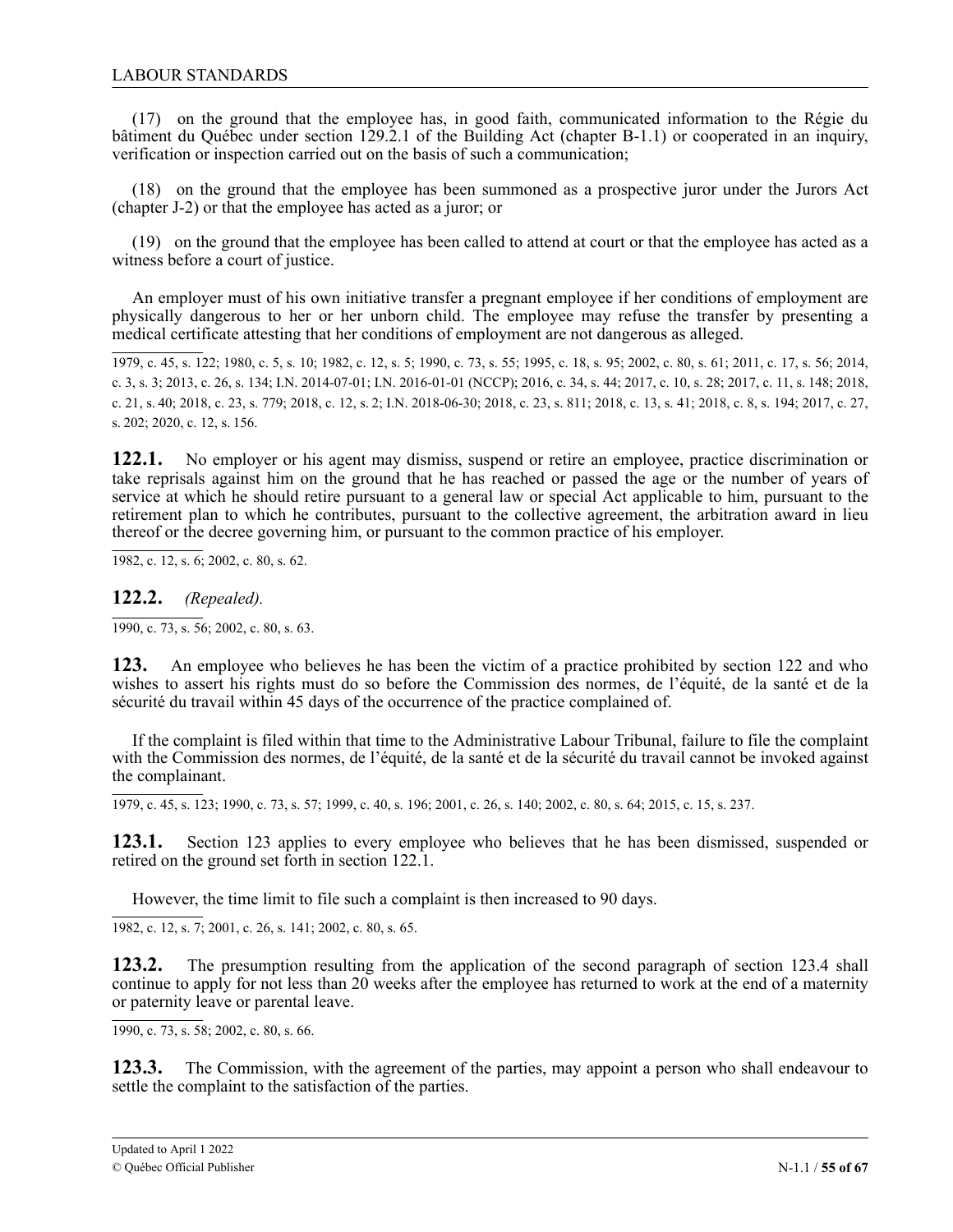<span id="page-55-0"></span>Only a person who has not already acted in the matter in question in another capacity may be appointed for this purpose by the Commission.

Any verbal or written information gathered by the person appointed under the first paragraph must remain confidential. He may not be compelled to divulge anything that has been revealed to him or that has come to his knowledge in the performance of his duties, or to produce before a court or before any body or person fulfilling a judicial or quasi judicial function any document made or obtained in the performance of his duties, except in penal matters, where the court considers that such proof is necessary for a full and complete defence. Notwithstanding section 9 of the Act respecting Access to documents held by public bodies and the Protection of personal information (chapter A-2.1), no person shall have a right of access to any such document.

1990, c. 73, s. 58; 1992, c. 61, s. 416.

**123.4.** If no settlement is reached following receipt of the complaint by the Commission des normes, de l'équité, de la santé et de la sécurité du travail, the latter shall, without delay, refer the complaint to the Administrative Labour Tribunal.

The provisions of the Labour Code (chapter C-27) and of the Act to establish the Administrative Labour Tribunal (chapter T-15.1) applicable to a remedy relating to the exercise by an employee of a right arising out of that Code apply, with the necessary modifications.

The Administrative Labour Tribunal may not, however, order the reinstatement of a domestic or person whose exclusive duty is to take care of or provide care to a child or to a sick, handicapped or aged person, in the employer's dwelling.

2002, c. 80, s. 67; 2015, c. 15, ss. 180 and 237.

**123.5.** The Commission may, in any proceeding relating to this division, represent an employee who is not a member of a group of employees covered by a certification pursuant to the Labour Code (chapter C-27).

2002, c. 80, s. 67.

### **DIVISION II.1**

RECOURSE AGAINST PSYCHOLOGICAL HARASSMENT

2002, c. 80, s. 68.

**123.6.** An employee who believes he has been the victim of psychological harassment may file a complaint in writing with the Commission. Such a complaint may also be filed by a non-profit organization dedicated to the defence of employees' rights on behalf of one or more employees who consent thereto in writing.

With the employee's consent, the Commission shall send to the Commission des droits de la personne et des droits de la jeunesse, under the terms of an agreement entered into by those organizations and approved by the Minister, any complaint that concerns discriminatory behaviour filed in accordance with this division. The agreement must also stipulate cooperative arrangements between those two organizations, in particular to ensure any delay in sending the complaint is not prejudicial to the employee.

2002, c. 80, s. 68; 2018, c. 21, s. 41.

123.7. Any complaint concerning psychological harassment must be filed within two years of the last incidence of the offending behaviour.

c 2002, c. 80, s. 68; 2 2018, c. 21, s. 42.1

2

1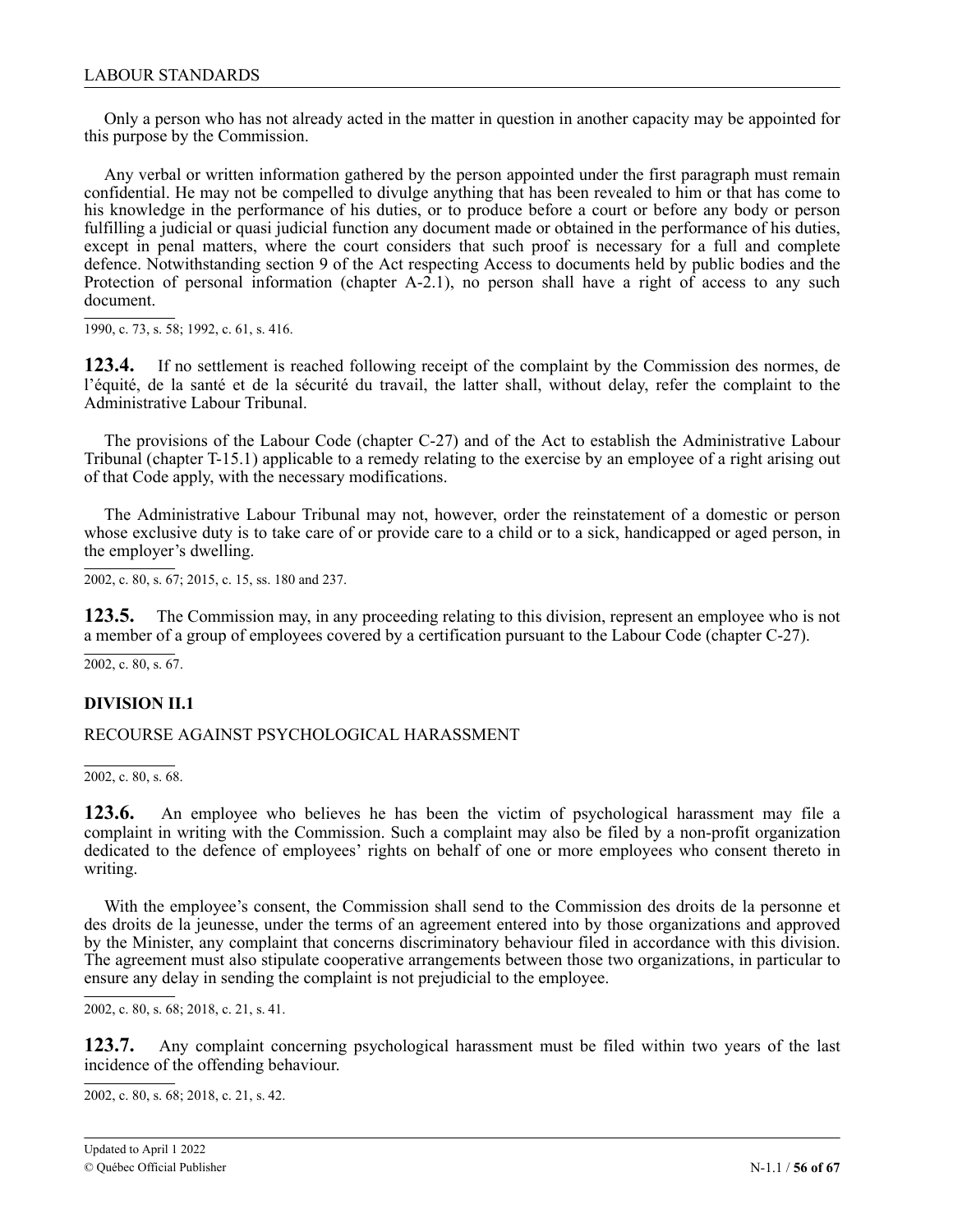**123.8.** On receipt of a complaint, the Commission shall make an inquiry with due dispatch.

Sections 103 to 110 and 123.3 shall apply to the inquiry, with the necessary modifications.

2002, c. 80, s. 68; 2 2018, c. 21, s. 43.1

1 **123.9.** If the Commission refuses to take action following a complaint, the employee or, if applicable, the organization with the employee's written consent, may within 30 days of the Commission's decision under section 107 or 107.1, make a written request to the Commission for the referral of the complaint to the Administrative Labour Tribunal.

2 2002, c. 80, s. 68; 2015, c. 15, s. 237.

**123.10.** The Commission may, at any time, during the inquiry and with the agreement of the parties, request the Minister to appoint a person to act as a mediator. The Commission may, at the request of the employee, assist and advise the employee during mediation.

The third paragraph of section 123.3 applies to the mediation provided for in the first paragraph.

2002, c. 80, s. 68; 2 2018, c. 21, s. 44.1

123.11. If the employee is still bound to the employer by a contract of employment, the employee is deemed to be at work during mediation sessions.

 $2002$ , c. 80, s. 68.

123.12. At the end of the inquiry, if no settlement is reached between the parties and the Commission agrees to pursue the complaint, it shall refer the complaint without delay to the Administrative Labour Tribunal.

2002, c. 80, s. 68; 2015, c. 15, s. 237.

**123.13.** The Commission des normes, de l'équité, de la santé et de la sécurité du travail may represent an employee in a proceeding under this division before the Administrative Labour Tribunal.

2002, c. 80, s. 68; 2015, c. 15, s. 237.

**123.14.** The provisions of the Act to establish the Administrative Labour Tribunal (chapter T-15.1) that pertain to the Administrative Labour Tribunal, its members, their decisions and the exercise of their jurisdiction and section 100.12 of the Labour Code (chapter C-27) apply, with the necessary modifications.

2002, c. 80, s. 68; 2015, c. 15, s. 181.

**123.15.** If the Administrative Labour Tribunal considers that the employee has been the victim of psychological harassment and that the employer has failed to fulfil the obligations imposed on employers under section 81.19, it may render any decision it believes fair and reasonable, taking into account all the circumstances of the matter, including the discriminatory nature of the behaviour, such as

- (1) ordering the employer to reinstate the employee;
- (2) ordering the employer to pay the employee an indemnity up to a maximum equivalent to wages lost;
- (3) ordering the employer to take reasonable action to put a stop to the harassment;
- (4) ordering the employer to pay punitive and moral damages to the employee;
- (5) ordering the employer to pay the employee an indemnity for loss of employment;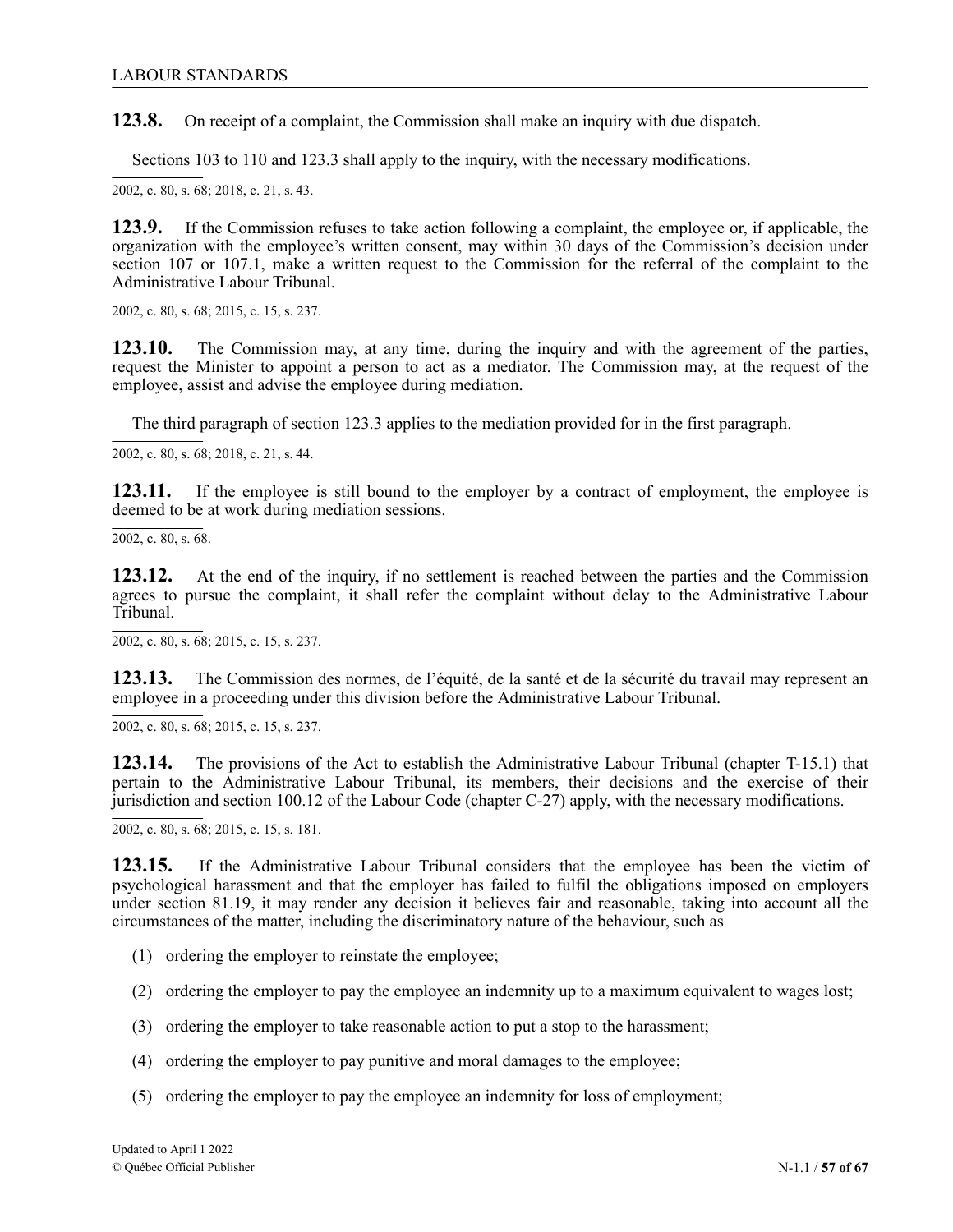<span id="page-57-0"></span>(6) ordering the employer to pay for the psychological support needed by the employee for a reasonable period of time determined by the Tribunal;

(7) ordering the modification of the disciplinary record of the employee.

2002, c. 80, s. 68; 2015, c. 15, s. 237; 2018, c. 21, s. 45.

123.16. Paragraphs 2, 4 and 6 of section 123.15 do not apply to a period during which the employee is suffering from an employment injury within the meaning of the Act respecting industrial accidents and , occupational diseases (chapter A‐3.001) that results from psychological harassment.

. Where the Administrative Labour Tribunal considers it probable that, pursuant to section 123.15, the psychological harassment entailed an employment injury for the employee, it shall reserve its decision with 1 regard to paragraphs 2, 4 and 6.

2002, c. 80, s. 68; 2015, c. 15, s. 237.

### **DIVISION III**

#### RECOURSE AGAINST DISMISSALS NOT MADE FOR GOOD AND SUFFICIENT CAUSE

**124.** An employee credited with two years of uninterrupted service in the same enterprise who believes that he has not been dismissed for a good and sufficient cause may present his complaint in writing to the Commission des normes, de l'équité, de la santé et de la sécurité du travail or mail it to the address of the Commission des normes, de l'équité, de la santé et de la sécurité du travail within 45 days of his dismissal, except where a remedial procedure, other than a recourse in damages, is provided elsewhere in this Act, in another Act or in an agreement.

If the complaint is filed with the Administrative Labour Tribunal within this period, failure to have presented it to the Commission des normes, de l'équité, de la santé et de la sécurité du travail cannot be set up against the complainant.

1979, c. 45, s. 124; 1990, c. 73, s. 59; 2001, c. 26, s. 142; 2002, c. 80, s. 69; 2015, c. 15, s. 237.

**125.** Upon receiving the complaint, the Commission des normes, de l'équité, de la santé et de la sécurité du travail may, with the agreement of the parties, appoint a person who shall endeavour to settle the complaint to the satisfaction of the interested parties. The second and third paragraphs of section 123.3 apply for the purposes of this section.

The Commission des normes, de l'équité, de la santé et de la sécurité du travail may require from the employer a writing containing the reasons for dismissing the employee. It must provide a copy of this writing to the employee, on demand.

1979, c. 45, s. 125; 1990, c. 73, s. 60; 2001, c. 26, s. 143; 2015, c. 15, s. 237.

**126.** If no settlement is reached following receipt of the complaint by the Commission des normes, de l'équité, de la santé et de la sécurité du travail, the Commission des normes, de l'équité, de la santé et de la sécurité du travail shall, without delay, refer the complaint to the Administrative Labour Tribunal.

1979, c. 45, s. 126; 1983, c. 22, s. 104; 1990, c. 73, s. 61; 2001, c. 26, s. 144; 2002, c. 80, s. 70; 2015, c. 15, s. 237.

**126.1.** The Commission des normes, de l'équité, de la santé et de la sécurité du travail may, in a proceeding under this division, represent an employee who does not belong to a group of employees to which certification has been granted under the Labour Code (chapter C-27).

1997, c. 2, s. 2; 2001, c. 26, s. 145; 2015, c. 15, s. 237.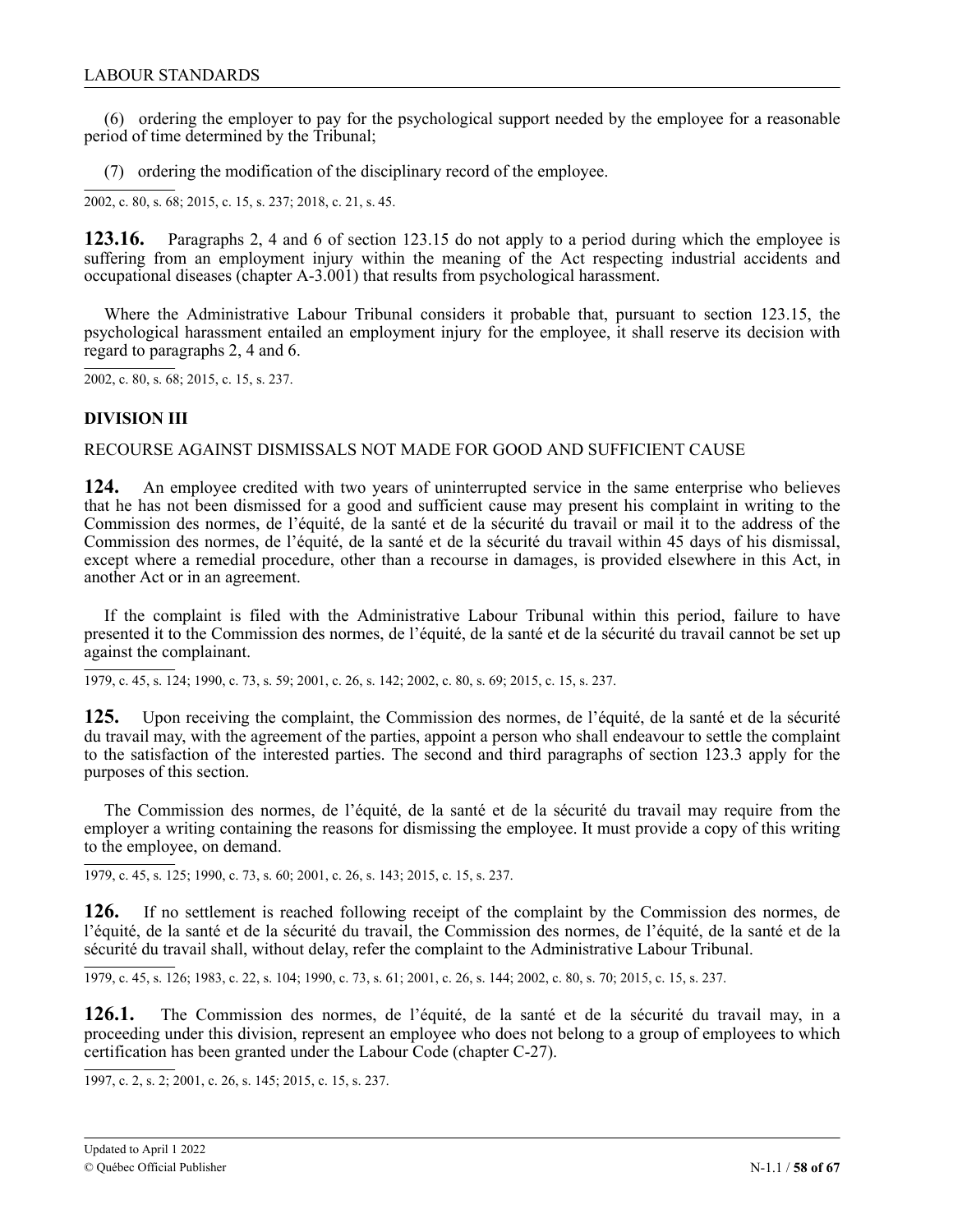**127.** The provisions of the Act to establish the Administrative Labour Tribunal (chapter T-15.1) that pertain to the Administrative Labour Tribunal, its members, their decisions and the exercise of their jurisdiction and section 100.12 of the Labour Code (chapter C-27) apply, with the necessary modifications.

1979, c. 45, s. 127; 1990, c. 73, s. 61; 2001, c. 26, s. 146; 2015, c. 15, s. 182.

**128.** Where the Administrative Labour Tribunal considers that the employee has been dismissed without good and sufficient cause, the Tribunal may

(1) order the employer to reinstate the employee;

(2) order the employer to pay to the employee an indemnity up to a maximum equivalent to the wage he would normally have earned had he not been dismissed;

(3) render any other decision the Tribunal believes fair and reasonable, taking into account all the circumstances of the matter.

However, in the case of a domestic or a person whose exclusive duty is to take care of or provide care to a child or to a sick, handicapped or aged person, the Administrative Labour Tribunal may only order the payment to the employee of an indemnity corresponding to the wage and other benefits of which he was deprived due to dismissal.

1979, c. 45, s. 128; 1990, c. 73, s. 62; 2001, c. 26, s. 147; 2002, c. 80, s. 71; 2015, c. 15, s. 237.

**129.** *(Repealed).*

1979, c. 45, s. 129; 1990, c. 73, s. 63; 2001, c. 26, s. 148.

**130.** The decision of the Administrative Labour Tribunal under this division is without appeal. It shall bind both the employer and the employee.

1979, c. 45, s. 130; 1990, c. 73, s. 64; 2001, c. 26, s. 149; 2015, c. 15, s. 237.

**131.** The Administrative Labour Tribunal shall send forthwith a true copy of its decision to the Commission.

1979, c. 45, s. 131; 1990, c. 73, s. 64; 2001, c. 26, s. 150; 2015, c. 15, s. 237.

### **132.** *(Replaced).*

1979, c. 45, s. 132; 1990, c. 73, s. 64.

# **133.** *(Replaced).*

 $\overline{1979, c. 45, s. 133}$ ; 1990, c. 73, s. 64.

### **134.** *(Replaced).*

1979, c. 45, s. 134; 1990, c. 73, s. 64.

### **135.** *(Replaced).*

1979, c. 45, s. 135; 1990, c. 73, s. 64.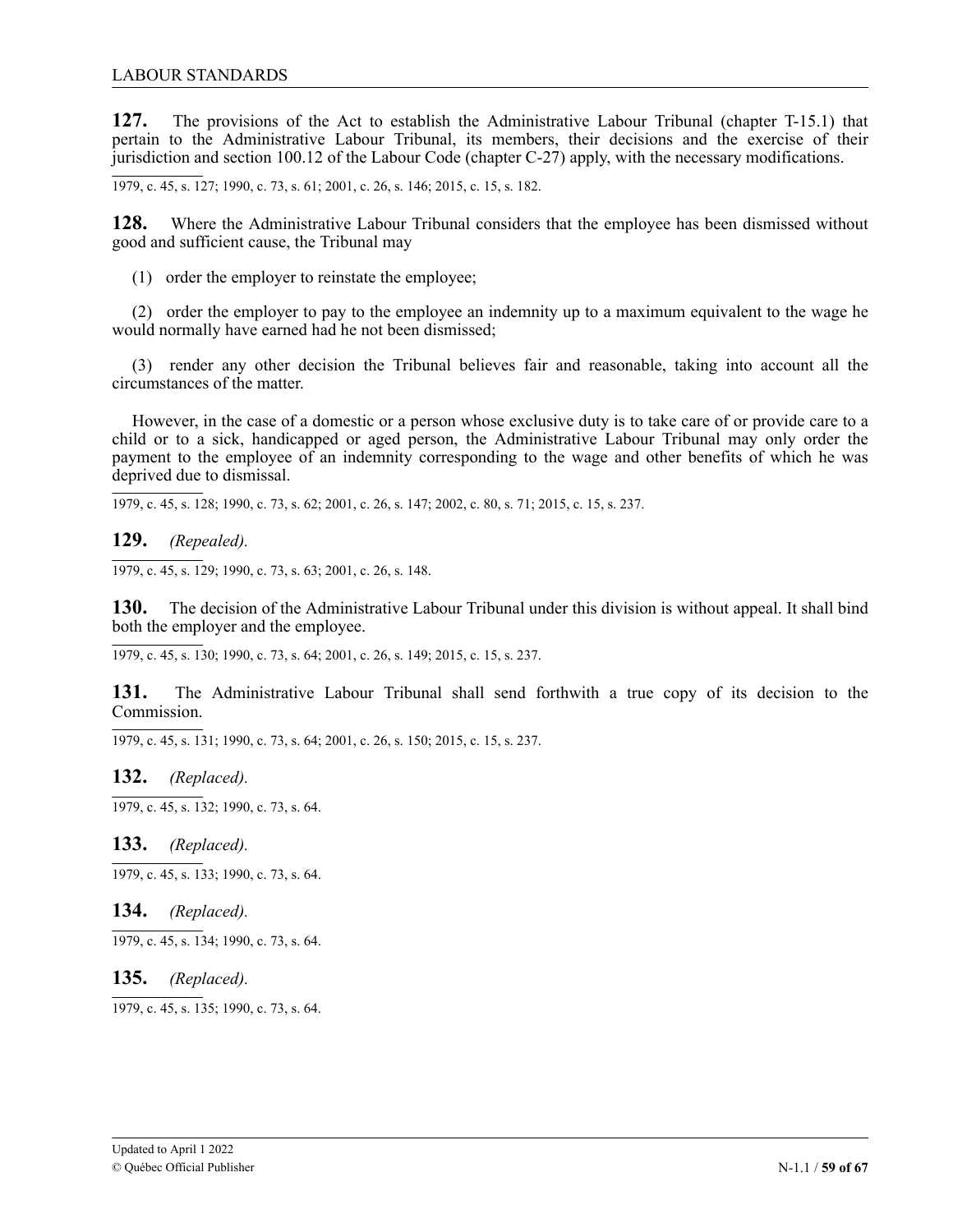# <span id="page-59-0"></span>**CHAPTER VI**

*Repealed, 2002, c. 80, s. 72*

2002, c. 80, s. 72.

**136.** *(Repealed).*

1979, c. 45, s. 136; 2002, c. 80, s. 72.

**137.** *(Repealed).*

1979, c. 45, s. 137; 1999, c. 40, s. 196; 2002, c. 80, s. 72.

**138.** *(Repealed).*

1979, c. 45, s. 138; 2002, c. 80, s. 72.

# **CHAPTER VII**

### PENAL PROVISIONS

 $\overline{1992, c. 61, s. 417}.$ 

**139.** Every employer is guilty of an offence and is liable to a fine of \$600 to \$1,200 and, for any subsequent conviction, to a fine of \$1,200 to \$6,000, who

- (1) knowingly destroys, alters or falsifies
- *(a)* a register;
- *(b)* the registration system;
- *(c)* a document dealing with the carrying out of this Act or a regulation;
- (2) fails, neglects or refuses to keep a document contemplated in paragraph 1.

-

1979, c. 45, s. 139; 1986, c. 58, s. 65; 1990, c. 4, s. 609; 1991, c. 33, s. 87; 1997, c. 85, s. 367.

**140.** Every person is guilty of an offence and is liable to a fine of \$600 to \$1,200 and, for any subsequent conviction, to a fine of \$1,200 to \$6,000, who

- (1) hinders in any way the Commission or any person authorized by it in the discharge of their duties;
- (2) deceives them by concealment or false declaration;
- (3) refuses to give them any information or document they are entitled to obtain under this Act;
- (4) conceals a document or anything related to an inquiry;

(5) is a party to an agreement stipulating conditions of employment inferior to labour standards determined under this Act or the regulations; or

(6) contravenes any other provision of this Act or the regulations except subparagraphs 7, 10, 11, 13 and 14 to 19 of the first paragraph of section 122.

1979, c. 45, s. 140; 1986, c. 58, s. 66; 1990, c. 4, s. 610; 1991, c. 33, s. 88; 1997, c. 85, s. 368; 2011, c. 17, s. 57; 2014, c. 3, s. 4; I.N. 2014-07-01; 2016, c. 34, s. 45;2017, c. 11, s. 149;2018, c. 21, s. 46; 2018, c. 12, s. 3; I.N. 2018-06-30; 2018, c. 13, s. 42; 2018, c. 8, s. 195; 2017, c. 27, s. 203; 2020, c. 12, s. 157.

-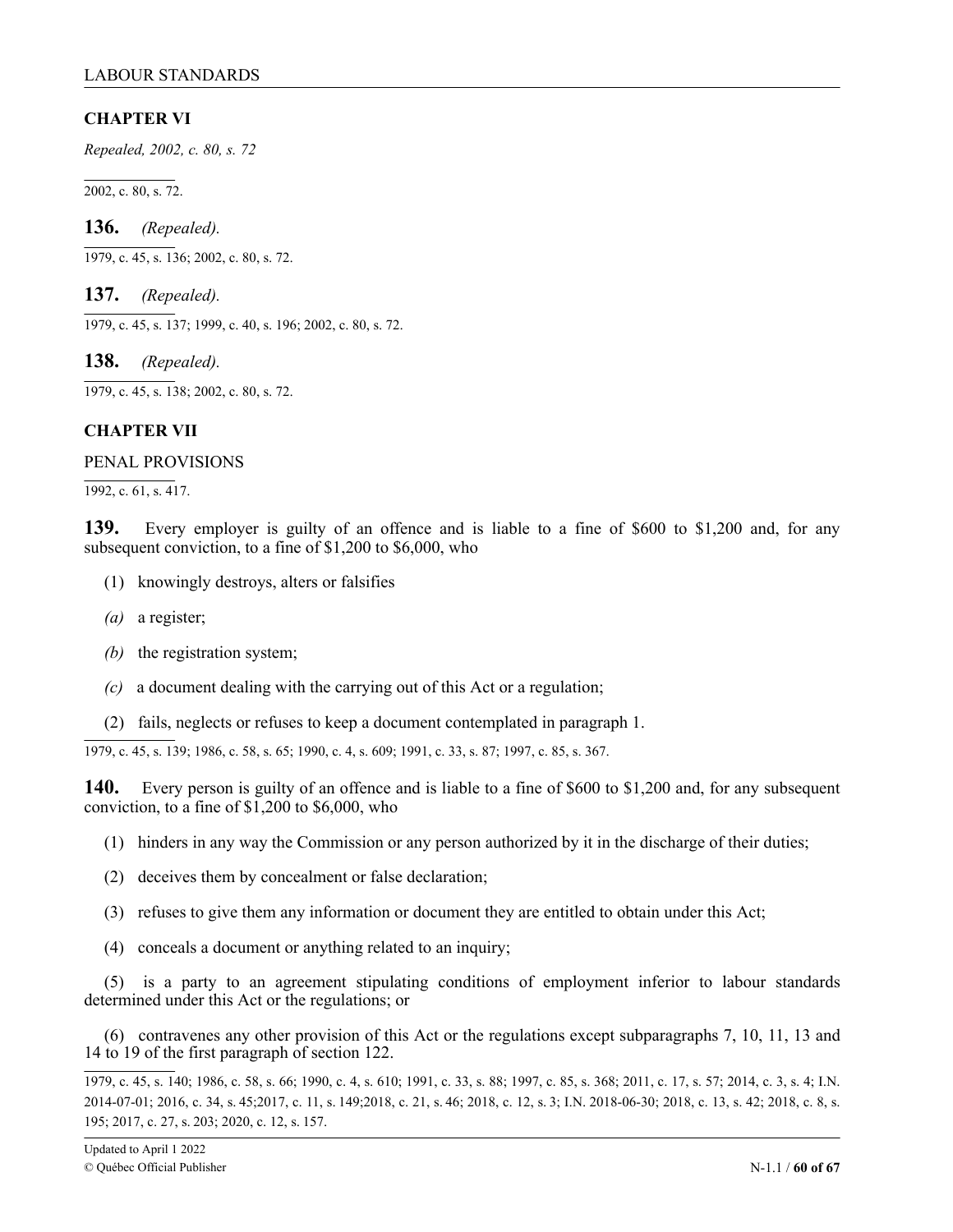**140.1.** Every person who contravenes section 92.5 or 92.6 is guilty of an offence and is liable to a fine of \$600 to \$6,000 and, for any subsequent conviction, to a fine of \$1,200 to \$12,000.

2018, c. 21, s. 47.

141. incites another person to commit an offence against this Act or a regulation, is guilty of an offence and liable to the penalties provided for such offence. Every person who attempts to commit an offence contemplated in sections 139 to 140.1, or aids or

c . 1979, c. 45, s. 141; 2 2018, c. 21, s. 48.1

141.1. Every employer who does not give the notice required by section 84.0.4, or who gives insufficient notice, is guilty of an offence and is liable to a fine of \$1,500 for each week or part of a week of failure to comply or late compliance.

. The fines collected pursuant to the first paragraph shall be credited to the Labour Market Development Fund established under section 58 of the Act respecting the Ministère de l'Emploi et de la Solidarité sociale and the Commission des partenaires du marché du travail (chapter M-15.001).

2002, c. 80, s. 73; 2007, c. 3, s. 69; 2011, c. 18, s. 260.

**142.** If a legal person or a representative, mandatary or employee of a legal person, partnership or association without legal personality commits an offence under this Act or its regulations, the directors or officers of the legal person, partnership or association without legal personality are presumed to have committed the offence unless it is established that they exercised due diligence, taking all necessary precautions to prevent the offence.

For the purposes of this section, in the case of a partnership, all partners, except special partners, are presumed to be directors of the partnership unless there is evidence to the contrary appointing one or more of them, or a third person, to manage the affairs of the partnership.

1979, c. 45, s. 142; 1999, c. 40, s. 196; 2018, c. 21, s. 49.

**143.** *(Repealed).*

, 1979, c. 45, s. 143; 1990, c. 4, s. 611; 1992, c. 61, s. 418.

144. Penal proceedings for an offence under a provision of this Act shall be prescribed by one year from 2 the date on which the prosecutor became aware of the commission of the offence. However, no proceedings may be instituted where more than five years have elapsed from the commission of the offence.

1979, c. 45, s. 144; 1992, c. 61, s. 419.

**145.** *(Repealed).*

 $\overline{1979, c. 45, s. 145}$ ; 1992, c. 61, s. 420.

**145.1.** Penal proceedings for an offence under this Act may be instituted by the Commission.

 $\overline{2015, c. 15, s. 183}$ .

**146.** No evidence shall be permitted in view of establishing that any action or suit contemplated by this Act was brought following upon the complaint of an informer, or of discovering the identity of an informer.

1979, c. 45, s. 146.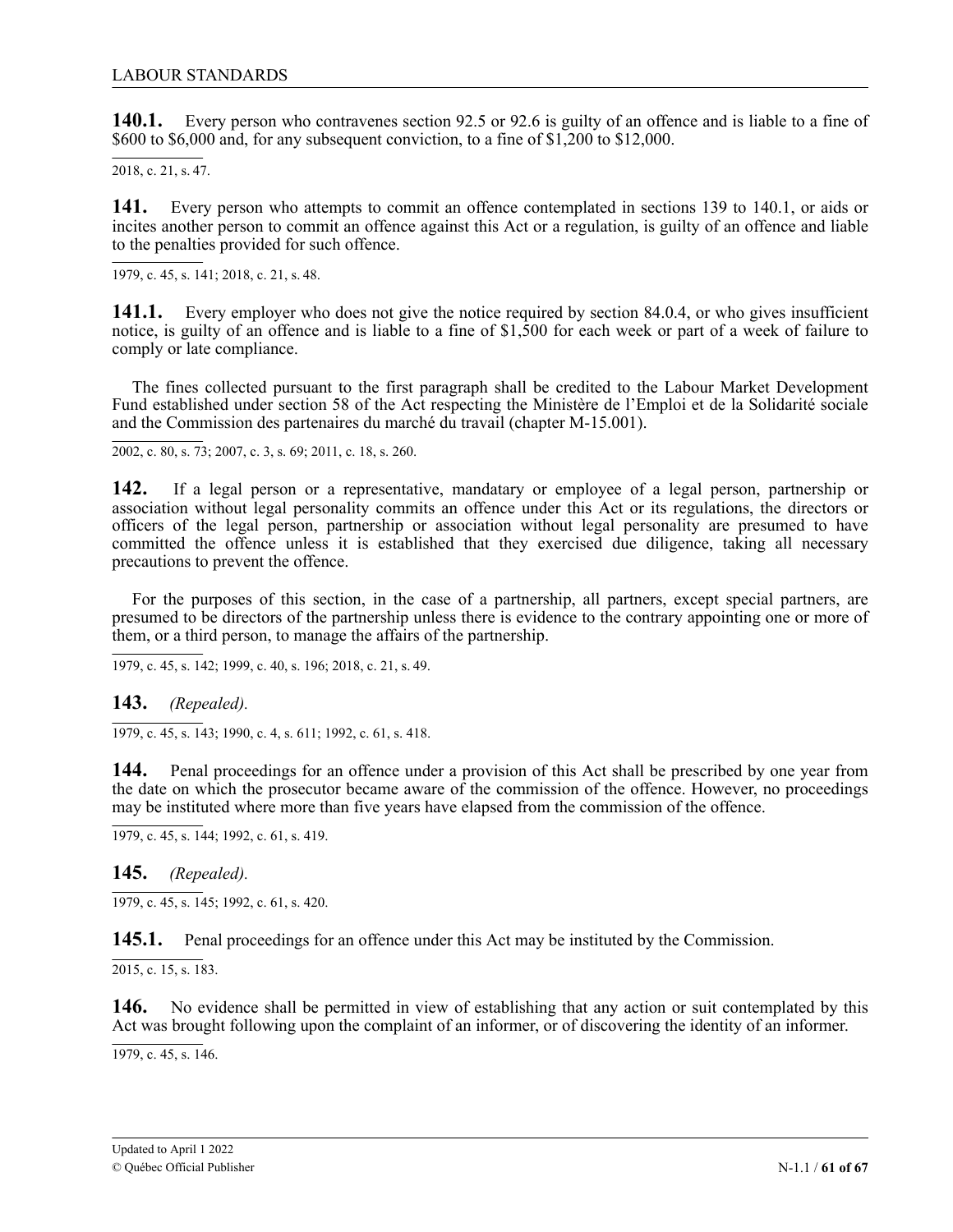<span id="page-61-0"></span>**147.** The Commission may designate from among the members of its personnel the persons who shall be entrusted with the carrying out of this Act.

1979, c. 45, s. 147; 1990, c. 4, s. 612; 1992, c. 61, s. 421.

# **CHAPTER VIII**

MISCELLANEOUS, TRANSITIONAL AND FINAL PROVISIONS

**148.** *(Omitted).*

 $\overline{1979, c. 45, s. 148}.$ 

**149.** In any Act, regulation, ordinance or proclamation and in any order in council, contract or other document, any reference to the Minimum Wage Act is deemed to be a reference to this Act or to the equivalent provision of this Act.

 $\overline{1979, c. 45, s. 149}.$ 

**150.** *(Omitted).*

1979, c. 45, s. 150.

**151.** Every regulation made and every resolution adopted by the Commission du salaire minimum remains in force, except where it is inconsistent with this Act, until it is repealed, amended or replaced by a regulation or resolution of the Commission des normes du travail.

1979, c. 45, s. 151.

**152.** Ordinances adopted by the Commission du salaire minimum concerning matters which may be the object of a regulation under sections 88 and 89 remain in force, in respect of matters that can be regulated, until they are repealed, amended or replaced by a regulation made under the said sections. Such ordinances have, for the purposes of this Act, the same value and effect as a regulation made under this Act.

Notwithstanding section 52, an employee contemplated in subparagraph *b* of paragraph 4 of section 89 shall have a standard workweek only from the coming into force of the regulation fixing it.

 $\overline{1979, c. 45, s. 152}.$ 

**153.** The Commission des normes du travail succeeds the Commission du salaire minimum and, for that purpose, acquires the rights and assumes the liabilities of that body.

 $\overline{1979, c. 45, s. 153}$ .

**154.** Every matter pending before the Commission du salaire minimum and every case not yet prescribed under the Minimum Wage Act (chapter S-1) at the time the latter is replaced, is continued and decided without continuance of suit, in accordance with this Act, by the Commission des normes du travail.

 $\overline{1979, c. 45, s. 154}.$ 

**155.** The secretary and the members of the personnel of the Commission du salaire minimum in office on 15 April 1980 become, without other formality, the secretary and the members of the personnel of the Commission des normes du travail.

 $\overline{1979, c. 45, s. 155}.$ 

**156.** Notwithstanding section 8, a commissioner of the Commission du salaire minimum who becomes a part-time member of the Commission des normes du travail may, by giving notice to the Commission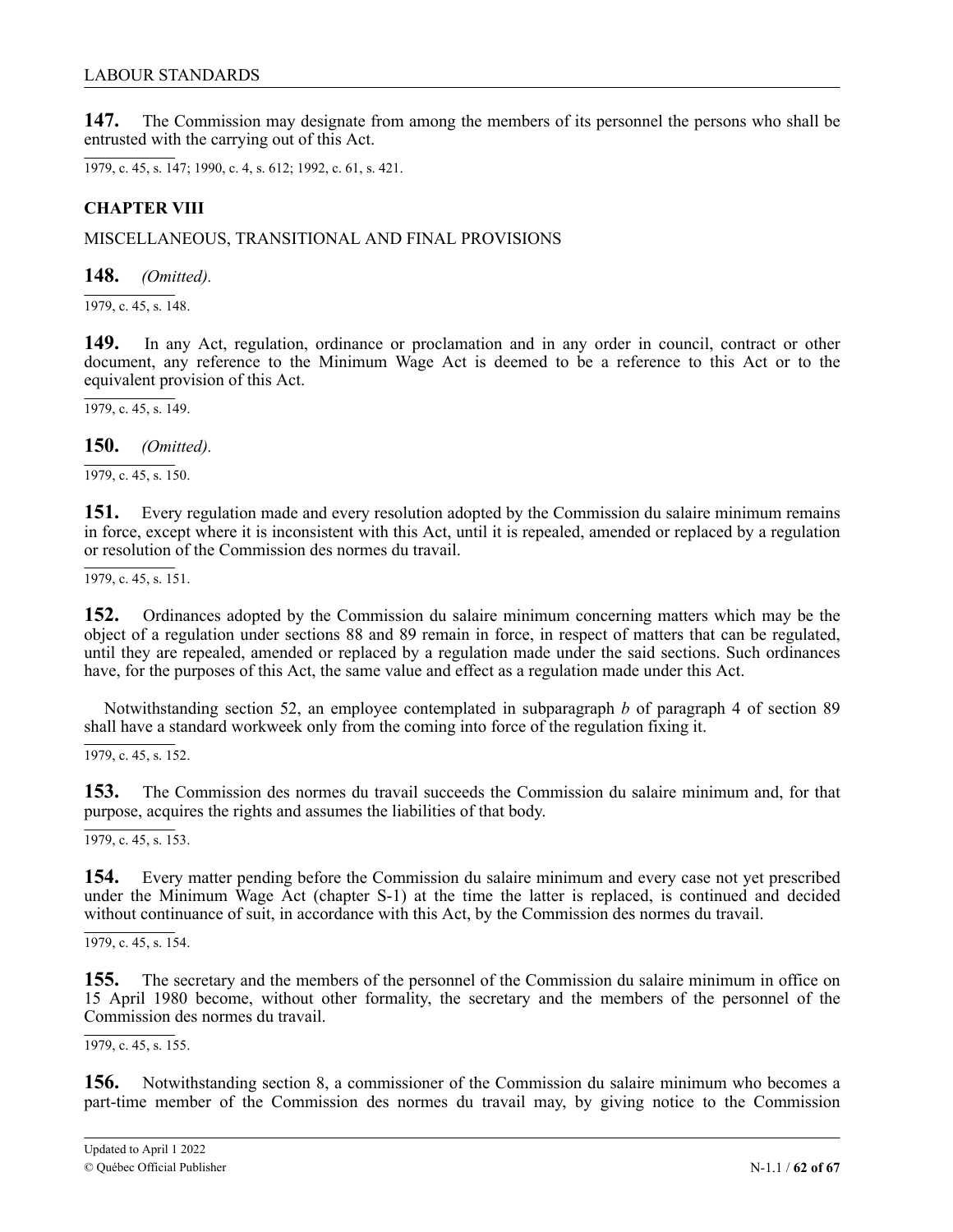administrative des régimes de retraite et d'assurances, continue to contribute to the pension plan applicable to him on the basis of the salary he would receive if he held office on a full-time basis.

1979, c. 45, s. 156; 1983, c. 24, s. 88.

**157.** Except in respect of what concerns minimum wage and maternity leave, which applies from 16 April 1980, a collective agreement in force pursuant to the Labour Code (chapter C-27) on 16 April 1980 continues to have effect until the date of its expiry, even where it fails to include one or another of the labour standards adopted under this Act or where any of its provisions is contrary to any of such standards.

The same rule applies to a collective agreement negotiated in accordance with the Labour Code and signed within ninety days after 16 April 1980 and to a decree passed, prolonged or renewed within the same period of time.

The first paragraph applies, with the necessary modifications, to a decree in force on 16 April 1980 until the date of its expiry, prolongation or renewal.

1979, c. 45, s. 157; 1980, c. 5, s. 11.

**158.** This Act applies to employees who exercise functions that were not subject to an order adopted pursuant to the Minimum Wage Act (chapter S-1) from the coming into force of the regulations made under the second paragraph of section 88 and paragraph 4 of section 89 respecting them.

However, the provisions relating to maternity leave apply from 16 April 1980.

 $\overline{1979, c. 45, s. 158}.$ 

**158.1.** The Government may, by regulation, determine minimum conditions of employment respecting the matters listed in section 92.1 applicable, until the coming into force of a regulation made under that section but for a period not exceeding 42 months beginning on 1 July 2000, to employees who perform work which, had it been performed before that date, would have been within the fields of activity covered by one of the decrees listed in the third paragraph of section 39.0.2. The minimum conditions of employment respecting the matters listed in subparagraphs 1, 2 and 4 of the first paragraph of section 92.1 may vary according to the factors specified for those matters in any of such decrees. In addition, the hours of the standard workweek may be distributed as provided for in any of such decrees.

The Government may also, by regulation, prescribe any provision it considers expedient in order to harmonize the minimum conditions of employment applicable to the employees where such conditions vary from one decree to another, in particular a variation in the duration of the reference year provided for in section 66, as well as any provision similar to the provisions appearing in Divisions I to V.1 of Chapter IV in respect of any matter covered by the regulation.

For the purposes of this Act, the minimum conditions of employment determined under this section are deemed to be labour standards, and sections 63 to 66, 71.1, 73, 75 to 77 and 80.2 shall be read with reference to the provisions prescribed pursuant to the first and second paragraphs, with the necessary modifications.

1999, c. 57, s. 4; 2001, c. 47, s. 5.

**158.2.** Where the nature of the work performed by an employee gives rise to a difficulty in the application of the minimum conditions of employment determined under section 158.1, the Commission may refer the difficulty to a single arbitrator as if it were a case of double coverage under the Act respecting collective agreement decrees (chapter D-2), and the provisions of sections 11.4 to 11.9 of that Act apply, with the necessary modifications.

1999, c. 57, s. 4.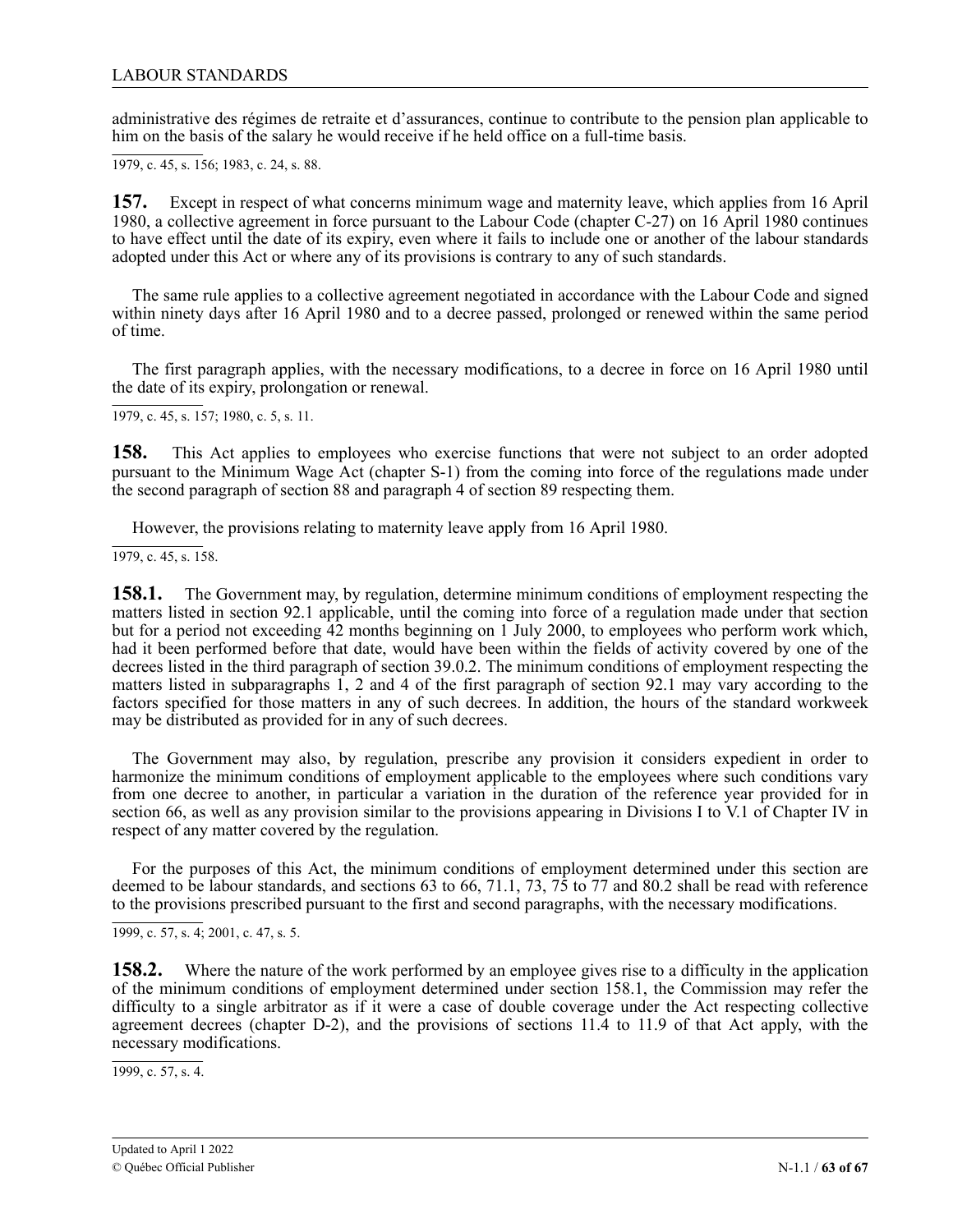### LABOUR STANDARDS

**158.3.** Subject to paragraph 2 of section 3 and unless the work serves to procure profit to the employer, the provisions of this Act, in respect of an employee whose exclusive duty is to take care of or provide care to a child or to a sick, handicapped or aged person, in that person's dwelling, including, where so required, the performance of domestic duties that are directly related to the immediate needs of that person, apply from 1 June 2004.

Notwithstanding the first paragraph, the Government may, before 1 June 2004, fix by regulation the minimum wage payable to that employee, which may vary according to the situation of the employee or of the employer, or according to the nature of the care. The regulation may also, where applicable, provide for a gradual increase of that minimum wage, which must attain the minimum wage payable to the other employees to whom this Act applies not later than 30 June 2006.

The Government may also, by regulation, prescribe rules that apply to payment to that employee of indemnities relating to statutory general holidays with pay and annual leave.

2002, c. 80, s. 74.

**159.** *(Amendment integrated into c. C-25, a. 294.1).*

1979, c. 45, s. 159.

**160.** *(Amendment integrated into c. D-2, s. 16).*

1979, c. 45, s. 160.

**161.** *(Amendment integrated into c. D-2, s. 26).*

1979, c. 45, s. 161.

**162.** *(Omitted).*

 $\overline{1979, c. 45, s. 162}$ .

**163.** *(Omitted).*

 $\overline{1979, c. 45, s. 163}$ .

**164.** *(Omitted).*

1979, c. 45, s. 164.

**165.** *(Amendment integrated into c. E-15, ss. 13, 16).*

 $\overline{1979, c. 45, s. 165}.$ 

**166.** *(Amendment integrated into c. F-1.1, ss. 4-6, 9, 17.1-17.2).*

 $\overline{1979, c. 45, s. 166}.$ 

**167.** *(Amendment integrated into c. M-33, ss. 5.1-5.2).*

1979, c. 45, s. 167.

**168.** *(Amendment integrated into c. M-33, schedule I).*

1979, c. 45, s. 168.

**169.** The Government may authorize the Minister of Finance to pay or advance to the Commission the sums necessary to pay the salaries, allowances and indemnities or social benefits of the secretary of the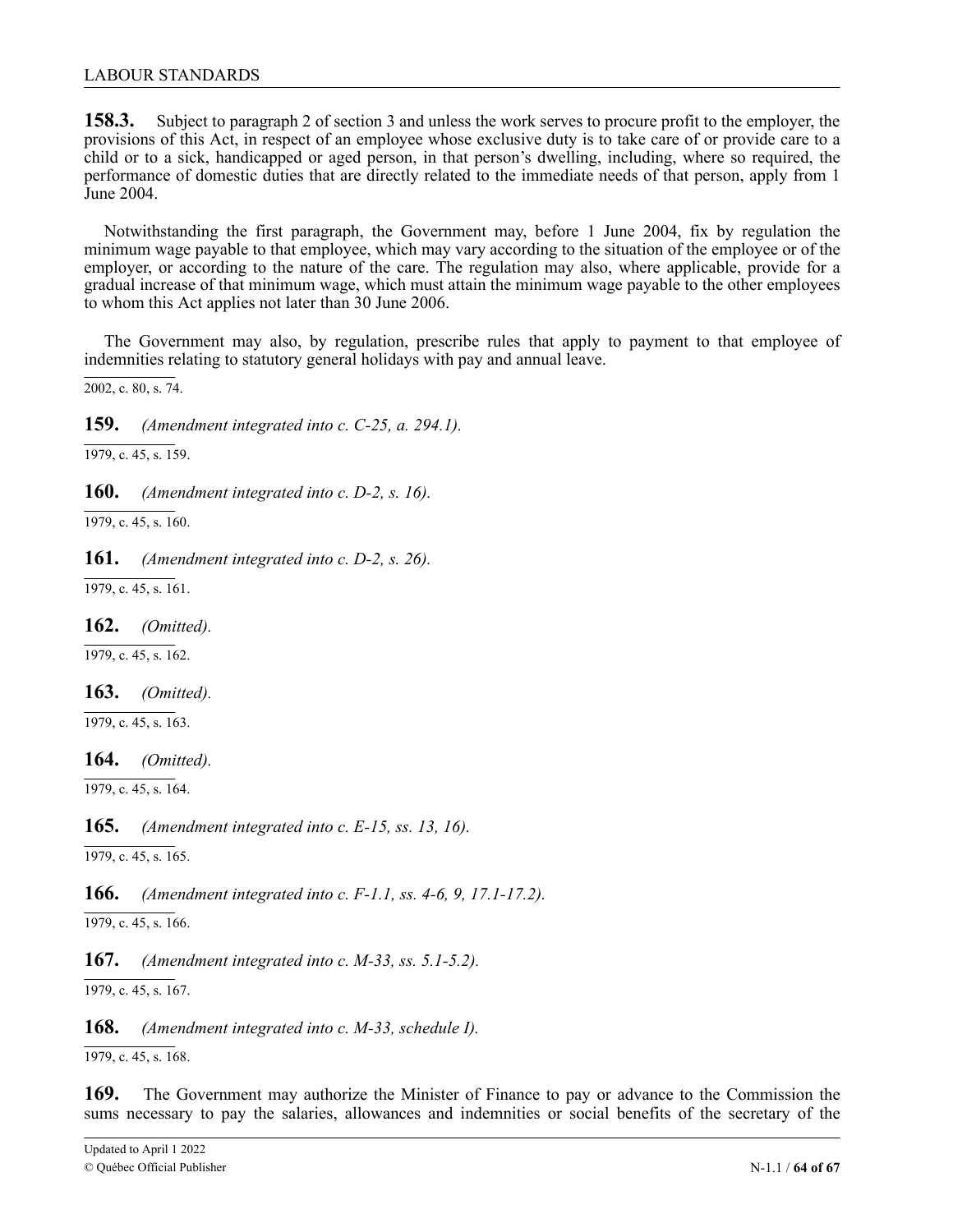### LABOUR STANDARDS

Commission and of its members and personnel and the other expenses necessary for the application of this Act. To repay these sums, the Commission must pay the Minister of Finance out of its revenue.

1979, c. 45, s. 169.

**169.1.** The Minister shall, every seven years, report to the Government on the carrying out of this Act.

The report is tabled by the Minister in the National Assembly within the next 30 days or, if the Assembly is not sitting, within 30 days of resumption. The competent committee of the National Assembly shall examine the report.

2018, c. 21, s. 50.

 $170.$ administration of the Minister of Revenue and sections 84.0.1 to 84.0.7 and 84.0.9 to 84.0.12, which are under the administration of the Minister of Employment and Social Solidarity. The Minister is responsible for the application of this Act, except Chapter III.1 which is under the

 $\overline{a}$ . 1979, c. 45, s. 170; 1994, c. 46, s. 10; 2002, c. 80, s. 75.

*The Minister of Finance exercises the functions of the Minister of Revenue provided for in this Act. Order in Council 821-2019 dated 14 August 2019, (2019) 151 G.O. 2 (French), 3788.*

**170.1.** Sections 33 to 38 and 88 to 92 have effect from 20 March 1980.

 $1980$ , c. 5, s. 14.

**171.** *(Omitted).*

1979, c. 45, s. 171.

**172.** *(This section ceased to have effect on 17 April 1987).*

1982, c. 21, s. 1; U. K., 1982, c. 11, Sch. B, Part I, s. 33.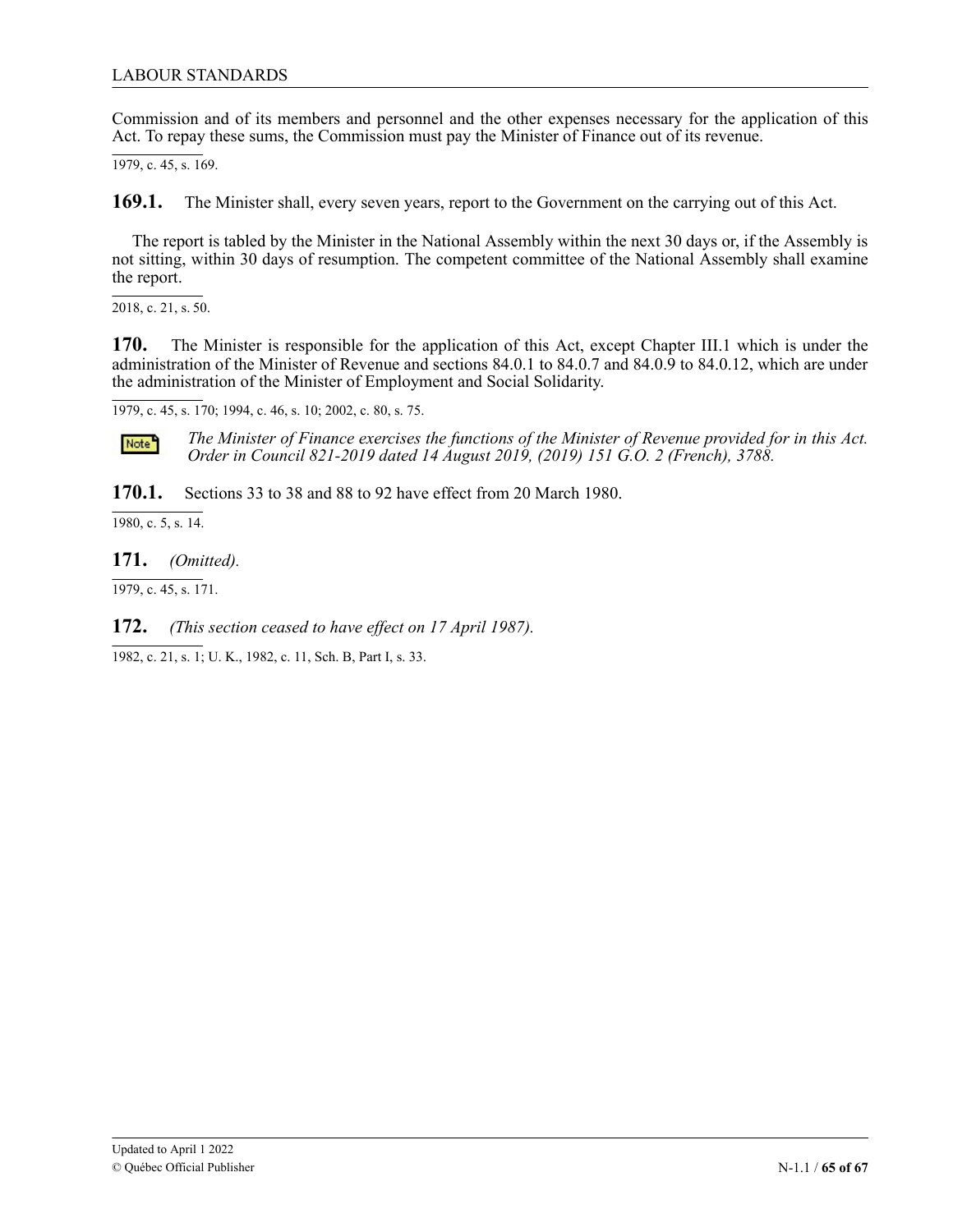# **SCHEDULE I**

*(Repealed).*

1979, c. 45, Schedule I; 1982, c. 8, s. 38; 1982, c. 9, s. 38; 1986, c. 81, s. 1; 1990, c. 73, s. 65.